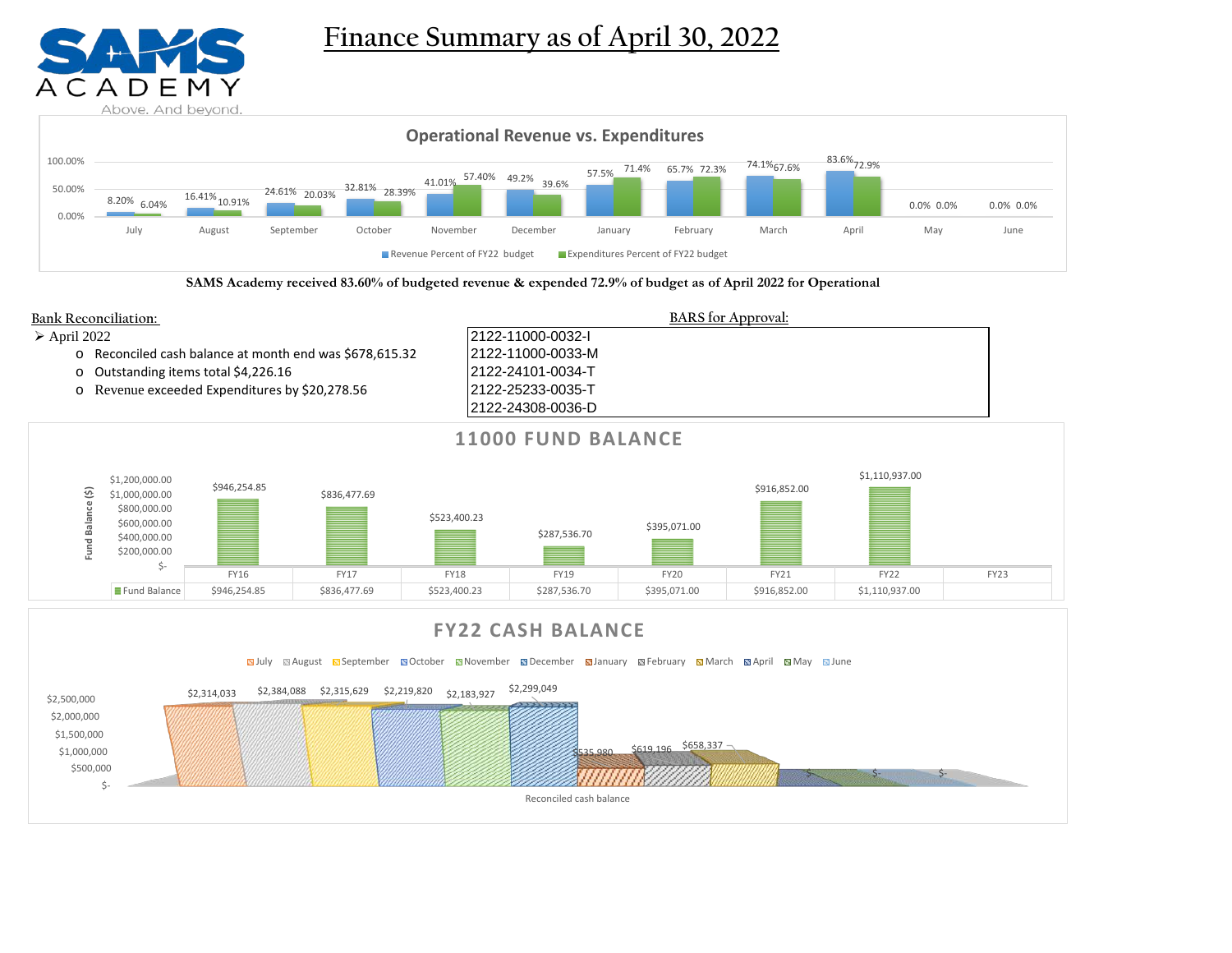

#### Southwest Aeronautics, Mathematics, and Science Academy Combining Revenue and Expenses for All Funds July 1, 2021 - April 30, 2022

| Fund                                                                       | 11000          | 13000                       | 14000                          | 23000                     | 24101         | 24106         | 24146               | 24154        | 24301            | 24308                   | 24312                  |
|----------------------------------------------------------------------------|----------------|-----------------------------|--------------------------------|---------------------------|---------------|---------------|---------------------|--------------|------------------|-------------------------|------------------------|
| <b>Description</b>                                                         | Operational    | <b>Pupil Transportation</b> | <b>Instructional Materials</b> | <b>Student Activities</b> | Title I       | <b>IDEA-B</b> | <b>CSP/Distance</b> | Title II     | <b>CARES Act</b> | <b>ESSER II - CRRSA</b> | <b>CRRSA Retention</b> |
|                                                                            |                |                             |                                |                           |               |               |                     |              |                  |                         |                        |
| 41110 - Ad Valorem Taxes School District                                   | \$0.00         | \$0.00                      | \$0.00                         | \$0.00                    | \$0.00        | \$0.00        | \$0.00              | \$0.00       | \$0.00           | \$0.00                  | \$0.00                 |
| 41500 - Investment Income                                                  | \$1,794.08     | \$0.00                      | \$0.00                         | \$0.00                    | \$0.00        | \$0.00        | \$0.00              | \$0.00       | \$0.00           | \$0.00                  | \$0.00                 |
| 41701 - Fees Activities                                                    | \$59.70        | \$0.00                      | \$0.00                         | \$7,373.03                | \$0.00        | \$0.00        | \$0.00              | \$0.00       | \$0.00           | \$0.00                  | \$0.00                 |
| 41920 - Contributions and Donations From Private<br>Sources                | \$0.00         | \$0.00                      | \$0.00                         | \$180.00                  | \$0.00        | \$0.00        | \$0.00              | \$0.00       | \$0.00           | \$0.00                  | \$0.00                 |
| 41921 - Instructional - Categorical                                        | \$6,000.00     | \$0.00                      | \$0.00                         | \$0.00                    | \$0.00        | \$0.00        | \$0.00              | \$0.00       | \$0.00           | \$0.00                  | \$0.00                 |
| 41953 - Insurance Recoveries                                               | \$164.64       | \$0.00                      | \$0.00                         | \$0.00                    | \$0.00        | \$0.00        | \$0.00              | \$0.00       | \$0.00           | \$0.00                  | \$0.00                 |
| 43101 - State Equalization Guarantee                                       | \$2.029.881.53 | \$0.00                      | \$0.00                         | \$0.00                    | \$0.00        | \$0.00        | \$0.00              | \$0.00       | \$0.00           | \$0.00                  | \$0.00                 |
| 43202 - State Flow-Through Grants                                          | \$28,821.67    | \$0.00                      | \$0.00                         | \$0.00                    | \$0.00        | \$0.00        | \$0.00              | \$0.00       | \$0.00           | \$0.00                  | \$0.00                 |
| 43206 - Transportation Distribution                                        | \$0.00         | \$125,150.00                | \$0.00                         | \$0.00                    | \$0.00        | \$0.00        | \$0.00              | \$0.00       | \$0.00           | \$0.00                  | \$0.00                 |
| 43209 - PSCOC Awards                                                       | \$0.00         | \$0.00                      | \$0.00                         | \$0.00                    | \$0.00        | \$0.00        | \$0.00              | \$0.00       | \$0.00           | \$0.00                  | \$0.00                 |
| 44500 - Restricted Grants From the Federal<br>Government Through the State | \$0.00         | \$0.00                      | \$0.00                         | \$0.00                    | \$11,628.58   | \$48,816.54   | \$60,000.00         | \$0.00       | \$7,385,38       | \$12,283.48             | \$504.00               |
| 44504 - Federal Flowthrough Prior Year                                     | \$0.00         | \$0.00                      | \$0.00                         | \$0.00                    | \$13,282.34   | \$0.00        | \$0.00              | \$3,091.05   | \$0.00           | \$0.00                  | \$0.00                 |
| 46100 - Access Board (e-Rate)                                              | \$24,671.90    | \$0.00                      | \$0.00                         | \$0.00                    | \$0.00        | \$0.00        | \$0.00              | \$0.00       | \$0.00           | \$0.00                  | \$0.00                 |
| <b>Total Revenue</b>                                                       | \$2.091.393.52 | \$125,150,00                | \$0.00                         | \$7,553,03                | \$24,910.92   | \$48,816,54   | \$60,000,00         | \$3,091.05   | \$7,385,38       | \$12,283,48             | \$504.00               |
| 1000 - Instruction                                                         | \$1,012,133.27 | \$0.00                      | \$0.00                         | \$12,823.04               | \$3,319.48    | \$0.00        | \$0.00              | \$1,500.00   | \$3,432.58       | \$11,959.85             | \$0.00                 |
| 2100 - Support Services-Students                                           | \$66,913.34    | \$0.00                      | \$0.00                         | \$0.00                    | \$9,969.54    | \$36,147.51   | \$0.00              | \$0.00       | \$0.00           | \$0.00                  | \$0.00                 |
| 2200 - Support Services-Instruction                                        | \$53,733,08    | \$0.00                      | \$0.00                         | \$0.00                    | \$0.00        | \$0.00        | \$0.00              | \$0.00       | \$0.00           | \$0.00                  | \$0.00                 |
| 2300 - Support Services-General Administration                             | \$175,334.29   | \$0.00                      | \$0.00                         | \$0.00                    | \$0.00        | \$0.00        | \$0.00              | \$0.00       | \$0.00           | \$0.00                  | \$0.00                 |
| 2400 - Support Services-School Administration                              | \$194,696.23   | \$0.00                      | \$0.00                         | \$0.00                    | \$0.00        | \$0.00        | \$0.00              | \$0.00       | \$0.00           | \$0.00                  | \$0.00                 |
| 2500 - Central Services                                                    | \$108,276.14   | \$0.00                      | \$0.00                         | \$0.00                    | \$0.00        | \$0.00        | \$0.00              | \$0.00       | \$0.00           | \$0.00                  | \$0.00                 |
| 2600 - Operation & Maintenance of Plant                                    | \$258,872.04   | \$0.00                      | \$0.00                         | \$0.00                    | \$0.00        | \$0.00        | \$0.00              | \$0.00       | \$0.00           | \$323.63                | \$0.00                 |
| 2700 - Student Transportation                                              | \$17,654.15    | \$110,301.78                | \$0.00                         | \$0.00                    | \$0.00        | \$0.00        | \$0.00              | \$0.00       | \$0.00           | \$0.00                  | \$0.00                 |
| 4000 - Capital Outlay                                                      | \$669,862.36   | \$0.00                      | \$0.00                         | \$0.00                    | \$0.00        | \$0.00        | \$0.00              | \$0.00       | \$0.00           | \$0.00                  | \$0.00                 |
| <b>Total Expenditure</b>                                                   | \$2,557,474.90 | \$110,301.78                | \$0.00                         | \$12,823.04               | \$13,289.02   | \$36,147.51   | \$0.00              | \$1,500.00   | \$3,432.58       | \$12,283.48             | \$0.00                 |
| <b>Total Other Financing Sources (Uses)</b>                                | \$0.00         | \$0.00                      | \$0.00                         | \$0.00                    | \$0.00        | \$0.00        | \$0.00              | \$0.00       | \$0.00           | \$0.00                  | \$0.00                 |
| Excess (deficiency) of revenues and other<br>financing                     |                |                             |                                |                           |               |               |                     |              |                  |                         |                        |
| sources over expenditures and other financing<br>uses                      | (\$466,081.38) | \$14,848.22                 | \$0.00                         | (\$5,270.01)              | \$11,621.90   | \$12,669.03   | \$60,000.00         | \$1,591.05   | \$3,952.80       | \$0.00                  | \$504.00               |
| Fund Balance, Beginning of year                                            | \$1,110,936.81 | \$0.00                      | \$11,414.45                    | \$21,262.25               | (\$13,282.34) | (\$18,383.55) | (\$55,411.90)       | (\$2,091.05) | (\$7,385.38)     | \$0.00                  | (\$504.00)             |
| Fund Balance, End of year                                                  | \$644,855.43   | \$14,848.22                 | \$11,414.45                    | \$15,992.24               | (\$1,660.44)  | (\$5,714.52)  | \$4,588.10          | ( \$500.00)  | ( \$3,432.58)    | \$0.00                  | \$0.00                 |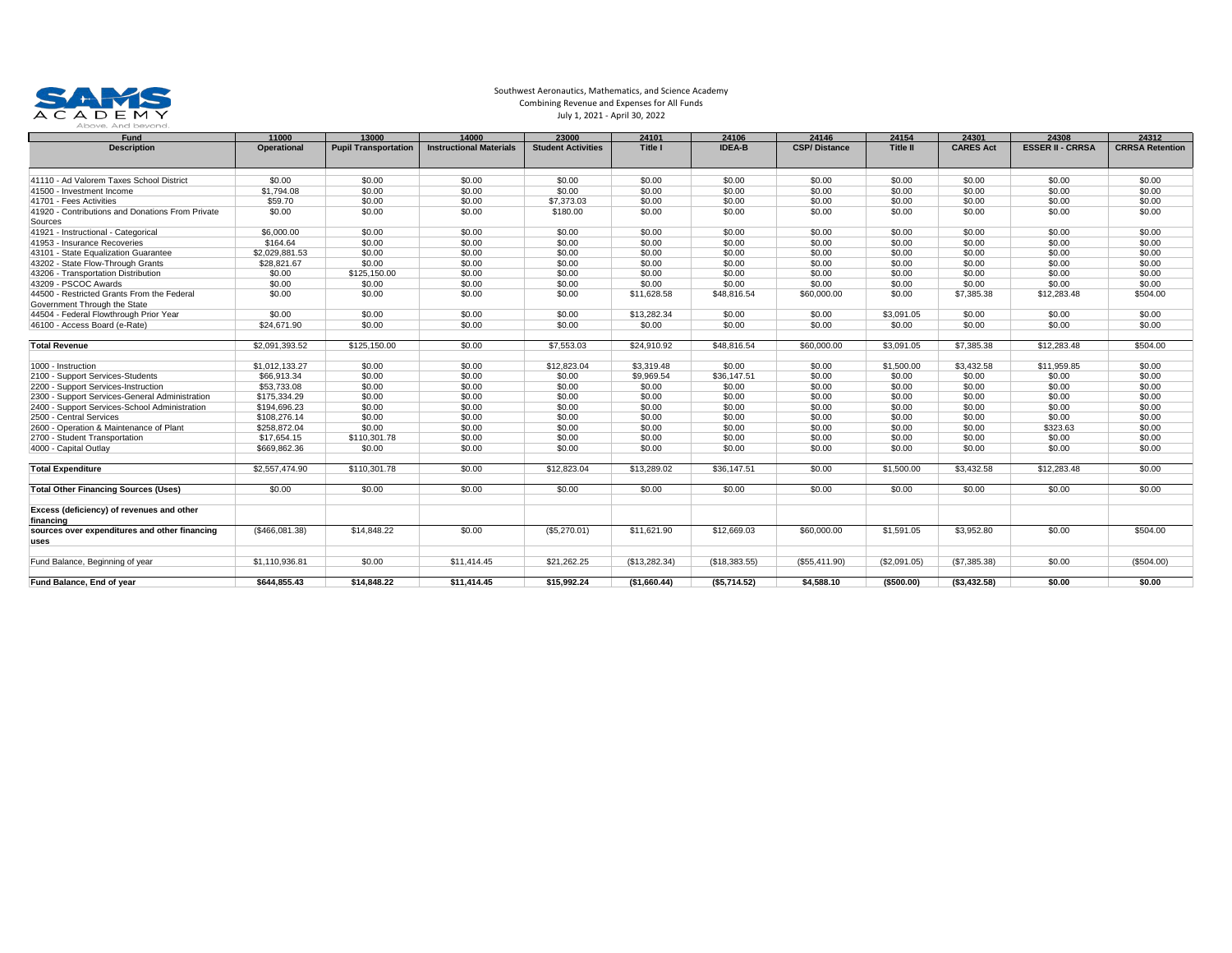

#### Southwest Aeronautics, Mathematics, and Science Academy Combining Revenue and Expenses for All Funds July 1, 2021 - April 30, 2022

| 24330                   | 25233                  | 26113                  | 27109            | 27502                 | 28211                    | 31200              | 31600           | 31701                  | 31703                        |                  |  |  |
|-------------------------|------------------------|------------------------|------------------|-----------------------|--------------------------|--------------------|-----------------|------------------------|------------------------------|------------------|--|--|
| <b>ESSER III - ARPA</b> | <b>Rural Education</b> | <b>LANL Foundation</b> | Library 2019 GAA | <b>Career Tech Ed</b> | <b>NM Schools Covid-</b> | <b>PSCOC Lease</b> | <b>HB-33</b>    | <b>SB-9 Ad Valorem</b> | <b>SB-9 State Match Cash</b> | Total            |  |  |
|                         |                        |                        |                  |                       | 19 Test                  | Reimbursement      |                 |                        |                              |                  |  |  |
|                         |                        |                        |                  |                       |                          |                    |                 |                        |                              |                  |  |  |
| \$0.00                  | \$0.00                 | \$0.00                 | \$0.00           | \$0.00                | \$0.00                   | \$0.00             | \$123,691.08    | \$63,461.48            | \$0.00                       | \$187,152.56     |  |  |
| \$0.00                  | \$0.00                 | \$0.00                 | \$0.00           | \$0.00                | \$0.00                   | \$0.00             | \$0.00          | \$0.00                 | \$0.00                       | \$1,794.08       |  |  |
| \$0.00                  | \$0.00                 | \$0.00                 | \$0.00           | \$0.00                | \$0.00                   | \$0.00             | \$0.00          | \$0.00                 | \$0.00                       | \$7,432.73       |  |  |
| \$0.00                  | \$0.00                 | \$0.00                 | \$0.00           | \$0.00                | \$0.00                   | \$0.00             | \$0.00          | \$0.00                 | \$0.00                       | \$180.00         |  |  |
| \$0.00                  | \$0.00                 | \$1,000.00             | \$0.00           | \$0.00                | \$0.00                   | \$0.00             | \$0.00          | \$0.00                 | \$0.00                       | \$7,000.00       |  |  |
| \$0.00                  | \$0.00                 | \$0.00                 | \$0.00           | \$0.00                | \$0.00                   | \$0.00             | \$0.00          | \$0.00                 | \$0.00                       | \$164.64         |  |  |
| \$0.00                  | \$0.00                 | \$0.00                 |                  | \$0.00                |                          |                    |                 | \$0.00                 |                              | \$2,029,881.53   |  |  |
|                         |                        | \$0.00                 | \$0.00           | \$0.00                | \$0.00<br>\$0.00         | \$0.00<br>\$0.00   | \$0.00          |                        | \$0.00                       | \$36,241.67      |  |  |
| \$0.00                  | \$0.00                 |                        | \$0.00           |                       |                          |                    | \$0.00          | \$0.00                 | \$7,420.00                   |                  |  |  |
| \$0.00                  | \$0.00                 | \$0.00<br>\$0.00       | \$0.00           | \$0.00                | \$0.00                   | \$0.00             | \$0.00          | \$0.00<br>\$0.00       | \$0.00                       | \$125,150.00     |  |  |
| \$0.00                  | \$0.00                 |                        | \$0.00           | \$0.00                | \$0.00                   | \$177,432.00       | \$0.00          |                        | \$0.00                       | \$177,432.00     |  |  |
| \$0.00                  | \$0.00                 | \$0.00                 | \$0.00           | \$0.00                | \$0.00                   | \$0.00             | \$0.00          | \$0.00                 | \$0.00                       | \$140,617.98     |  |  |
| \$0.00                  | \$0.00                 | \$0.00                 | \$0.00           | \$0.00                | \$0.00                   | \$0.00             | \$0.00          | \$0.00                 | \$0.00                       | \$16,373.39      |  |  |
| \$0.00                  | \$0.00                 | \$0.00                 | \$0.00           | \$0.00                | \$0.00                   | \$0.00             | \$0.00          | \$0.00                 | \$0.00                       | \$24,671.90      |  |  |
|                         |                        |                        |                  |                       |                          |                    |                 |                        |                              |                  |  |  |
| \$0.00                  | \$0.00                 | \$1,000.00             | \$0.00           | \$0.00                | \$0.00                   | \$177,432.00       | \$123,691.08    | \$63,461.48            | \$7,420.00                   | \$2,754,092.48   |  |  |
|                         |                        |                        |                  |                       |                          |                    |                 |                        |                              |                  |  |  |
| \$0.00                  | \$12,442.54            | \$0.00                 | \$0.00           | \$17,135.00           | \$0.00                   | \$0.00             | \$0.00          | \$0.00                 | \$0.00                       | \$1,074,745.76   |  |  |
| \$50,388.66             | \$13,911.46            | \$0.00                 | \$0.00           | \$0.00                | \$9,393.21               | \$0.00             | \$0.00          | \$0.00                 | \$0.00                       | \$186,723.72     |  |  |
| \$0.00                  | \$0.00                 | \$0.00                 | \$0.00           | \$0.00                | \$0.00                   | \$0.00             | \$0.00          | \$0.00                 | \$0.00                       | \$53,733.08      |  |  |
| \$0.00                  | \$0.00                 | \$0.00                 | \$0.00           | \$0.00                | \$0.00                   | \$0.00             | \$1,236.79      | \$634.56               | \$0.00                       | \$177,205.64     |  |  |
| \$0.00                  | \$0.00                 | \$0.00                 | \$0.00           | \$0.00                | \$0.00                   | \$0.00             | \$0.00          | \$0.00                 | \$0.00                       | \$194,696.23     |  |  |
| \$0.00                  | \$0.00                 | \$0.00                 | \$0.00           | \$0.00                | \$0.00                   | \$0.00             | \$0.00          | \$0.00                 | \$0.00                       | \$108,276.14     |  |  |
| \$0.00                  | \$0.00                 | \$0.00                 | \$0.00           | \$0.00                | \$0.00                   | \$0.00             | \$0.00          | \$0.00                 | \$0.00                       | \$259,195.67     |  |  |
| \$0.00                  | \$0.00                 | \$0.00                 | \$0.00           | \$0.00                | \$0.00                   | \$0.00             | \$0.00          | \$0.00                 | \$0.00                       | \$127,955.93     |  |  |
| \$0.00                  | \$0.00                 | \$0.00                 | \$0.00           | \$0.00                | \$0.00                   | \$141,748.88       | \$1,005,132.64  | \$200,000.00           | \$0.00                       | \$2,016,743.88   |  |  |
|                         |                        |                        |                  |                       |                          |                    |                 |                        |                              |                  |  |  |
| \$50,388.66             | \$26,354.00            | \$0.00                 | \$0.00           | \$17,135.00           | \$9,393.21               | \$141,748.88       | \$1,006,369.43  | \$200,634.56           | \$0.00                       | \$4,199,276.05   |  |  |
|                         |                        |                        |                  |                       |                          |                    |                 |                        |                              |                  |  |  |
| \$0.00                  | \$0.00                 | \$0.00                 | \$0.00           | \$0.00                | \$0.00                   | \$0.00             | \$0.00          | \$0.00                 | \$0.00                       | \$0.00           |  |  |
|                         |                        |                        |                  |                       |                          |                    |                 |                        |                              |                  |  |  |
|                         |                        |                        |                  |                       |                          |                    |                 |                        |                              |                  |  |  |
| (\$50,388.66)           | (\$26,354.00)          | \$1,000.00             | \$0.00           | (\$17,135.00)         | (\$9,393.21)             | \$35,683.12        | (\$882, 678.35) | (\$137, 173.08)        | \$7,420.00                   | (\$1,445,183.57) |  |  |
|                         |                        |                        |                  |                       |                          |                    |                 |                        |                              |                  |  |  |
|                         |                        |                        |                  |                       |                          |                    |                 |                        |                              |                  |  |  |
| \$0.00                  | \$26,354.00            | \$0.00                 | \$2,319.10       | \$0.00<br>\$0.00      |                          | (\$47,374.50)      | \$888.155.97    | \$201,616.69           | \$6,991.00                   | \$2,124,617.55   |  |  |
| (\$50,388.66)           | \$0.00                 | \$1,000.00             | \$2,319.10       | (\$17,135.00)         | ( \$9,393.21)            | ( \$11,691.38)     | \$5,477.62      | \$64,443.61            | \$14,411.00                  | \$679,433.98     |  |  |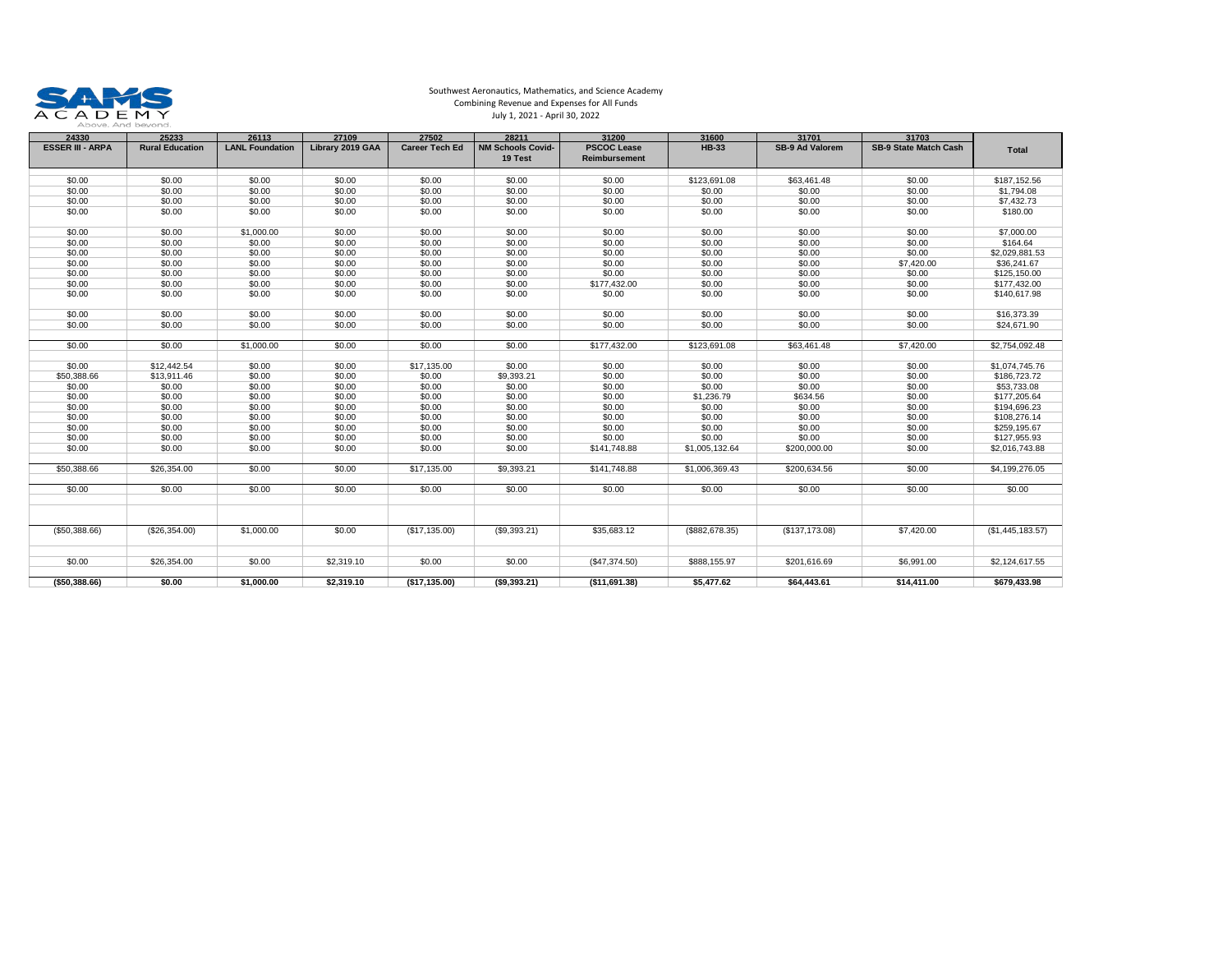# Revenue to Budget

July 1, 2021 - April 30, 2022

Above. And beyond.

Cycle: FY2022; Begin Date: 07/01/2021; End Date: 04/30/2022; Account Type: Revenue; Subtotal Elements: Fund; Account Expression: ([Fund] >= ''11000'') AND ([Optional2] <> ''1111'') ; Subtotal By Account Type: No; Include Unposted Transactions: No; Created On:

|                                                         | 5/12/2022 1:42:18 PM |    |                     |                        |             |
|---------------------------------------------------------|----------------------|----|---------------------|------------------------|-------------|
| <b>Description</b>                                      | <b>Budget (YTD)</b>  |    | <b>Actual (YTD)</b> | <b>Available (YTD)</b> | % of Budget |
| Investment Income                                       | \$3,000.00           |    | \$1,794.08          | \$1,205.92             | 59.80%      |
| Fees - Activities                                       | \$0.00               |    | \$59.70             | (\$59.70)              |             |
| <b>Contributions and Donations From Private Sources</b> | \$600.00             |    | \$0.00              | \$600.00               | 0.00%       |
| Instructional - Categorical                             | \$0.00               |    | \$6,000.00          | (\$6,000.00)           |             |
| <b>Insurance Recoveries</b>                             | \$0.00               |    | \$164.64            | (\$164.64)             |             |
| <b>State Equalization Guarantee</b>                     | \$2,438,109.00       |    | \$2,029,881.53      | \$408,227.47           | 83.26%      |
| <b>State Flow-Through Grants</b>                        | \$28,822.00          |    | \$28,821.67         | \$0.33                 | 100.00%     |
| Access Board (e-Rate)                                   | \$30,000.00          |    | \$24,671.90         | \$5,328.10             | 82.24%      |
| Fund 11000 - Operational                                | \$<br>2,500,531.00   | S  | 2,091,393.52        | \$<br>409,137.48       | 83.64%      |
| Fund 13000 - Pupil Transportation                       | \$<br>137,669.00     | S  | 125,150.00          | \$<br>12,519.00        | 90.91%      |
| Fund 23000 - Non-Instructional Support                  | \$<br>25,000,00      | S  | 7,553.03            | \$<br>17,446.97        | 30.21%      |
| Fund 24101 - Title I - IASA                             | \$<br>45,367.00      | S  | 11,628.58           | \$<br>33,738.42        | 25.63%      |
| Fund 24106 - Entitlement IDEA-B                         | \$<br>100,613.00     |    | 24,714.82           | \$<br>75,898.18        | 24.56%      |
| Fund 24154 - Teacher/Principal Training & Recruiting    | \$<br>10,657.00      | S  |                     | \$<br>10,657.00        | 0.00%       |
| Fund 24308 - ESSER II CRRSA                             | \$<br>168,120.00     | \$ | 12,283.48           | \$<br>155,836.52       | 7.31%       |
| Fund 24330 - ARP ESSER III                              | \$<br>272,475.00     |    |                     | \$<br>272,475.00       | 0.00%       |
| <b>Fund 26113 - LANL Foundation</b>                     | \$<br>1,000.00       | \$ | 1,000.00            | \$                     | 100.00%     |
| Fund 27107 - G.O. Bonds-Student Library                 | \$<br>2,993.00       |    |                     | \$<br>2,993.00         | 0.00%       |
| Fund 27502 - CTE Program (Pilot)                        | \$<br>17,135.00      |    |                     | \$<br>17,135.00        | 0.00%       |
| Fund 28211 - NM Schools Covid-19 Testing Program D \$   | 77,830.00            | S  |                     | \$<br>77,830.00        | 0.00%       |
| Fund 31200 - PSCOC Lease Assistance                     | \$<br>173,410.00     | \$ | 130,057.50          | \$<br>43,352.50        | 75.00%      |
| Fund 31400 - Special Capital Outlay-State               |                      |    |                     |                        |             |
| Fund 31600 - Capital Improvements HB-33                 | \$<br>184,680.00     | \$ | 123,691.08          | \$<br>60,988.92        | 66.98%      |
| Fund 31700 - Capital Improvements SB-9                  | \$<br>6,690.00       | \$ |                     | \$<br>6,690.00         | 0.00%       |
| Fund 31701 - Capital Improvements SB-9-Local            | \$<br>93,525.00      |    | 63,461.48           | \$<br>30,063.52        | 67.86%      |
| Fund 31703 - Capital Projects-SB-9 State Match Cash     | \$<br>7,539.00       | \$ | 7,420.00            | \$<br>119.00           | 98.42%      |
|                                                         |                      |    |                     |                        |             |
| <b>Grand Total</b>                                      | \$3,825,234.00       |    | \$2,598,353.49      | \$1,226,880.51         | 67.93%      |
|                                                         |                      |    |                     |                        |             |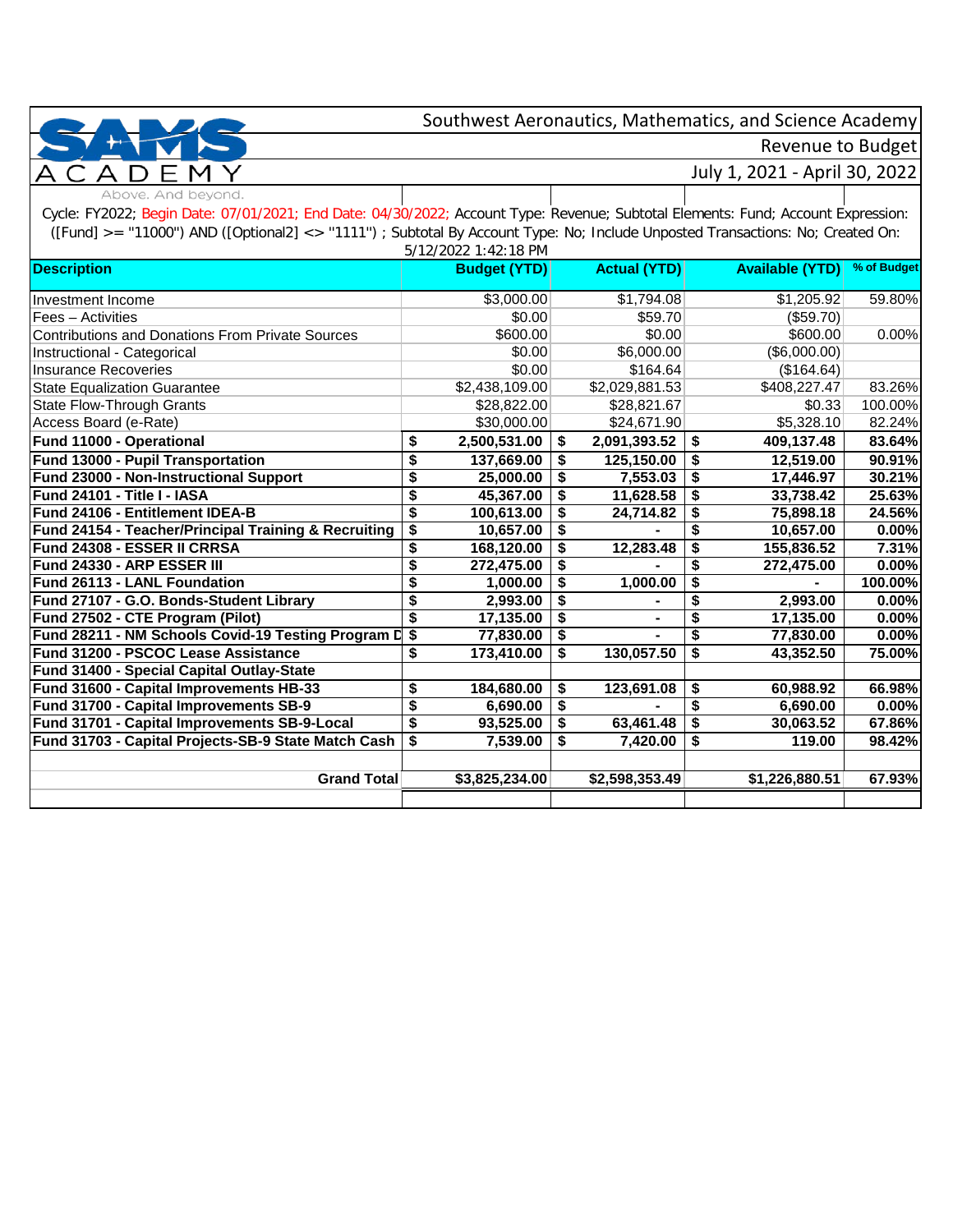| Southwest Aeronautics, Mathematics, and Science Academy                                                                                                                                                   |                              |                               |          |                                                             |                                                |                  |                                   |                               |  |  |  |  |
|-----------------------------------------------------------------------------------------------------------------------------------------------------------------------------------------------------------|------------------------------|-------------------------------|----------|-------------------------------------------------------------|------------------------------------------------|------------------|-----------------------------------|-------------------------------|--|--|--|--|
|                                                                                                                                                                                                           | <b>Expenditure to Budget</b> |                               |          |                                                             |                                                |                  |                                   |                               |  |  |  |  |
|                                                                                                                                                                                                           |                              |                               |          |                                                             |                                                |                  |                                   | July 1, 2021 - April 30, 2022 |  |  |  |  |
| $\bm{\mathsf{A}}^-$<br>D F                                                                                                                                                                                |                              |                               |          |                                                             |                                                |                  |                                   |                               |  |  |  |  |
| Above. And beyond.                                                                                                                                                                                        |                              |                               |          |                                                             |                                                |                  |                                   |                               |  |  |  |  |
| Cycle: FY2022; Begin Date: 07/01/2021; End Date: 04/30/2022; Account Type: Expenditure; Subtotal Elements: Fund,Function; Account Expression: ([Fund] >= "11000") ; Subtotal By Account Type: No; Include |                              |                               |          | Unposted Transactions: No; Created On: 5/12/2022 1:35:14 PM |                                                |                  |                                   |                               |  |  |  |  |
| <b>Description</b>                                                                                                                                                                                        |                              | <b>Budget (YTD)</b>           |          | <b>Actual (YTD)</b>                                         | <b>Encumbrance (YTD)</b>                       |                  | <b>Available (YTD)</b>            | % of Budget                   |  |  |  |  |
| Instructional - 11000                                                                                                                                                                                     | \$                           | $\overline{\phantom{a}}$      | \$       | 3,718.75                                                    | \$<br>$\overline{\phantom{a}}$                 | \$               | (3,718.75)                        |                               |  |  |  |  |
| Salaries Expense - Teachers - Leave Payout<br>Salaries Expense - Teachers - Grades 1-12                                                                                                                   | \$                           | 398,397.00                    | \$       | 290,977.48                                                  | \$<br>74,849.19                                | l \$             | 32,570.33                         | 91.82%                        |  |  |  |  |
| Salaries Expense - Teachers - Special Eduation Gifted                                                                                                                                                     | \$                           | 31,987.00                     | \$       | 25,322.82                                                   | \$<br>6,663.94                                 | \$               | 0.24                              | 100.00%                       |  |  |  |  |
| Salaries Expense - Instructional Assistants - Grades 1-12                                                                                                                                                 | S                            | 19,285.00                     | \$       | 36,326.43                                                   | \$<br>5,249.17                                 | \$               | (22, 290.60)                      | 215.59%                       |  |  |  |  |
| Salaries Expense - Teachers - Special Eduation                                                                                                                                                            | \$                           | 82,022.00                     | \$       | 45,087.34                                                   | \$<br>7,319.46                                 | \$               | 29,615.20                         | 63.89%                        |  |  |  |  |
| Salaries Expense - Instructional Assistants - Special Education                                                                                                                                           | \$                           | 19,285.00                     | \$       | 18,453.89                                                   | \$<br>6,095.86                                 | \$               | (5,264.75)                        | 127.30%                       |  |  |  |  |
| Salaries Expense - Teachers - Vocational                                                                                                                                                                  | \$                           | 33,627.00                     | \$       | 26,575.68                                                   | \$                                             | \$               | 7,051.32                          | 79.03%                        |  |  |  |  |
| Salaries Expense - Teachers - Aviation<br>Salaries Expense - Instructional Assistants - Vocational                                                                                                        | \$<br>\$                     | 147,785.00<br>19,285.00       | \$<br>\$ | 94,475.79<br>15,267.26                                      | \$<br>10,776.71<br>\$<br>4,017.74              | \$<br>\$         | 42,532.50<br>$\blacksquare$       | 71.22%<br>100.00%             |  |  |  |  |
| Salaries Expense - Teachers - Grades 1-12 - At risk                                                                                                                                                       | \$                           | 72,178.00                     | \$       | 60,560.99                                                   | \$<br>17, 174. 17                              | \$               | (5,557.16)                        | 107.70%                       |  |  |  |  |
| Salaries Expense - Teachers - Vocational - At risk                                                                                                                                                        | \$                           | 8,407.00                      | \$       | 6,643.95                                                    | \$<br>$\sim$                                   | \$               | 1,763.05                          | 79.03%                        |  |  |  |  |
| Additional Compensation - Teachers-TESOL                                                                                                                                                                  | \$                           |                               | \$       | 2,095.59                                                    | \$<br>1,524.17                                 | \$               | (3,619.76)                        |                               |  |  |  |  |
| Additional Compensation - Instructional Assistants                                                                                                                                                        | \$                           | 20,000.00                     | \$       | 17,851.24                                                   | 1,396.07<br>\$                                 | \$               | 752.69                            | 96.24%                        |  |  |  |  |
| Additional Compensation - Teachers-Vocational                                                                                                                                                             | \$                           |                               | \$       | 2,500.00                                                    | \$<br>2,500.00                                 | \$               | (5,000.00)                        |                               |  |  |  |  |
| Additional Compensation - Athletics                                                                                                                                                                       | \$                           |                               | \$       | 736.82                                                      | \$<br>263.18                                   | \$               | (1,000.00)                        |                               |  |  |  |  |
| <b>Employee Benefits</b>                                                                                                                                                                                  | S                            | 309,652.00                    | \$       | 228,400.34                                                  | \$<br>46,087.28                                | \$               | 35,164.38                         | 88.64%                        |  |  |  |  |
| Professional Development<br><b>Other Charges</b>                                                                                                                                                          | \$<br>\$                     | 9,909.00<br>7,400.00          | \$<br>\$ | 2,640.00<br>6,462.44                                        | \$<br>35.00<br>\$<br>5,685.00                  | \$<br>$\sqrt{3}$ | 7,234.00<br>(4,747.44)            | 27.00%<br>164.15%             |  |  |  |  |
| Maintenance & Repair Furniture/Fixtures/Equipment                                                                                                                                                         | \$                           | $50,000.00$ \$                |          | 37,356.83                                                   | \$<br>14,370.02                                | \$               | (1,726.85)                        | 103.45%                       |  |  |  |  |
| Renting Land and Buildings                                                                                                                                                                                | \$                           | $3,900.00$ \$                 |          | 3,575.00                                                    | \$<br>325.00                                   | \$               | $\overline{\phantom{a}}$          | 100.00%                       |  |  |  |  |
| Rentals of Computers and Related Equipment                                                                                                                                                                | \$                           | 12,000.00                     | \$       | 9,621.13                                                    | \$<br>2,000.00                                 | \$               | 378.87                            | 96.84%                        |  |  |  |  |
| <b>Student Travel</b>                                                                                                                                                                                     | \$                           | 605.00                        | \$       |                                                             | \$                                             | \$               | 605.00                            | 0.00%                         |  |  |  |  |
| <b>Employee Travel-Teachers</b>                                                                                                                                                                           | \$                           | $\overline{a}$                | \$       | 420.52                                                      | \$<br>$\blacksquare$                           | \$               | (420.52)                          |                               |  |  |  |  |
| <b>Other Contract Services</b>                                                                                                                                                                            | \$                           | 8,000.00                      | \$       |                                                             | \$<br>8,000.00                                 | \$               |                                   | 100.00%                       |  |  |  |  |
| <b>Other Textbooks</b><br>Software                                                                                                                                                                        | \$<br>\$                     | 69,000.00<br>102,000.00       | \$<br>\$ | 1,550.51<br>102,135.27                                      | \$<br>4,106.80<br>\$<br>200.00                 | \$<br>\$         | 63,342.69                         | 8.20%<br>100.33%              |  |  |  |  |
| General Supplies and Materials                                                                                                                                                                            | \$                           | 38,500.00 \$                  |          | 7,506.22                                                    | \$<br>15,932.72                                | \$               | (335.27)<br>15,061.06             | 60.88%                        |  |  |  |  |
| Fixed Assets (More Than \$5,000)                                                                                                                                                                          | \$                           | 122,709.00                    | \$       |                                                             | \$<br>$\overline{\phantom{a}}$                 |                  | \$<br>122,709.00                  | 0.00%                         |  |  |  |  |
| Supply Assets (\$5,000 or Less)                                                                                                                                                                           | S                            | 28,228.00                     | \$       | 4,804.69                                                    | \$<br>564.92                                   | \$               | 22,858.39                         | 19.02%                        |  |  |  |  |
| Function 1000 - Instruction \$                                                                                                                                                                            |                              | 1,614,161.00                  | \$       | 1,051,066.98                                                | 235,136.40<br>\$                               | \$               | 327,957.62                        | 79.68%                        |  |  |  |  |
|                                                                                                                                                                                                           |                              |                               |          |                                                             |                                                |                  |                                   |                               |  |  |  |  |
| Salaries Expense - Title I Tutor<br>Salaries Expense - Counselor                                                                                                                                          | \$<br>S                      | 2,594.00<br>52,000.00         | \$<br>\$ | $\mathbf{r}$                                                | \$<br>$\blacksquare$<br>\$<br>$\sim$           |                  | \$<br>2,594.00<br>\$<br>52,000.00 | 0.00%<br>0.00%                |  |  |  |  |
| Salaries Expense - Special Education Coordinator                                                                                                                                                          | \$                           | 3,690.00                      | \$       |                                                             | \$<br>$\sim$                                   |                  | \$<br>3,690.00                    | 0.00%                         |  |  |  |  |
| <b>Employee Benefits</b>                                                                                                                                                                                  | \$                           | 29,049.00                     | \$       | 252.02                                                      | \$<br>$\overline{\phantom{a}}$                 |                  | \$<br>28,796.98                   | 0.87%                         |  |  |  |  |
| Diagnosticians - Contracted                                                                                                                                                                               | \$                           | 5,000.00 \$                   |          | 3,506.18                                                    | \$<br>1,493.82                                 | \$               | $\blacksquare$                    | 100.00%                       |  |  |  |  |
| Speech Therapists - Contracted                                                                                                                                                                            | \$                           | 7.000.00                      | \$       | 5,191.48                                                    | \$<br>16,860.89                                | \$               | (15,052.37)                       | 315.03%                       |  |  |  |  |
| Occupational Therapists - Contracted                                                                                                                                                                      | \$                           | 2,800.00                      | \$       | 1,296.13                                                    | \$<br>1,503.87                                 |                  | \$                                | 100.00%                       |  |  |  |  |
| Therapists - Contracted                                                                                                                                                                                   | \$                           | 8,000.00                      | \$       | 4,489.59                                                    | \$<br>1,610.41                                 | \$               | 1,900.00                          | 76.25%                        |  |  |  |  |
| Psychologists - Contracted Special Ed<br>Specialists - Contracted                                                                                                                                         | \$<br>\$                     | $3,000.00$ \$<br>3,000.00     | \$       | 2,837.03<br>$\blacksquare$                                  | \$<br>162.97<br>\$<br>3,000.00                 | $\sqrt{S}$<br>\$ | $\blacksquare$                    | 100.00%<br>100.00%            |  |  |  |  |
| Professional Development                                                                                                                                                                                  | \$                           | 1,000.00                      | \$       |                                                             | \$<br>$\blacksquare$                           | \$               | 1,000.00                          | 0.00%                         |  |  |  |  |
| Other Professional/Technical Services                                                                                                                                                                     | \$                           | 4,500.00 \$                   |          | 4,383.00                                                    | \$<br>6,117.00                                 | \$               | (6,000.00)                        | 233.33%                       |  |  |  |  |
| Other Charges                                                                                                                                                                                             | \$                           | 45,446.00                     | \$       | 45,626.00                                                   | \$<br>$\blacksquare$                           | \$               | (180.00)                          | 100.40%                       |  |  |  |  |
| Software                                                                                                                                                                                                  | \$                           | $\overline{\phantom{a}}$      | \$       | $\sim$                                                      | \$<br>$280.00$ \$                              |                  | (280.00)                          |                               |  |  |  |  |
| General Supplies and Materials                                                                                                                                                                            | \$                           | 1,650.00                      | \$       | $\blacksquare$                                              | \$<br>150.00                                   | \$               | 1,500.00                          | 9.09%                         |  |  |  |  |
| Function 2100 - Support Services-Students                                                                                                                                                                 | -\$                          | 168,729.00                    | \$       | 67,581.43                                                   | 31,178.96<br>\$                                | \$               | 69,968.61                         | 58.53%                        |  |  |  |  |
| Other Professional/Technical Services                                                                                                                                                                     | \$                           | 51,720.00                     | \$       | 38,784.06                                                   | 12,930.00<br>\$                                | \$               | 5.94                              | 99.99%                        |  |  |  |  |
| Software                                                                                                                                                                                                  | \$                           | 26,000.00 \$                  |          | 18,607.36                                                   | \$<br>8,975.70 \$                              |                  | (1,583.06)                        | 106.09%                       |  |  |  |  |
| General Supplies and Materials                                                                                                                                                                            | \$                           | 5,000.00 \$                   |          | 651.00 \$                                                   | 2,873.80 \$                                    |                  | 1,475.20                          | 70.50%                        |  |  |  |  |
| Function 2200 - Support Services-Instruction                                                                                                                                                              | -\$                          | 82,720.00 \$                  |          | 58,042.42                                                   | 24,779.50 \$<br>\$                             |                  | (101.92)                          | 100.12%                       |  |  |  |  |
|                                                                                                                                                                                                           |                              |                               |          |                                                             |                                                |                  |                                   |                               |  |  |  |  |
| Salaries Expense - Head Administrator                                                                                                                                                                     | \$                           | 91,350.00 \$                  |          | 79,931.25                                                   | \$<br>11,418.75                                | -\$              |                                   | 100.00%                       |  |  |  |  |
| <b>Employee Benefits</b>                                                                                                                                                                                  | \$                           | 29,999.00                     | \$       | 26,128.22                                                   | \$<br>3,991.63                                 | \$               | (120.85)                          | 100.40%                       |  |  |  |  |
| Professional Development<br>Auditing                                                                                                                                                                      | \$<br>\$                     | $3,000.00$ \$<br>15,000.00 \$ |          | 4,114.45<br>15,857.64                                       | \$<br>$\sim$<br>\$<br>$\overline{\phantom{a}}$ | \$<br>\$         | (1, 114.45)<br>(857.64)           | 137.15%<br>105.72%            |  |  |  |  |
| Legal                                                                                                                                                                                                     | \$                           | 35,000.00 \$                  |          | 19,007.27 \$                                                | 17,661.58                                      | \$               | (1,668.85)                        | 104.77%                       |  |  |  |  |
| Other Professional/Technical Services                                                                                                                                                                     | \$                           | 12,000.00 \$                  |          | 10,787.52 \$                                                | $1,212.48$ \$                                  |                  |                                   | 100.00%                       |  |  |  |  |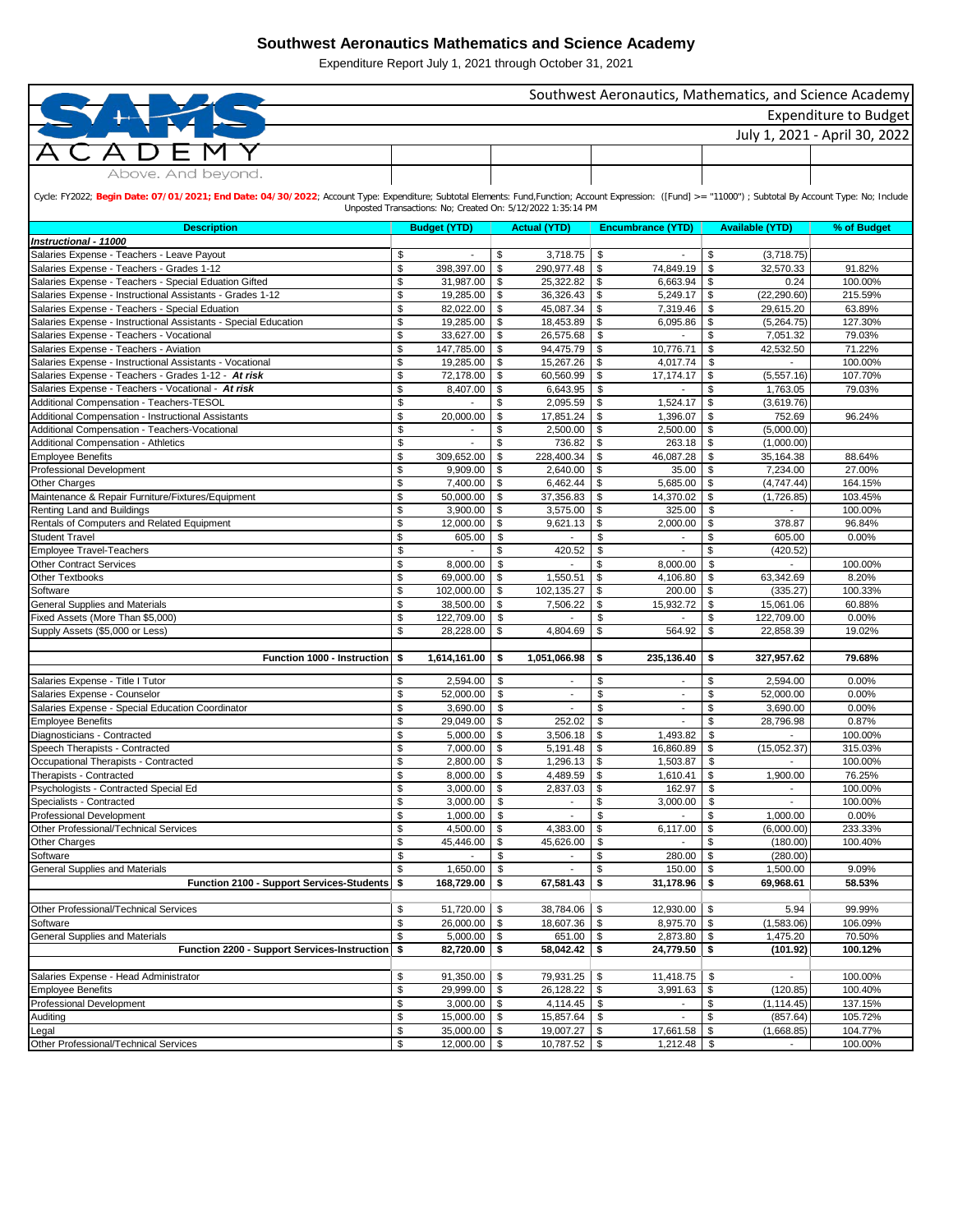| <b>Description</b>                                      |    | <b>Budget (YTD)</b> |          | <b>Actual (YTD)</b>      |      | <b>Encumbrance (YTD)</b> |    | <b>Available (YTD)</b>   | % of Budget |
|---------------------------------------------------------|----|---------------------|----------|--------------------------|------|--------------------------|----|--------------------------|-------------|
| Other Charges                                           | S  | 10,200.00           | \$       | 10,374.02                | \$   | 3,391.42                 | \$ | (3, 565.44)              | 134.96%     |
| Advertising                                             | \$ | 7,000.00            | \$       | 10,847.68                | \$   |                          | \$ | (3,847.68)               | 154.97%     |
| <b>Board Training</b>                                   | \$ | 4,600.00            | \$       | 4,600.00                 | \$   | $\sim$                   | \$ |                          | 100.00%     |
| <b>Board Expenses</b>                                   | \$ | 600.00              | \$       | $\overline{\phantom{a}}$ | \$   | $\overline{\phantom{a}}$ | \$ | 600.00                   | 0.00%       |
| General Supplies and Materials                          | \$ | 371.00              | \$       | $\overline{a}$           | \$   | $\overline{a}$           | \$ | 371.00                   | 0.00%       |
| Function 2300 - Support Services-General Admin.         | \$ | 209,120.00          | \$       | 181,648.05               | \$   | 37,675.86                | \$ | (10, 203.91)             | 104.88%     |
|                                                         |    |                     |          |                          |      |                          |    |                          |             |
| Salaries Expense - Assistant Principal                  | \$ | 43,155.00           | \$       | 37,526.00                | \$   | 5,629.00                 | \$ | $\overline{\phantom{a}}$ | 100.00%     |
| Salaries Expense - Director of Operations               | \$ | 73,334.00           | \$       | 64,166.97                | \$   | 9,166.78                 | \$ | 0.25                     | 100.00%     |
| Salaries Expense - Administrative Support               | \$ | 42,883.00           | \$       | 37,522.59                | \$   | 5,360.41                 | \$ | $\blacksquare$           | 100.00%     |
| Salaries Expense - STARS Coordinator                    | \$ | 10,200.00           | \$       | 9,624.93                 | \$   | 1,375.07                 | \$ | (800.00)                 | 107.84%     |
| Additional Compensation - Administrative Support        | \$ | 2,400.00            | \$       | 2,400.00                 | \$   | $\overline{\phantom{a}}$ | \$ | $\overline{\phantom{a}}$ | 100.00%     |
| <b>Employee Benefits</b>                                | \$ | 60,962.00           | \$       | 51,407.91                | \$   | 8,187.18                 | \$ | 1,366.91                 | 97.76%      |
| Other Professional/Technical Services                   | \$ | 1,252.00            | \$       | 957.96                   | \$   | 130.00                   | \$ | 164.04                   | 86.90%      |
| <b>Other Contract Services</b>                          | \$ | 350.00              | \$       | 490.83                   | \$   | 364.08                   | \$ | (504.91)                 | 244.26%     |
| General Supplies and Materials                          | \$ | 1,000.00            | \$       | 101.90                   | \$   | 24.99                    | \$ | 873.11                   | 12.69%      |
| Supply Assets (\$5,000 or Less)                         | \$ | 500.00              | \$       |                          | \$   | $\overline{\phantom{a}}$ | \$ | 500.00                   | 0.00%       |
| Function 2400 - Support Services-School Admin.          | \$ | 236,036.00          | \$       | 204,199.09               | \$   | 30,237.51                | \$ | 1,599.40                 | 99.32%      |
|                                                         |    |                     |          |                          |      |                          |    |                          |             |
| Salaries Expense - Site Business Manager                | \$ | 44,000.00           | \$       | 38,499.93                | \$   | 5,500.07                 | \$ |                          | 100.00%     |
| Salaries Expense - Business Manager                     | \$ | 34,857.00           | \$       | 30,499.98                | \$   | 4,357.02                 | \$ | $\overline{a}$           | 100.00%     |
| <b>Employee Benefits</b>                                | \$ | 24,512.00           | \$       | 22,117.70                | \$   | 3,315.83                 | \$ | (921.53)                 | 103.76%     |
| <b>Professional Development</b>                         | \$ | 650.00              | \$       |                          | \$   | 650.00                   | \$ | $\blacksquare$           | 100.00%     |
| Bank, Credit Card and Wire Transfer Fees                | \$ | 2,100.00            | \$       | 1,859.04                 | \$   | 991.72                   | \$ | (750.76)                 | 135.75%     |
| Maintenance & Repair Furniture/Fixtures/Equipment       | \$ | 1,500.00            | \$       |                          | \$   | $\overline{\phantom{a}}$ | \$ | 1,500.00                 | 0.00%       |
| Rentals of Computers and Related Equipment              | \$ | 1.800.00            | \$       | 1.781.64                 | \$   | 18.36                    | \$ |                          | 100.00%     |
| Software                                                | \$ | 17,062.00           | \$       | 17,060.58                | \$   | $\sim$                   | \$ | 1.42                     | 99.99%      |
| General Supplies and Materials                          | \$ | 3,000.00            | \$       | 843.86                   | \$   | 1,871.40                 | \$ | 284.74                   | 90.51%      |
| Function 2500 - Central Services                        | \$ | 129,481.00          | \$       | 112,662.73               | \$   | 16,704.40                | \$ | 113.87                   | 99.91%      |
| Other Charges                                           | \$ | 2,850.00            | \$       | 2,987.33                 | \$   | $\overline{a}$           | \$ | (137.33)                 | 104.82%     |
| Maintenance & Repair - Furniture, Fixtures, & Equipment | \$ | 2,000.00            | \$       | 5,923.43                 | \$   | 3,745.37                 | \$ | (7,668.80)               | 483.44%     |
| Maintenance & Repair - Buildings And Grounds            | \$ | 6,200.00            | \$       |                          | \$   | 6,249.38                 | \$ | (49.38)                  | 100.80%     |
| Electricity                                             | \$ | 54,000.00           | \$       | 42,399.34                | \$   | 16,959.10                | \$ | (5,358.44)               | 109.92%     |
| Natural Gas (Buildings)                                 | \$ | 5,520.00            | \$       |                          | \$   |                          | \$ | 5,520.00                 | 0.00%       |
| Water/Sewage                                            | \$ | 27,600.00           | \$       | 21,167.82                | \$   | 9.839.34                 | \$ | (3,407.16)               | 112.34%     |
| <b>Communication Services</b>                           | \$ | 49,844.00           | \$       | 45,695.56                | \$   | 4,112.00                 | \$ | 36.44                    | 99.93%      |
| Renting Land and Buildings                              | \$ | 79,463.00           | \$       | 60,772.22                | \$   | 8,843.10                 | \$ | 9,847.68                 | 87.61%      |
| Property/Liability Insurance                            | S  | 53,531.00           | <b>S</b> | 50,898.00                | \$   | $\blacksquare$           | S  | 2,633.00                 | 95.08%      |
| <b>Other Contract Services</b>                          | S  | 29,500.00           | \$       | 35,185.29                | \$   | 5,514.71                 | \$ | (11, 200.00)             | 137.97%     |
| General Supplies and Materials                          | \$ | 9,000.00            | \$       | 3,108.26                 | \$   | 430.97                   | \$ | 5,460.77                 | 39.32%      |
| Supply Assets (\$5,000 or Less)                         | \$ |                     | \$       | 67.79                    | \$   |                          | \$ | (67.79)                  |             |
| Function 2600 - Operation & Maintenance of Plant        | \$ | 319,508.00          | \$       | 268,205.04               | \$   | 55,693.97                | \$ | (4,391.01)               | 101.37%     |
|                                                         |    |                     |          |                          |      |                          |    |                          |             |
| Salaries Expense - Transportation Director              | \$ | 12,941.00           | \$       | 11,323.62                | \$   | 1,617.63                 | \$ | (0.25)                   | 100.00%     |
| <b>Benefits</b>                                         | \$ | 5,356.00            | \$       | 4,590.69                 | \$   | 840.74                   | \$ | (75.43)                  | 101.41%     |
| <b>Transportation Contractors</b>                       | \$ | 3,416.00            | \$       | 2,914.59                 | \$   | 416.39                   | \$ | 85.02                    | 97.51%      |
| Function 2700 - Student Transportation                  | \$ | 21,713.00           | -\$      | 18,828.90                | \$   | 2,874.76                 | \$ | 9.34                     | 99.96%      |
|                                                         |    |                     |          |                          |      |                          |    |                          |             |
| Rentals/Lease to Purchase                               | S  | 830,000.00          | \$       | 669,862.36               | \$   | $\overline{\phantom{a}}$ | \$ | 160,137.64               | 80.71%      |
| Function 4000 - Capital Outlay                          | \$ | 830,000.00          | \$       | 669,862.36               | \$   | $\blacksquare$           | \$ | 160,137.64               | 80.71%      |
|                                                         |    |                     |          |                          |      |                          |    |                          |             |
| Fund 11000 - Operational                                | \$ | 3,611,468.00        | S        | 2,632,097.00             | \$   | 434,281.36               | \$ | 545.089.64               | 84.91%      |
|                                                         |    |                     |          |                          |      |                          |    |                          |             |
| Student Transportation - 13000                          |    |                     |          |                          |      |                          |    |                          |             |
| <b>Student Transportation-Contractors</b>               |    | 137,669.00          | - \$     | 123,985.41               | \$   | 13,683.59 \$             |    |                          | 100.00%     |
| Fund 13000 - Pupil Transportation                       | Ŝ. | $137,669.00$ \$     |          | 123,985.41               | - \$ | 13,683.59                | Ŝ. | $\blacksquare$           | 100.00%     |
|                                                         |    |                     |          |                          |      |                          |    |                          |             |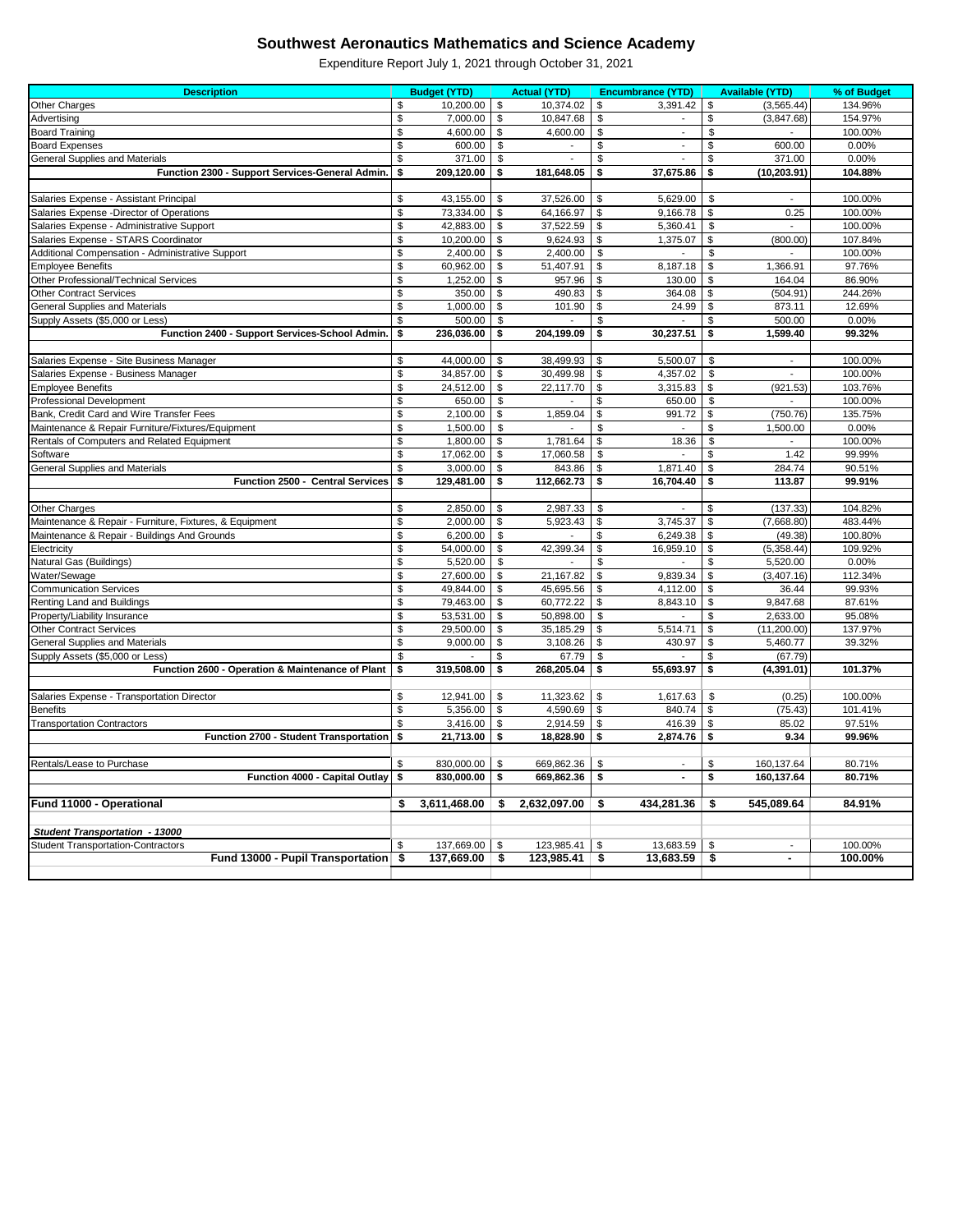| <b>Instructional Materials - 14000</b><br>\$<br>Instructional Materials On-line Digital Subsriptions<br>\$<br>\$<br>5,000.00<br>\$<br>(5,000.00)<br>\$<br>\$<br>\$<br>Instruction-Instructional Materials Cash - 50% Textbooks<br>\$<br>11,414.00<br>0.00%<br>11,414.00<br>$\blacksquare$<br>Fund 14000 - Total Instructional Materials Sub-Fund<br>11,414.00<br>\$<br>6,414.00<br>43.81%<br>\$<br>\$<br>5,000.00<br>\$<br>Activities - 23000<br>Salaries-Athletics Coaches<br>\$<br>3,262.00<br>\$<br>4,500.00<br>\$<br>\$<br>(1,238.00)<br>137.95%<br>$\overline{\phantom{a}}$<br>\$<br>\$<br>\$<br>1,124.04<br>223.14<br>\$<br>(1, 347.18)<br><b>Employee Benefits</b><br>\$<br>\$<br>715.00<br>\$<br>180.00<br>\$<br>342.66%<br><b>Other Charges</b><br>2,270.00<br>(1,735.00)<br>Property/Liability Insurance<br>\$<br>3,500.00<br>\$<br>\$<br>3,500.00<br>\$<br>100.00%<br>$\blacksquare$<br>\$<br>5,000.00<br>\$<br>\$<br>\$<br>5,000.00<br>0.00%<br><b>Student Travel</b><br>$\blacksquare$<br>$\overline{\phantom{a}}$<br>\$<br>\$<br>\$<br>\$<br><b>Other Contract Services</b><br>1,000.00<br>2,500.00<br>1,500.00<br>(3,000.00)<br>400.00%<br>\$<br>\$<br>\$<br>27,285.00<br>\$<br>11.68%<br>General Supplies and Materials<br>2,429.00<br>758.93<br>24,097.07<br>\$<br>\$<br>\$<br>\$<br>5,500.00<br>5,500.00<br>0.00%<br>Supply Assets (\$5,000 or Less)<br>12,823.04<br>6,162.07<br>\$<br>41.04%<br>Fund 23000 - Non-Instructional Support \$<br>46,262.00<br>\$<br>\$<br>27.276.89<br>Title I -24101<br>Salaries-Educational Assistants<br>20,269.00<br>\$<br>\$<br>\$<br>13.08%<br>\$<br>2,650.96<br>17,618.04<br>$\blacksquare$<br>\$<br>\$<br>\$<br>5,280.00<br>668.52<br>\$<br>4,611.48<br>12.66%<br><b>Employee Benefits</b><br>$\overline{\phantom{a}}$<br>\$<br>6,548.00<br>\$<br>\$<br>\$<br>6,548.00<br>0.00%<br>Software<br>$\overline{\phantom{a}}$<br>$\overline{\phantom{a}}$<br>32,097.00<br>\$<br>3,319.48<br>\$<br>\$<br>28,777.52<br>10.34%<br>Function 1000 - Instruction \$<br>$\blacksquare$<br>12,302.00<br>\$<br>9,739.02<br>\$<br>125.04%<br>Salaries-Coordinator<br>\$<br>5,642.98<br>\$<br>(3,080.00)<br>\$<br>784.00<br>\$<br>\$<br>127.72%<br>\$<br>968.00<br>452.32<br>(268.32)<br><b>Employee Benefits</b><br>10,523.02<br>125.23%<br>$13,270.00$ \$<br>\$<br>$6,095.30$ \$<br>(3,348.32)<br>Function 2100 - Support Services-Students   \$<br>Fund 24101 - Title I - IASA<br>45.367.00<br>13,842.50<br>\$<br>25.429.20<br>43.95%<br>\$<br>\$<br>\$<br>6,095.30<br>IDEA-B -24106<br>Salaries - SPED Coordinator<br>76,836.00<br>30,434.80<br>4,565.20<br>\$<br>41,836.00<br>45.55%<br>\$<br>\$<br>\$<br>23,777.00<br>\$<br>7,614.19<br>\$<br>1,168.59<br>\$<br>14,994.22<br>36.94%<br><b>Employee Benefits</b><br>S<br>43.52%<br>Function 2100 - Support Services-Students \$<br>$100,613.00$ \$<br>38,048.99<br>\$<br>$5,733.79$ \$<br>56.830.22<br>Fund 24106 - Entitlement IDEA-B<br>100,613.00<br>38,048.99<br>43.52%<br>\$<br>-\$<br>\$<br>5,733.79<br>\$<br>56,830.22<br>Title II - 24154<br>Professional Development - Teachers<br>\$<br>\$<br>\$<br>\$<br>6,814.00<br>1,500.00<br>823.75<br>4,490.25<br>34.10%<br>\$<br>6,814.00<br>\$<br>\$<br>823.75<br>\$<br>4,490.25<br>Function 1000 - Instruction<br>1,500.00<br>34.10%<br>Professional Development - Head Administrator<br>991.00<br>\$<br>\$<br>990.00<br>\$<br>99.90%<br>\$<br>1.00<br>\$<br>Indirect Costs Program Administration<br>\$<br>852.00<br>\$<br>\$<br>852.00<br>0.00%<br>$\mathbf{r}$<br>$\mathbf{r}$<br>Function 2300 - Support Services-General Admin.<br>\$<br>1,843.00<br>\$<br>\$<br>990.00<br>\$<br>53.72%<br>853.00<br>$\blacksquare$<br>\$<br>\$<br>2,000.00<br>600.00<br>\$<br>\$<br>1,400.00<br>Advertising<br>$\blacksquare$<br>Function 2500 - Central Services \$<br>2,000.00<br>-\$<br>\$<br>$600.00$ \$<br>1,400.00<br>2,413.75<br>Fund 24154 - Teacher/Principal Training & Recruiting<br>10,657.00<br>1,500.00<br>\$<br>\$<br>6,743.25<br>36.72%<br>\$<br>\$<br><b>ESSER I CARES Act</b><br>\$<br>\$<br>3,432.58<br>\$<br>\$<br>(3,432.58)<br>Supply Assets (\$5,000 or Less)<br>$\blacksquare$<br>$\blacksquare$<br>\$<br>\$<br>-\$<br>3,432.58<br>\$<br>(3, 432.58)<br>Function 1000 - Instruction<br>$\blacksquare$<br>$\overline{\phantom{a}}$<br>Fund 24301 - ESSER I CARES Act \$<br>3,432.58<br>(3,432.58)<br>\$<br>\$<br>\$<br>$\blacksquare$<br>$\blacksquare$<br><b>ESSER II CRRSA</b><br>\$<br>Additional Compensation-Teachers-Summer School<br>\$<br>5,000.00 \$<br>$5,000.00$ \$<br>100.00%<br>$\overline{\phantom{a}}$<br>\$<br>\$<br><b>Employee Benefits</b><br>\$<br>1,241.00<br>1,240.04<br>\$<br>0.96<br>99.92%<br>$\sim$<br>\$<br>\$<br>\$<br>\$<br>1,825.82<br>(1,825.82)<br>Software<br>20,000.00 \$<br>\$<br>5,719.81<br>\$<br>\$<br>14,280.19<br>28.60%<br>Function 1000 - Instruction \$<br>26,241.00<br>\$<br>11,959.85<br>\$<br>1,825.82<br>\$<br>12,455.33<br>52.53%<br>\$<br>\$<br>\$<br>\$<br>12,454.00<br>12,454.00<br>0.00%<br>$\blacksquare$<br>\$<br>\$<br>Function 2300 - Support Services-General Administration \$<br>\$<br>12,454.00<br>12,454.00<br>0.00%<br>$\blacksquare$<br>$\blacksquare$<br>\$<br>\$<br>323.63<br>\$<br>\$<br>(323.63)<br>$\sim$<br>$\overline{\phantom{a}}$<br>Fixed Assets (More Than \$5,000)<br>\$<br>20,000.00<br>\$<br>\$<br>\$<br>20,000.00<br>0.00%<br>$\sim$<br>$\overline{\phantom{a}}$<br>\$<br>\$<br>Supply Assets (\$5,000 or Less)<br>\$<br>109,425.00<br>\$<br>109,425.00<br>0.00%<br>$\blacksquare$<br>\$<br>Function 2600 - Operation & Maintenance of Plant \$<br>\$<br>323.63<br>\$<br>0.25%<br>129,425.00<br>129,101.37<br>$\blacksquare$<br>Fund 24308 - ESSER II CRRSA \$<br>168,120.00<br>12,283.48<br>1,825.82<br>154,010.70<br>8.39%<br>\$<br>\$<br>\$ | <b>Description</b>                    | <b>Budget (YTD)</b> | <b>Actual (YTD)</b> | <b>Encumbrance (YTD)</b> | <b>Available (YTD)</b> | % of Budget |
|-----------------------------------------------------------------------------------------------------------------------------------------------------------------------------------------------------------------------------------------------------------------------------------------------------------------------------------------------------------------------------------------------------------------------------------------------------------------------------------------------------------------------------------------------------------------------------------------------------------------------------------------------------------------------------------------------------------------------------------------------------------------------------------------------------------------------------------------------------------------------------------------------------------------------------------------------------------------------------------------------------------------------------------------------------------------------------------------------------------------------------------------------------------------------------------------------------------------------------------------------------------------------------------------------------------------------------------------------------------------------------------------------------------------------------------------------------------------------------------------------------------------------------------------------------------------------------------------------------------------------------------------------------------------------------------------------------------------------------------------------------------------------------------------------------------------------------------------------------------------------------------------------------------------------------------------------------------------------------------------------------------------------------------------------------------------------------------------------------------------------------------------------------------------------------------------------------------------------------------------------------------------------------------------------------------------------------------------------------------------------------------------------------------------------------------------------------------------------------------------------------------------------------------------------------------------------------------------------------------------------------------------------------------------------------------------------------------------------------------------------------------------------------------------------------------------------------------------------------------------------------------------------------------------------------------------------------------------------------------------------------------------------------------------------------------------------------------------------------------------------------------------------------------------------------------------------------------------------------------------------------------------------------------------------------------------------------------------------------------------------------------------------------------------------------------------------------------------------------------------------------------------------------------------------------------------------------------------------------------------------------------------------------------------------------------------------------------------------------------------------------------------------------------------------------------------------------------------------------------------------------------------------------------------------------------------------------------------------------------------------------------------------------------------------------------------------------------------------------------------------------------------------------------------------------------------------------------------------------------------------------------------------------------------------------------------------------------------------------------------------------------------------------------------------------------------------------------------------------------------------------------------------------------------------------------------------------------------------------------------------------------------------------------------------------------------------------------------------------------------------------------------------------------------------------------------------------------------------------------------------------------------------------------------------------------------------------------------------------------------------------------------------------------------------------------------------------------------------------------------------------------------------------------------------------------------------------------------------------------------------------------------------------------------------------------------------------------------------------------------------------------------------------------------------------------------------------------------------------------------------------------------------------------------------------------------------------------------------------------------------------------------------------------------------------------------------------------------------------------------------------------------------------------------|---------------------------------------|---------------------|---------------------|--------------------------|------------------------|-------------|
|                                                                                                                                                                                                                                                                                                                                                                                                                                                                                                                                                                                                                                                                                                                                                                                                                                                                                                                                                                                                                                                                                                                                                                                                                                                                                                                                                                                                                                                                                                                                                                                                                                                                                                                                                                                                                                                                                                                                                                                                                                                                                                                                                                                                                                                                                                                                                                                                                                                                                                                                                                                                                                                                                                                                                                                                                                                                                                                                                                                                                                                                                                                                                                                                                                                                                                                                                                                                                                                                                                                                                                                                                                                                                                                                                                                                                                                                                                                                                                                                                                                                                                                                                                                                                                                                                                                                                                                                                                                                                                                                                                                                                                                                                                                                                                                                                                                                                                                                                                                                                                                                                                                                                                                                                                                                                                                                                                                                                                                                                                                                                                                                                                                                                                                                                                                         |                                       |                     |                     |                          |                        |             |
|                                                                                                                                                                                                                                                                                                                                                                                                                                                                                                                                                                                                                                                                                                                                                                                                                                                                                                                                                                                                                                                                                                                                                                                                                                                                                                                                                                                                                                                                                                                                                                                                                                                                                                                                                                                                                                                                                                                                                                                                                                                                                                                                                                                                                                                                                                                                                                                                                                                                                                                                                                                                                                                                                                                                                                                                                                                                                                                                                                                                                                                                                                                                                                                                                                                                                                                                                                                                                                                                                                                                                                                                                                                                                                                                                                                                                                                                                                                                                                                                                                                                                                                                                                                                                                                                                                                                                                                                                                                                                                                                                                                                                                                                                                                                                                                                                                                                                                                                                                                                                                                                                                                                                                                                                                                                                                                                                                                                                                                                                                                                                                                                                                                                                                                                                                                         |                                       |                     |                     |                          |                        |             |
|                                                                                                                                                                                                                                                                                                                                                                                                                                                                                                                                                                                                                                                                                                                                                                                                                                                                                                                                                                                                                                                                                                                                                                                                                                                                                                                                                                                                                                                                                                                                                                                                                                                                                                                                                                                                                                                                                                                                                                                                                                                                                                                                                                                                                                                                                                                                                                                                                                                                                                                                                                                                                                                                                                                                                                                                                                                                                                                                                                                                                                                                                                                                                                                                                                                                                                                                                                                                                                                                                                                                                                                                                                                                                                                                                                                                                                                                                                                                                                                                                                                                                                                                                                                                                                                                                                                                                                                                                                                                                                                                                                                                                                                                                                                                                                                                                                                                                                                                                                                                                                                                                                                                                                                                                                                                                                                                                                                                                                                                                                                                                                                                                                                                                                                                                                                         |                                       |                     |                     |                          |                        |             |
|                                                                                                                                                                                                                                                                                                                                                                                                                                                                                                                                                                                                                                                                                                                                                                                                                                                                                                                                                                                                                                                                                                                                                                                                                                                                                                                                                                                                                                                                                                                                                                                                                                                                                                                                                                                                                                                                                                                                                                                                                                                                                                                                                                                                                                                                                                                                                                                                                                                                                                                                                                                                                                                                                                                                                                                                                                                                                                                                                                                                                                                                                                                                                                                                                                                                                                                                                                                                                                                                                                                                                                                                                                                                                                                                                                                                                                                                                                                                                                                                                                                                                                                                                                                                                                                                                                                                                                                                                                                                                                                                                                                                                                                                                                                                                                                                                                                                                                                                                                                                                                                                                                                                                                                                                                                                                                                                                                                                                                                                                                                                                                                                                                                                                                                                                                                         |                                       |                     |                     |                          |                        |             |
|                                                                                                                                                                                                                                                                                                                                                                                                                                                                                                                                                                                                                                                                                                                                                                                                                                                                                                                                                                                                                                                                                                                                                                                                                                                                                                                                                                                                                                                                                                                                                                                                                                                                                                                                                                                                                                                                                                                                                                                                                                                                                                                                                                                                                                                                                                                                                                                                                                                                                                                                                                                                                                                                                                                                                                                                                                                                                                                                                                                                                                                                                                                                                                                                                                                                                                                                                                                                                                                                                                                                                                                                                                                                                                                                                                                                                                                                                                                                                                                                                                                                                                                                                                                                                                                                                                                                                                                                                                                                                                                                                                                                                                                                                                                                                                                                                                                                                                                                                                                                                                                                                                                                                                                                                                                                                                                                                                                                                                                                                                                                                                                                                                                                                                                                                                                         |                                       |                     |                     |                          |                        |             |
|                                                                                                                                                                                                                                                                                                                                                                                                                                                                                                                                                                                                                                                                                                                                                                                                                                                                                                                                                                                                                                                                                                                                                                                                                                                                                                                                                                                                                                                                                                                                                                                                                                                                                                                                                                                                                                                                                                                                                                                                                                                                                                                                                                                                                                                                                                                                                                                                                                                                                                                                                                                                                                                                                                                                                                                                                                                                                                                                                                                                                                                                                                                                                                                                                                                                                                                                                                                                                                                                                                                                                                                                                                                                                                                                                                                                                                                                                                                                                                                                                                                                                                                                                                                                                                                                                                                                                                                                                                                                                                                                                                                                                                                                                                                                                                                                                                                                                                                                                                                                                                                                                                                                                                                                                                                                                                                                                                                                                                                                                                                                                                                                                                                                                                                                                                                         |                                       |                     |                     |                          |                        |             |
|                                                                                                                                                                                                                                                                                                                                                                                                                                                                                                                                                                                                                                                                                                                                                                                                                                                                                                                                                                                                                                                                                                                                                                                                                                                                                                                                                                                                                                                                                                                                                                                                                                                                                                                                                                                                                                                                                                                                                                                                                                                                                                                                                                                                                                                                                                                                                                                                                                                                                                                                                                                                                                                                                                                                                                                                                                                                                                                                                                                                                                                                                                                                                                                                                                                                                                                                                                                                                                                                                                                                                                                                                                                                                                                                                                                                                                                                                                                                                                                                                                                                                                                                                                                                                                                                                                                                                                                                                                                                                                                                                                                                                                                                                                                                                                                                                                                                                                                                                                                                                                                                                                                                                                                                                                                                                                                                                                                                                                                                                                                                                                                                                                                                                                                                                                                         |                                       |                     |                     |                          |                        |             |
|                                                                                                                                                                                                                                                                                                                                                                                                                                                                                                                                                                                                                                                                                                                                                                                                                                                                                                                                                                                                                                                                                                                                                                                                                                                                                                                                                                                                                                                                                                                                                                                                                                                                                                                                                                                                                                                                                                                                                                                                                                                                                                                                                                                                                                                                                                                                                                                                                                                                                                                                                                                                                                                                                                                                                                                                                                                                                                                                                                                                                                                                                                                                                                                                                                                                                                                                                                                                                                                                                                                                                                                                                                                                                                                                                                                                                                                                                                                                                                                                                                                                                                                                                                                                                                                                                                                                                                                                                                                                                                                                                                                                                                                                                                                                                                                                                                                                                                                                                                                                                                                                                                                                                                                                                                                                                                                                                                                                                                                                                                                                                                                                                                                                                                                                                                                         |                                       |                     |                     |                          |                        |             |
|                                                                                                                                                                                                                                                                                                                                                                                                                                                                                                                                                                                                                                                                                                                                                                                                                                                                                                                                                                                                                                                                                                                                                                                                                                                                                                                                                                                                                                                                                                                                                                                                                                                                                                                                                                                                                                                                                                                                                                                                                                                                                                                                                                                                                                                                                                                                                                                                                                                                                                                                                                                                                                                                                                                                                                                                                                                                                                                                                                                                                                                                                                                                                                                                                                                                                                                                                                                                                                                                                                                                                                                                                                                                                                                                                                                                                                                                                                                                                                                                                                                                                                                                                                                                                                                                                                                                                                                                                                                                                                                                                                                                                                                                                                                                                                                                                                                                                                                                                                                                                                                                                                                                                                                                                                                                                                                                                                                                                                                                                                                                                                                                                                                                                                                                                                                         |                                       |                     |                     |                          |                        |             |
|                                                                                                                                                                                                                                                                                                                                                                                                                                                                                                                                                                                                                                                                                                                                                                                                                                                                                                                                                                                                                                                                                                                                                                                                                                                                                                                                                                                                                                                                                                                                                                                                                                                                                                                                                                                                                                                                                                                                                                                                                                                                                                                                                                                                                                                                                                                                                                                                                                                                                                                                                                                                                                                                                                                                                                                                                                                                                                                                                                                                                                                                                                                                                                                                                                                                                                                                                                                                                                                                                                                                                                                                                                                                                                                                                                                                                                                                                                                                                                                                                                                                                                                                                                                                                                                                                                                                                                                                                                                                                                                                                                                                                                                                                                                                                                                                                                                                                                                                                                                                                                                                                                                                                                                                                                                                                                                                                                                                                                                                                                                                                                                                                                                                                                                                                                                         |                                       |                     |                     |                          |                        |             |
|                                                                                                                                                                                                                                                                                                                                                                                                                                                                                                                                                                                                                                                                                                                                                                                                                                                                                                                                                                                                                                                                                                                                                                                                                                                                                                                                                                                                                                                                                                                                                                                                                                                                                                                                                                                                                                                                                                                                                                                                                                                                                                                                                                                                                                                                                                                                                                                                                                                                                                                                                                                                                                                                                                                                                                                                                                                                                                                                                                                                                                                                                                                                                                                                                                                                                                                                                                                                                                                                                                                                                                                                                                                                                                                                                                                                                                                                                                                                                                                                                                                                                                                                                                                                                                                                                                                                                                                                                                                                                                                                                                                                                                                                                                                                                                                                                                                                                                                                                                                                                                                                                                                                                                                                                                                                                                                                                                                                                                                                                                                                                                                                                                                                                                                                                                                         |                                       |                     |                     |                          |                        |             |
|                                                                                                                                                                                                                                                                                                                                                                                                                                                                                                                                                                                                                                                                                                                                                                                                                                                                                                                                                                                                                                                                                                                                                                                                                                                                                                                                                                                                                                                                                                                                                                                                                                                                                                                                                                                                                                                                                                                                                                                                                                                                                                                                                                                                                                                                                                                                                                                                                                                                                                                                                                                                                                                                                                                                                                                                                                                                                                                                                                                                                                                                                                                                                                                                                                                                                                                                                                                                                                                                                                                                                                                                                                                                                                                                                                                                                                                                                                                                                                                                                                                                                                                                                                                                                                                                                                                                                                                                                                                                                                                                                                                                                                                                                                                                                                                                                                                                                                                                                                                                                                                                                                                                                                                                                                                                                                                                                                                                                                                                                                                                                                                                                                                                                                                                                                                         |                                       |                     |                     |                          |                        |             |
|                                                                                                                                                                                                                                                                                                                                                                                                                                                                                                                                                                                                                                                                                                                                                                                                                                                                                                                                                                                                                                                                                                                                                                                                                                                                                                                                                                                                                                                                                                                                                                                                                                                                                                                                                                                                                                                                                                                                                                                                                                                                                                                                                                                                                                                                                                                                                                                                                                                                                                                                                                                                                                                                                                                                                                                                                                                                                                                                                                                                                                                                                                                                                                                                                                                                                                                                                                                                                                                                                                                                                                                                                                                                                                                                                                                                                                                                                                                                                                                                                                                                                                                                                                                                                                                                                                                                                                                                                                                                                                                                                                                                                                                                                                                                                                                                                                                                                                                                                                                                                                                                                                                                                                                                                                                                                                                                                                                                                                                                                                                                                                                                                                                                                                                                                                                         |                                       |                     |                     |                          |                        |             |
|                                                                                                                                                                                                                                                                                                                                                                                                                                                                                                                                                                                                                                                                                                                                                                                                                                                                                                                                                                                                                                                                                                                                                                                                                                                                                                                                                                                                                                                                                                                                                                                                                                                                                                                                                                                                                                                                                                                                                                                                                                                                                                                                                                                                                                                                                                                                                                                                                                                                                                                                                                                                                                                                                                                                                                                                                                                                                                                                                                                                                                                                                                                                                                                                                                                                                                                                                                                                                                                                                                                                                                                                                                                                                                                                                                                                                                                                                                                                                                                                                                                                                                                                                                                                                                                                                                                                                                                                                                                                                                                                                                                                                                                                                                                                                                                                                                                                                                                                                                                                                                                                                                                                                                                                                                                                                                                                                                                                                                                                                                                                                                                                                                                                                                                                                                                         |                                       |                     |                     |                          |                        |             |
|                                                                                                                                                                                                                                                                                                                                                                                                                                                                                                                                                                                                                                                                                                                                                                                                                                                                                                                                                                                                                                                                                                                                                                                                                                                                                                                                                                                                                                                                                                                                                                                                                                                                                                                                                                                                                                                                                                                                                                                                                                                                                                                                                                                                                                                                                                                                                                                                                                                                                                                                                                                                                                                                                                                                                                                                                                                                                                                                                                                                                                                                                                                                                                                                                                                                                                                                                                                                                                                                                                                                                                                                                                                                                                                                                                                                                                                                                                                                                                                                                                                                                                                                                                                                                                                                                                                                                                                                                                                                                                                                                                                                                                                                                                                                                                                                                                                                                                                                                                                                                                                                                                                                                                                                                                                                                                                                                                                                                                                                                                                                                                                                                                                                                                                                                                                         |                                       |                     |                     |                          |                        |             |
|                                                                                                                                                                                                                                                                                                                                                                                                                                                                                                                                                                                                                                                                                                                                                                                                                                                                                                                                                                                                                                                                                                                                                                                                                                                                                                                                                                                                                                                                                                                                                                                                                                                                                                                                                                                                                                                                                                                                                                                                                                                                                                                                                                                                                                                                                                                                                                                                                                                                                                                                                                                                                                                                                                                                                                                                                                                                                                                                                                                                                                                                                                                                                                                                                                                                                                                                                                                                                                                                                                                                                                                                                                                                                                                                                                                                                                                                                                                                                                                                                                                                                                                                                                                                                                                                                                                                                                                                                                                                                                                                                                                                                                                                                                                                                                                                                                                                                                                                                                                                                                                                                                                                                                                                                                                                                                                                                                                                                                                                                                                                                                                                                                                                                                                                                                                         |                                       |                     |                     |                          |                        |             |
|                                                                                                                                                                                                                                                                                                                                                                                                                                                                                                                                                                                                                                                                                                                                                                                                                                                                                                                                                                                                                                                                                                                                                                                                                                                                                                                                                                                                                                                                                                                                                                                                                                                                                                                                                                                                                                                                                                                                                                                                                                                                                                                                                                                                                                                                                                                                                                                                                                                                                                                                                                                                                                                                                                                                                                                                                                                                                                                                                                                                                                                                                                                                                                                                                                                                                                                                                                                                                                                                                                                                                                                                                                                                                                                                                                                                                                                                                                                                                                                                                                                                                                                                                                                                                                                                                                                                                                                                                                                                                                                                                                                                                                                                                                                                                                                                                                                                                                                                                                                                                                                                                                                                                                                                                                                                                                                                                                                                                                                                                                                                                                                                                                                                                                                                                                                         |                                       |                     |                     |                          |                        |             |
|                                                                                                                                                                                                                                                                                                                                                                                                                                                                                                                                                                                                                                                                                                                                                                                                                                                                                                                                                                                                                                                                                                                                                                                                                                                                                                                                                                                                                                                                                                                                                                                                                                                                                                                                                                                                                                                                                                                                                                                                                                                                                                                                                                                                                                                                                                                                                                                                                                                                                                                                                                                                                                                                                                                                                                                                                                                                                                                                                                                                                                                                                                                                                                                                                                                                                                                                                                                                                                                                                                                                                                                                                                                                                                                                                                                                                                                                                                                                                                                                                                                                                                                                                                                                                                                                                                                                                                                                                                                                                                                                                                                                                                                                                                                                                                                                                                                                                                                                                                                                                                                                                                                                                                                                                                                                                                                                                                                                                                                                                                                                                                                                                                                                                                                                                                                         |                                       |                     |                     |                          |                        |             |
|                                                                                                                                                                                                                                                                                                                                                                                                                                                                                                                                                                                                                                                                                                                                                                                                                                                                                                                                                                                                                                                                                                                                                                                                                                                                                                                                                                                                                                                                                                                                                                                                                                                                                                                                                                                                                                                                                                                                                                                                                                                                                                                                                                                                                                                                                                                                                                                                                                                                                                                                                                                                                                                                                                                                                                                                                                                                                                                                                                                                                                                                                                                                                                                                                                                                                                                                                                                                                                                                                                                                                                                                                                                                                                                                                                                                                                                                                                                                                                                                                                                                                                                                                                                                                                                                                                                                                                                                                                                                                                                                                                                                                                                                                                                                                                                                                                                                                                                                                                                                                                                                                                                                                                                                                                                                                                                                                                                                                                                                                                                                                                                                                                                                                                                                                                                         |                                       |                     |                     |                          |                        |             |
|                                                                                                                                                                                                                                                                                                                                                                                                                                                                                                                                                                                                                                                                                                                                                                                                                                                                                                                                                                                                                                                                                                                                                                                                                                                                                                                                                                                                                                                                                                                                                                                                                                                                                                                                                                                                                                                                                                                                                                                                                                                                                                                                                                                                                                                                                                                                                                                                                                                                                                                                                                                                                                                                                                                                                                                                                                                                                                                                                                                                                                                                                                                                                                                                                                                                                                                                                                                                                                                                                                                                                                                                                                                                                                                                                                                                                                                                                                                                                                                                                                                                                                                                                                                                                                                                                                                                                                                                                                                                                                                                                                                                                                                                                                                                                                                                                                                                                                                                                                                                                                                                                                                                                                                                                                                                                                                                                                                                                                                                                                                                                                                                                                                                                                                                                                                         |                                       |                     |                     |                          |                        |             |
|                                                                                                                                                                                                                                                                                                                                                                                                                                                                                                                                                                                                                                                                                                                                                                                                                                                                                                                                                                                                                                                                                                                                                                                                                                                                                                                                                                                                                                                                                                                                                                                                                                                                                                                                                                                                                                                                                                                                                                                                                                                                                                                                                                                                                                                                                                                                                                                                                                                                                                                                                                                                                                                                                                                                                                                                                                                                                                                                                                                                                                                                                                                                                                                                                                                                                                                                                                                                                                                                                                                                                                                                                                                                                                                                                                                                                                                                                                                                                                                                                                                                                                                                                                                                                                                                                                                                                                                                                                                                                                                                                                                                                                                                                                                                                                                                                                                                                                                                                                                                                                                                                                                                                                                                                                                                                                                                                                                                                                                                                                                                                                                                                                                                                                                                                                                         |                                       |                     |                     |                          |                        |             |
|                                                                                                                                                                                                                                                                                                                                                                                                                                                                                                                                                                                                                                                                                                                                                                                                                                                                                                                                                                                                                                                                                                                                                                                                                                                                                                                                                                                                                                                                                                                                                                                                                                                                                                                                                                                                                                                                                                                                                                                                                                                                                                                                                                                                                                                                                                                                                                                                                                                                                                                                                                                                                                                                                                                                                                                                                                                                                                                                                                                                                                                                                                                                                                                                                                                                                                                                                                                                                                                                                                                                                                                                                                                                                                                                                                                                                                                                                                                                                                                                                                                                                                                                                                                                                                                                                                                                                                                                                                                                                                                                                                                                                                                                                                                                                                                                                                                                                                                                                                                                                                                                                                                                                                                                                                                                                                                                                                                                                                                                                                                                                                                                                                                                                                                                                                                         |                                       |                     |                     |                          |                        |             |
|                                                                                                                                                                                                                                                                                                                                                                                                                                                                                                                                                                                                                                                                                                                                                                                                                                                                                                                                                                                                                                                                                                                                                                                                                                                                                                                                                                                                                                                                                                                                                                                                                                                                                                                                                                                                                                                                                                                                                                                                                                                                                                                                                                                                                                                                                                                                                                                                                                                                                                                                                                                                                                                                                                                                                                                                                                                                                                                                                                                                                                                                                                                                                                                                                                                                                                                                                                                                                                                                                                                                                                                                                                                                                                                                                                                                                                                                                                                                                                                                                                                                                                                                                                                                                                                                                                                                                                                                                                                                                                                                                                                                                                                                                                                                                                                                                                                                                                                                                                                                                                                                                                                                                                                                                                                                                                                                                                                                                                                                                                                                                                                                                                                                                                                                                                                         |                                       |                     |                     |                          |                        |             |
|                                                                                                                                                                                                                                                                                                                                                                                                                                                                                                                                                                                                                                                                                                                                                                                                                                                                                                                                                                                                                                                                                                                                                                                                                                                                                                                                                                                                                                                                                                                                                                                                                                                                                                                                                                                                                                                                                                                                                                                                                                                                                                                                                                                                                                                                                                                                                                                                                                                                                                                                                                                                                                                                                                                                                                                                                                                                                                                                                                                                                                                                                                                                                                                                                                                                                                                                                                                                                                                                                                                                                                                                                                                                                                                                                                                                                                                                                                                                                                                                                                                                                                                                                                                                                                                                                                                                                                                                                                                                                                                                                                                                                                                                                                                                                                                                                                                                                                                                                                                                                                                                                                                                                                                                                                                                                                                                                                                                                                                                                                                                                                                                                                                                                                                                                                                         |                                       |                     |                     |                          |                        |             |
|                                                                                                                                                                                                                                                                                                                                                                                                                                                                                                                                                                                                                                                                                                                                                                                                                                                                                                                                                                                                                                                                                                                                                                                                                                                                                                                                                                                                                                                                                                                                                                                                                                                                                                                                                                                                                                                                                                                                                                                                                                                                                                                                                                                                                                                                                                                                                                                                                                                                                                                                                                                                                                                                                                                                                                                                                                                                                                                                                                                                                                                                                                                                                                                                                                                                                                                                                                                                                                                                                                                                                                                                                                                                                                                                                                                                                                                                                                                                                                                                                                                                                                                                                                                                                                                                                                                                                                                                                                                                                                                                                                                                                                                                                                                                                                                                                                                                                                                                                                                                                                                                                                                                                                                                                                                                                                                                                                                                                                                                                                                                                                                                                                                                                                                                                                                         |                                       |                     |                     |                          |                        |             |
|                                                                                                                                                                                                                                                                                                                                                                                                                                                                                                                                                                                                                                                                                                                                                                                                                                                                                                                                                                                                                                                                                                                                                                                                                                                                                                                                                                                                                                                                                                                                                                                                                                                                                                                                                                                                                                                                                                                                                                                                                                                                                                                                                                                                                                                                                                                                                                                                                                                                                                                                                                                                                                                                                                                                                                                                                                                                                                                                                                                                                                                                                                                                                                                                                                                                                                                                                                                                                                                                                                                                                                                                                                                                                                                                                                                                                                                                                                                                                                                                                                                                                                                                                                                                                                                                                                                                                                                                                                                                                                                                                                                                                                                                                                                                                                                                                                                                                                                                                                                                                                                                                                                                                                                                                                                                                                                                                                                                                                                                                                                                                                                                                                                                                                                                                                                         |                                       |                     |                     |                          |                        |             |
|                                                                                                                                                                                                                                                                                                                                                                                                                                                                                                                                                                                                                                                                                                                                                                                                                                                                                                                                                                                                                                                                                                                                                                                                                                                                                                                                                                                                                                                                                                                                                                                                                                                                                                                                                                                                                                                                                                                                                                                                                                                                                                                                                                                                                                                                                                                                                                                                                                                                                                                                                                                                                                                                                                                                                                                                                                                                                                                                                                                                                                                                                                                                                                                                                                                                                                                                                                                                                                                                                                                                                                                                                                                                                                                                                                                                                                                                                                                                                                                                                                                                                                                                                                                                                                                                                                                                                                                                                                                                                                                                                                                                                                                                                                                                                                                                                                                                                                                                                                                                                                                                                                                                                                                                                                                                                                                                                                                                                                                                                                                                                                                                                                                                                                                                                                                         |                                       |                     |                     |                          |                        |             |
|                                                                                                                                                                                                                                                                                                                                                                                                                                                                                                                                                                                                                                                                                                                                                                                                                                                                                                                                                                                                                                                                                                                                                                                                                                                                                                                                                                                                                                                                                                                                                                                                                                                                                                                                                                                                                                                                                                                                                                                                                                                                                                                                                                                                                                                                                                                                                                                                                                                                                                                                                                                                                                                                                                                                                                                                                                                                                                                                                                                                                                                                                                                                                                                                                                                                                                                                                                                                                                                                                                                                                                                                                                                                                                                                                                                                                                                                                                                                                                                                                                                                                                                                                                                                                                                                                                                                                                                                                                                                                                                                                                                                                                                                                                                                                                                                                                                                                                                                                                                                                                                                                                                                                                                                                                                                                                                                                                                                                                                                                                                                                                                                                                                                                                                                                                                         |                                       |                     |                     |                          |                        |             |
|                                                                                                                                                                                                                                                                                                                                                                                                                                                                                                                                                                                                                                                                                                                                                                                                                                                                                                                                                                                                                                                                                                                                                                                                                                                                                                                                                                                                                                                                                                                                                                                                                                                                                                                                                                                                                                                                                                                                                                                                                                                                                                                                                                                                                                                                                                                                                                                                                                                                                                                                                                                                                                                                                                                                                                                                                                                                                                                                                                                                                                                                                                                                                                                                                                                                                                                                                                                                                                                                                                                                                                                                                                                                                                                                                                                                                                                                                                                                                                                                                                                                                                                                                                                                                                                                                                                                                                                                                                                                                                                                                                                                                                                                                                                                                                                                                                                                                                                                                                                                                                                                                                                                                                                                                                                                                                                                                                                                                                                                                                                                                                                                                                                                                                                                                                                         |                                       |                     |                     |                          |                        |             |
|                                                                                                                                                                                                                                                                                                                                                                                                                                                                                                                                                                                                                                                                                                                                                                                                                                                                                                                                                                                                                                                                                                                                                                                                                                                                                                                                                                                                                                                                                                                                                                                                                                                                                                                                                                                                                                                                                                                                                                                                                                                                                                                                                                                                                                                                                                                                                                                                                                                                                                                                                                                                                                                                                                                                                                                                                                                                                                                                                                                                                                                                                                                                                                                                                                                                                                                                                                                                                                                                                                                                                                                                                                                                                                                                                                                                                                                                                                                                                                                                                                                                                                                                                                                                                                                                                                                                                                                                                                                                                                                                                                                                                                                                                                                                                                                                                                                                                                                                                                                                                                                                                                                                                                                                                                                                                                                                                                                                                                                                                                                                                                                                                                                                                                                                                                                         |                                       |                     |                     |                          |                        |             |
|                                                                                                                                                                                                                                                                                                                                                                                                                                                                                                                                                                                                                                                                                                                                                                                                                                                                                                                                                                                                                                                                                                                                                                                                                                                                                                                                                                                                                                                                                                                                                                                                                                                                                                                                                                                                                                                                                                                                                                                                                                                                                                                                                                                                                                                                                                                                                                                                                                                                                                                                                                                                                                                                                                                                                                                                                                                                                                                                                                                                                                                                                                                                                                                                                                                                                                                                                                                                                                                                                                                                                                                                                                                                                                                                                                                                                                                                                                                                                                                                                                                                                                                                                                                                                                                                                                                                                                                                                                                                                                                                                                                                                                                                                                                                                                                                                                                                                                                                                                                                                                                                                                                                                                                                                                                                                                                                                                                                                                                                                                                                                                                                                                                                                                                                                                                         |                                       |                     |                     |                          |                        |             |
|                                                                                                                                                                                                                                                                                                                                                                                                                                                                                                                                                                                                                                                                                                                                                                                                                                                                                                                                                                                                                                                                                                                                                                                                                                                                                                                                                                                                                                                                                                                                                                                                                                                                                                                                                                                                                                                                                                                                                                                                                                                                                                                                                                                                                                                                                                                                                                                                                                                                                                                                                                                                                                                                                                                                                                                                                                                                                                                                                                                                                                                                                                                                                                                                                                                                                                                                                                                                                                                                                                                                                                                                                                                                                                                                                                                                                                                                                                                                                                                                                                                                                                                                                                                                                                                                                                                                                                                                                                                                                                                                                                                                                                                                                                                                                                                                                                                                                                                                                                                                                                                                                                                                                                                                                                                                                                                                                                                                                                                                                                                                                                                                                                                                                                                                                                                         |                                       |                     |                     |                          |                        |             |
|                                                                                                                                                                                                                                                                                                                                                                                                                                                                                                                                                                                                                                                                                                                                                                                                                                                                                                                                                                                                                                                                                                                                                                                                                                                                                                                                                                                                                                                                                                                                                                                                                                                                                                                                                                                                                                                                                                                                                                                                                                                                                                                                                                                                                                                                                                                                                                                                                                                                                                                                                                                                                                                                                                                                                                                                                                                                                                                                                                                                                                                                                                                                                                                                                                                                                                                                                                                                                                                                                                                                                                                                                                                                                                                                                                                                                                                                                                                                                                                                                                                                                                                                                                                                                                                                                                                                                                                                                                                                                                                                                                                                                                                                                                                                                                                                                                                                                                                                                                                                                                                                                                                                                                                                                                                                                                                                                                                                                                                                                                                                                                                                                                                                                                                                                                                         |                                       |                     |                     |                          |                        |             |
|                                                                                                                                                                                                                                                                                                                                                                                                                                                                                                                                                                                                                                                                                                                                                                                                                                                                                                                                                                                                                                                                                                                                                                                                                                                                                                                                                                                                                                                                                                                                                                                                                                                                                                                                                                                                                                                                                                                                                                                                                                                                                                                                                                                                                                                                                                                                                                                                                                                                                                                                                                                                                                                                                                                                                                                                                                                                                                                                                                                                                                                                                                                                                                                                                                                                                                                                                                                                                                                                                                                                                                                                                                                                                                                                                                                                                                                                                                                                                                                                                                                                                                                                                                                                                                                                                                                                                                                                                                                                                                                                                                                                                                                                                                                                                                                                                                                                                                                                                                                                                                                                                                                                                                                                                                                                                                                                                                                                                                                                                                                                                                                                                                                                                                                                                                                         |                                       |                     |                     |                          |                        |             |
|                                                                                                                                                                                                                                                                                                                                                                                                                                                                                                                                                                                                                                                                                                                                                                                                                                                                                                                                                                                                                                                                                                                                                                                                                                                                                                                                                                                                                                                                                                                                                                                                                                                                                                                                                                                                                                                                                                                                                                                                                                                                                                                                                                                                                                                                                                                                                                                                                                                                                                                                                                                                                                                                                                                                                                                                                                                                                                                                                                                                                                                                                                                                                                                                                                                                                                                                                                                                                                                                                                                                                                                                                                                                                                                                                                                                                                                                                                                                                                                                                                                                                                                                                                                                                                                                                                                                                                                                                                                                                                                                                                                                                                                                                                                                                                                                                                                                                                                                                                                                                                                                                                                                                                                                                                                                                                                                                                                                                                                                                                                                                                                                                                                                                                                                                                                         |                                       |                     |                     |                          |                        |             |
|                                                                                                                                                                                                                                                                                                                                                                                                                                                                                                                                                                                                                                                                                                                                                                                                                                                                                                                                                                                                                                                                                                                                                                                                                                                                                                                                                                                                                                                                                                                                                                                                                                                                                                                                                                                                                                                                                                                                                                                                                                                                                                                                                                                                                                                                                                                                                                                                                                                                                                                                                                                                                                                                                                                                                                                                                                                                                                                                                                                                                                                                                                                                                                                                                                                                                                                                                                                                                                                                                                                                                                                                                                                                                                                                                                                                                                                                                                                                                                                                                                                                                                                                                                                                                                                                                                                                                                                                                                                                                                                                                                                                                                                                                                                                                                                                                                                                                                                                                                                                                                                                                                                                                                                                                                                                                                                                                                                                                                                                                                                                                                                                                                                                                                                                                                                         |                                       |                     |                     |                          |                        |             |
|                                                                                                                                                                                                                                                                                                                                                                                                                                                                                                                                                                                                                                                                                                                                                                                                                                                                                                                                                                                                                                                                                                                                                                                                                                                                                                                                                                                                                                                                                                                                                                                                                                                                                                                                                                                                                                                                                                                                                                                                                                                                                                                                                                                                                                                                                                                                                                                                                                                                                                                                                                                                                                                                                                                                                                                                                                                                                                                                                                                                                                                                                                                                                                                                                                                                                                                                                                                                                                                                                                                                                                                                                                                                                                                                                                                                                                                                                                                                                                                                                                                                                                                                                                                                                                                                                                                                                                                                                                                                                                                                                                                                                                                                                                                                                                                                                                                                                                                                                                                                                                                                                                                                                                                                                                                                                                                                                                                                                                                                                                                                                                                                                                                                                                                                                                                         |                                       |                     |                     |                          |                        |             |
|                                                                                                                                                                                                                                                                                                                                                                                                                                                                                                                                                                                                                                                                                                                                                                                                                                                                                                                                                                                                                                                                                                                                                                                                                                                                                                                                                                                                                                                                                                                                                                                                                                                                                                                                                                                                                                                                                                                                                                                                                                                                                                                                                                                                                                                                                                                                                                                                                                                                                                                                                                                                                                                                                                                                                                                                                                                                                                                                                                                                                                                                                                                                                                                                                                                                                                                                                                                                                                                                                                                                                                                                                                                                                                                                                                                                                                                                                                                                                                                                                                                                                                                                                                                                                                                                                                                                                                                                                                                                                                                                                                                                                                                                                                                                                                                                                                                                                                                                                                                                                                                                                                                                                                                                                                                                                                                                                                                                                                                                                                                                                                                                                                                                                                                                                                                         |                                       |                     |                     |                          |                        |             |
|                                                                                                                                                                                                                                                                                                                                                                                                                                                                                                                                                                                                                                                                                                                                                                                                                                                                                                                                                                                                                                                                                                                                                                                                                                                                                                                                                                                                                                                                                                                                                                                                                                                                                                                                                                                                                                                                                                                                                                                                                                                                                                                                                                                                                                                                                                                                                                                                                                                                                                                                                                                                                                                                                                                                                                                                                                                                                                                                                                                                                                                                                                                                                                                                                                                                                                                                                                                                                                                                                                                                                                                                                                                                                                                                                                                                                                                                                                                                                                                                                                                                                                                                                                                                                                                                                                                                                                                                                                                                                                                                                                                                                                                                                                                                                                                                                                                                                                                                                                                                                                                                                                                                                                                                                                                                                                                                                                                                                                                                                                                                                                                                                                                                                                                                                                                         |                                       |                     |                     |                          |                        |             |
|                                                                                                                                                                                                                                                                                                                                                                                                                                                                                                                                                                                                                                                                                                                                                                                                                                                                                                                                                                                                                                                                                                                                                                                                                                                                                                                                                                                                                                                                                                                                                                                                                                                                                                                                                                                                                                                                                                                                                                                                                                                                                                                                                                                                                                                                                                                                                                                                                                                                                                                                                                                                                                                                                                                                                                                                                                                                                                                                                                                                                                                                                                                                                                                                                                                                                                                                                                                                                                                                                                                                                                                                                                                                                                                                                                                                                                                                                                                                                                                                                                                                                                                                                                                                                                                                                                                                                                                                                                                                                                                                                                                                                                                                                                                                                                                                                                                                                                                                                                                                                                                                                                                                                                                                                                                                                                                                                                                                                                                                                                                                                                                                                                                                                                                                                                                         |                                       |                     |                     |                          |                        |             |
|                                                                                                                                                                                                                                                                                                                                                                                                                                                                                                                                                                                                                                                                                                                                                                                                                                                                                                                                                                                                                                                                                                                                                                                                                                                                                                                                                                                                                                                                                                                                                                                                                                                                                                                                                                                                                                                                                                                                                                                                                                                                                                                                                                                                                                                                                                                                                                                                                                                                                                                                                                                                                                                                                                                                                                                                                                                                                                                                                                                                                                                                                                                                                                                                                                                                                                                                                                                                                                                                                                                                                                                                                                                                                                                                                                                                                                                                                                                                                                                                                                                                                                                                                                                                                                                                                                                                                                                                                                                                                                                                                                                                                                                                                                                                                                                                                                                                                                                                                                                                                                                                                                                                                                                                                                                                                                                                                                                                                                                                                                                                                                                                                                                                                                                                                                                         |                                       |                     |                     |                          |                        |             |
|                                                                                                                                                                                                                                                                                                                                                                                                                                                                                                                                                                                                                                                                                                                                                                                                                                                                                                                                                                                                                                                                                                                                                                                                                                                                                                                                                                                                                                                                                                                                                                                                                                                                                                                                                                                                                                                                                                                                                                                                                                                                                                                                                                                                                                                                                                                                                                                                                                                                                                                                                                                                                                                                                                                                                                                                                                                                                                                                                                                                                                                                                                                                                                                                                                                                                                                                                                                                                                                                                                                                                                                                                                                                                                                                                                                                                                                                                                                                                                                                                                                                                                                                                                                                                                                                                                                                                                                                                                                                                                                                                                                                                                                                                                                                                                                                                                                                                                                                                                                                                                                                                                                                                                                                                                                                                                                                                                                                                                                                                                                                                                                                                                                                                                                                                                                         |                                       |                     |                     |                          |                        |             |
|                                                                                                                                                                                                                                                                                                                                                                                                                                                                                                                                                                                                                                                                                                                                                                                                                                                                                                                                                                                                                                                                                                                                                                                                                                                                                                                                                                                                                                                                                                                                                                                                                                                                                                                                                                                                                                                                                                                                                                                                                                                                                                                                                                                                                                                                                                                                                                                                                                                                                                                                                                                                                                                                                                                                                                                                                                                                                                                                                                                                                                                                                                                                                                                                                                                                                                                                                                                                                                                                                                                                                                                                                                                                                                                                                                                                                                                                                                                                                                                                                                                                                                                                                                                                                                                                                                                                                                                                                                                                                                                                                                                                                                                                                                                                                                                                                                                                                                                                                                                                                                                                                                                                                                                                                                                                                                                                                                                                                                                                                                                                                                                                                                                                                                                                                                                         |                                       |                     |                     |                          |                        |             |
|                                                                                                                                                                                                                                                                                                                                                                                                                                                                                                                                                                                                                                                                                                                                                                                                                                                                                                                                                                                                                                                                                                                                                                                                                                                                                                                                                                                                                                                                                                                                                                                                                                                                                                                                                                                                                                                                                                                                                                                                                                                                                                                                                                                                                                                                                                                                                                                                                                                                                                                                                                                                                                                                                                                                                                                                                                                                                                                                                                                                                                                                                                                                                                                                                                                                                                                                                                                                                                                                                                                                                                                                                                                                                                                                                                                                                                                                                                                                                                                                                                                                                                                                                                                                                                                                                                                                                                                                                                                                                                                                                                                                                                                                                                                                                                                                                                                                                                                                                                                                                                                                                                                                                                                                                                                                                                                                                                                                                                                                                                                                                                                                                                                                                                                                                                                         |                                       |                     |                     |                          |                        |             |
|                                                                                                                                                                                                                                                                                                                                                                                                                                                                                                                                                                                                                                                                                                                                                                                                                                                                                                                                                                                                                                                                                                                                                                                                                                                                                                                                                                                                                                                                                                                                                                                                                                                                                                                                                                                                                                                                                                                                                                                                                                                                                                                                                                                                                                                                                                                                                                                                                                                                                                                                                                                                                                                                                                                                                                                                                                                                                                                                                                                                                                                                                                                                                                                                                                                                                                                                                                                                                                                                                                                                                                                                                                                                                                                                                                                                                                                                                                                                                                                                                                                                                                                                                                                                                                                                                                                                                                                                                                                                                                                                                                                                                                                                                                                                                                                                                                                                                                                                                                                                                                                                                                                                                                                                                                                                                                                                                                                                                                                                                                                                                                                                                                                                                                                                                                                         |                                       |                     |                     |                          |                        |             |
|                                                                                                                                                                                                                                                                                                                                                                                                                                                                                                                                                                                                                                                                                                                                                                                                                                                                                                                                                                                                                                                                                                                                                                                                                                                                                                                                                                                                                                                                                                                                                                                                                                                                                                                                                                                                                                                                                                                                                                                                                                                                                                                                                                                                                                                                                                                                                                                                                                                                                                                                                                                                                                                                                                                                                                                                                                                                                                                                                                                                                                                                                                                                                                                                                                                                                                                                                                                                                                                                                                                                                                                                                                                                                                                                                                                                                                                                                                                                                                                                                                                                                                                                                                                                                                                                                                                                                                                                                                                                                                                                                                                                                                                                                                                                                                                                                                                                                                                                                                                                                                                                                                                                                                                                                                                                                                                                                                                                                                                                                                                                                                                                                                                                                                                                                                                         |                                       |                     |                     |                          |                        |             |
|                                                                                                                                                                                                                                                                                                                                                                                                                                                                                                                                                                                                                                                                                                                                                                                                                                                                                                                                                                                                                                                                                                                                                                                                                                                                                                                                                                                                                                                                                                                                                                                                                                                                                                                                                                                                                                                                                                                                                                                                                                                                                                                                                                                                                                                                                                                                                                                                                                                                                                                                                                                                                                                                                                                                                                                                                                                                                                                                                                                                                                                                                                                                                                                                                                                                                                                                                                                                                                                                                                                                                                                                                                                                                                                                                                                                                                                                                                                                                                                                                                                                                                                                                                                                                                                                                                                                                                                                                                                                                                                                                                                                                                                                                                                                                                                                                                                                                                                                                                                                                                                                                                                                                                                                                                                                                                                                                                                                                                                                                                                                                                                                                                                                                                                                                                                         |                                       |                     |                     |                          |                        |             |
|                                                                                                                                                                                                                                                                                                                                                                                                                                                                                                                                                                                                                                                                                                                                                                                                                                                                                                                                                                                                                                                                                                                                                                                                                                                                                                                                                                                                                                                                                                                                                                                                                                                                                                                                                                                                                                                                                                                                                                                                                                                                                                                                                                                                                                                                                                                                                                                                                                                                                                                                                                                                                                                                                                                                                                                                                                                                                                                                                                                                                                                                                                                                                                                                                                                                                                                                                                                                                                                                                                                                                                                                                                                                                                                                                                                                                                                                                                                                                                                                                                                                                                                                                                                                                                                                                                                                                                                                                                                                                                                                                                                                                                                                                                                                                                                                                                                                                                                                                                                                                                                                                                                                                                                                                                                                                                                                                                                                                                                                                                                                                                                                                                                                                                                                                                                         |                                       |                     |                     |                          |                        |             |
|                                                                                                                                                                                                                                                                                                                                                                                                                                                                                                                                                                                                                                                                                                                                                                                                                                                                                                                                                                                                                                                                                                                                                                                                                                                                                                                                                                                                                                                                                                                                                                                                                                                                                                                                                                                                                                                                                                                                                                                                                                                                                                                                                                                                                                                                                                                                                                                                                                                                                                                                                                                                                                                                                                                                                                                                                                                                                                                                                                                                                                                                                                                                                                                                                                                                                                                                                                                                                                                                                                                                                                                                                                                                                                                                                                                                                                                                                                                                                                                                                                                                                                                                                                                                                                                                                                                                                                                                                                                                                                                                                                                                                                                                                                                                                                                                                                                                                                                                                                                                                                                                                                                                                                                                                                                                                                                                                                                                                                                                                                                                                                                                                                                                                                                                                                                         |                                       |                     |                     |                          |                        |             |
|                                                                                                                                                                                                                                                                                                                                                                                                                                                                                                                                                                                                                                                                                                                                                                                                                                                                                                                                                                                                                                                                                                                                                                                                                                                                                                                                                                                                                                                                                                                                                                                                                                                                                                                                                                                                                                                                                                                                                                                                                                                                                                                                                                                                                                                                                                                                                                                                                                                                                                                                                                                                                                                                                                                                                                                                                                                                                                                                                                                                                                                                                                                                                                                                                                                                                                                                                                                                                                                                                                                                                                                                                                                                                                                                                                                                                                                                                                                                                                                                                                                                                                                                                                                                                                                                                                                                                                                                                                                                                                                                                                                                                                                                                                                                                                                                                                                                                                                                                                                                                                                                                                                                                                                                                                                                                                                                                                                                                                                                                                                                                                                                                                                                                                                                                                                         |                                       |                     |                     |                          |                        |             |
|                                                                                                                                                                                                                                                                                                                                                                                                                                                                                                                                                                                                                                                                                                                                                                                                                                                                                                                                                                                                                                                                                                                                                                                                                                                                                                                                                                                                                                                                                                                                                                                                                                                                                                                                                                                                                                                                                                                                                                                                                                                                                                                                                                                                                                                                                                                                                                                                                                                                                                                                                                                                                                                                                                                                                                                                                                                                                                                                                                                                                                                                                                                                                                                                                                                                                                                                                                                                                                                                                                                                                                                                                                                                                                                                                                                                                                                                                                                                                                                                                                                                                                                                                                                                                                                                                                                                                                                                                                                                                                                                                                                                                                                                                                                                                                                                                                                                                                                                                                                                                                                                                                                                                                                                                                                                                                                                                                                                                                                                                                                                                                                                                                                                                                                                                                                         |                                       |                     |                     |                          |                        |             |
|                                                                                                                                                                                                                                                                                                                                                                                                                                                                                                                                                                                                                                                                                                                                                                                                                                                                                                                                                                                                                                                                                                                                                                                                                                                                                                                                                                                                                                                                                                                                                                                                                                                                                                                                                                                                                                                                                                                                                                                                                                                                                                                                                                                                                                                                                                                                                                                                                                                                                                                                                                                                                                                                                                                                                                                                                                                                                                                                                                                                                                                                                                                                                                                                                                                                                                                                                                                                                                                                                                                                                                                                                                                                                                                                                                                                                                                                                                                                                                                                                                                                                                                                                                                                                                                                                                                                                                                                                                                                                                                                                                                                                                                                                                                                                                                                                                                                                                                                                                                                                                                                                                                                                                                                                                                                                                                                                                                                                                                                                                                                                                                                                                                                                                                                                                                         |                                       |                     |                     |                          |                        |             |
|                                                                                                                                                                                                                                                                                                                                                                                                                                                                                                                                                                                                                                                                                                                                                                                                                                                                                                                                                                                                                                                                                                                                                                                                                                                                                                                                                                                                                                                                                                                                                                                                                                                                                                                                                                                                                                                                                                                                                                                                                                                                                                                                                                                                                                                                                                                                                                                                                                                                                                                                                                                                                                                                                                                                                                                                                                                                                                                                                                                                                                                                                                                                                                                                                                                                                                                                                                                                                                                                                                                                                                                                                                                                                                                                                                                                                                                                                                                                                                                                                                                                                                                                                                                                                                                                                                                                                                                                                                                                                                                                                                                                                                                                                                                                                                                                                                                                                                                                                                                                                                                                                                                                                                                                                                                                                                                                                                                                                                                                                                                                                                                                                                                                                                                                                                                         |                                       |                     |                     |                          |                        |             |
|                                                                                                                                                                                                                                                                                                                                                                                                                                                                                                                                                                                                                                                                                                                                                                                                                                                                                                                                                                                                                                                                                                                                                                                                                                                                                                                                                                                                                                                                                                                                                                                                                                                                                                                                                                                                                                                                                                                                                                                                                                                                                                                                                                                                                                                                                                                                                                                                                                                                                                                                                                                                                                                                                                                                                                                                                                                                                                                                                                                                                                                                                                                                                                                                                                                                                                                                                                                                                                                                                                                                                                                                                                                                                                                                                                                                                                                                                                                                                                                                                                                                                                                                                                                                                                                                                                                                                                                                                                                                                                                                                                                                                                                                                                                                                                                                                                                                                                                                                                                                                                                                                                                                                                                                                                                                                                                                                                                                                                                                                                                                                                                                                                                                                                                                                                                         |                                       |                     |                     |                          |                        |             |
|                                                                                                                                                                                                                                                                                                                                                                                                                                                                                                                                                                                                                                                                                                                                                                                                                                                                                                                                                                                                                                                                                                                                                                                                                                                                                                                                                                                                                                                                                                                                                                                                                                                                                                                                                                                                                                                                                                                                                                                                                                                                                                                                                                                                                                                                                                                                                                                                                                                                                                                                                                                                                                                                                                                                                                                                                                                                                                                                                                                                                                                                                                                                                                                                                                                                                                                                                                                                                                                                                                                                                                                                                                                                                                                                                                                                                                                                                                                                                                                                                                                                                                                                                                                                                                                                                                                                                                                                                                                                                                                                                                                                                                                                                                                                                                                                                                                                                                                                                                                                                                                                                                                                                                                                                                                                                                                                                                                                                                                                                                                                                                                                                                                                                                                                                                                         |                                       |                     |                     |                          |                        |             |
|                                                                                                                                                                                                                                                                                                                                                                                                                                                                                                                                                                                                                                                                                                                                                                                                                                                                                                                                                                                                                                                                                                                                                                                                                                                                                                                                                                                                                                                                                                                                                                                                                                                                                                                                                                                                                                                                                                                                                                                                                                                                                                                                                                                                                                                                                                                                                                                                                                                                                                                                                                                                                                                                                                                                                                                                                                                                                                                                                                                                                                                                                                                                                                                                                                                                                                                                                                                                                                                                                                                                                                                                                                                                                                                                                                                                                                                                                                                                                                                                                                                                                                                                                                                                                                                                                                                                                                                                                                                                                                                                                                                                                                                                                                                                                                                                                                                                                                                                                                                                                                                                                                                                                                                                                                                                                                                                                                                                                                                                                                                                                                                                                                                                                                                                                                                         | Supply Assets (\$5,000 or Less)       |                     |                     |                          |                        |             |
|                                                                                                                                                                                                                                                                                                                                                                                                                                                                                                                                                                                                                                                                                                                                                                                                                                                                                                                                                                                                                                                                                                                                                                                                                                                                                                                                                                                                                                                                                                                                                                                                                                                                                                                                                                                                                                                                                                                                                                                                                                                                                                                                                                                                                                                                                                                                                                                                                                                                                                                                                                                                                                                                                                                                                                                                                                                                                                                                                                                                                                                                                                                                                                                                                                                                                                                                                                                                                                                                                                                                                                                                                                                                                                                                                                                                                                                                                                                                                                                                                                                                                                                                                                                                                                                                                                                                                                                                                                                                                                                                                                                                                                                                                                                                                                                                                                                                                                                                                                                                                                                                                                                                                                                                                                                                                                                                                                                                                                                                                                                                                                                                                                                                                                                                                                                         |                                       |                     |                     |                          |                        |             |
|                                                                                                                                                                                                                                                                                                                                                                                                                                                                                                                                                                                                                                                                                                                                                                                                                                                                                                                                                                                                                                                                                                                                                                                                                                                                                                                                                                                                                                                                                                                                                                                                                                                                                                                                                                                                                                                                                                                                                                                                                                                                                                                                                                                                                                                                                                                                                                                                                                                                                                                                                                                                                                                                                                                                                                                                                                                                                                                                                                                                                                                                                                                                                                                                                                                                                                                                                                                                                                                                                                                                                                                                                                                                                                                                                                                                                                                                                                                                                                                                                                                                                                                                                                                                                                                                                                                                                                                                                                                                                                                                                                                                                                                                                                                                                                                                                                                                                                                                                                                                                                                                                                                                                                                                                                                                                                                                                                                                                                                                                                                                                                                                                                                                                                                                                                                         | Indirect Costs Program Administration |                     |                     |                          |                        |             |
|                                                                                                                                                                                                                                                                                                                                                                                                                                                                                                                                                                                                                                                                                                                                                                                                                                                                                                                                                                                                                                                                                                                                                                                                                                                                                                                                                                                                                                                                                                                                                                                                                                                                                                                                                                                                                                                                                                                                                                                                                                                                                                                                                                                                                                                                                                                                                                                                                                                                                                                                                                                                                                                                                                                                                                                                                                                                                                                                                                                                                                                                                                                                                                                                                                                                                                                                                                                                                                                                                                                                                                                                                                                                                                                                                                                                                                                                                                                                                                                                                                                                                                                                                                                                                                                                                                                                                                                                                                                                                                                                                                                                                                                                                                                                                                                                                                                                                                                                                                                                                                                                                                                                                                                                                                                                                                                                                                                                                                                                                                                                                                                                                                                                                                                                                                                         |                                       |                     |                     |                          |                        |             |
|                                                                                                                                                                                                                                                                                                                                                                                                                                                                                                                                                                                                                                                                                                                                                                                                                                                                                                                                                                                                                                                                                                                                                                                                                                                                                                                                                                                                                                                                                                                                                                                                                                                                                                                                                                                                                                                                                                                                                                                                                                                                                                                                                                                                                                                                                                                                                                                                                                                                                                                                                                                                                                                                                                                                                                                                                                                                                                                                                                                                                                                                                                                                                                                                                                                                                                                                                                                                                                                                                                                                                                                                                                                                                                                                                                                                                                                                                                                                                                                                                                                                                                                                                                                                                                                                                                                                                                                                                                                                                                                                                                                                                                                                                                                                                                                                                                                                                                                                                                                                                                                                                                                                                                                                                                                                                                                                                                                                                                                                                                                                                                                                                                                                                                                                                                                         | <b>Other Contract Services</b>        |                     |                     |                          |                        |             |
|                                                                                                                                                                                                                                                                                                                                                                                                                                                                                                                                                                                                                                                                                                                                                                                                                                                                                                                                                                                                                                                                                                                                                                                                                                                                                                                                                                                                                                                                                                                                                                                                                                                                                                                                                                                                                                                                                                                                                                                                                                                                                                                                                                                                                                                                                                                                                                                                                                                                                                                                                                                                                                                                                                                                                                                                                                                                                                                                                                                                                                                                                                                                                                                                                                                                                                                                                                                                                                                                                                                                                                                                                                                                                                                                                                                                                                                                                                                                                                                                                                                                                                                                                                                                                                                                                                                                                                                                                                                                                                                                                                                                                                                                                                                                                                                                                                                                                                                                                                                                                                                                                                                                                                                                                                                                                                                                                                                                                                                                                                                                                                                                                                                                                                                                                                                         |                                       |                     |                     |                          |                        |             |
|                                                                                                                                                                                                                                                                                                                                                                                                                                                                                                                                                                                                                                                                                                                                                                                                                                                                                                                                                                                                                                                                                                                                                                                                                                                                                                                                                                                                                                                                                                                                                                                                                                                                                                                                                                                                                                                                                                                                                                                                                                                                                                                                                                                                                                                                                                                                                                                                                                                                                                                                                                                                                                                                                                                                                                                                                                                                                                                                                                                                                                                                                                                                                                                                                                                                                                                                                                                                                                                                                                                                                                                                                                                                                                                                                                                                                                                                                                                                                                                                                                                                                                                                                                                                                                                                                                                                                                                                                                                                                                                                                                                                                                                                                                                                                                                                                                                                                                                                                                                                                                                                                                                                                                                                                                                                                                                                                                                                                                                                                                                                                                                                                                                                                                                                                                                         |                                       |                     |                     |                          |                        |             |
|                                                                                                                                                                                                                                                                                                                                                                                                                                                                                                                                                                                                                                                                                                                                                                                                                                                                                                                                                                                                                                                                                                                                                                                                                                                                                                                                                                                                                                                                                                                                                                                                                                                                                                                                                                                                                                                                                                                                                                                                                                                                                                                                                                                                                                                                                                                                                                                                                                                                                                                                                                                                                                                                                                                                                                                                                                                                                                                                                                                                                                                                                                                                                                                                                                                                                                                                                                                                                                                                                                                                                                                                                                                                                                                                                                                                                                                                                                                                                                                                                                                                                                                                                                                                                                                                                                                                                                                                                                                                                                                                                                                                                                                                                                                                                                                                                                                                                                                                                                                                                                                                                                                                                                                                                                                                                                                                                                                                                                                                                                                                                                                                                                                                                                                                                                                         |                                       |                     |                     |                          |                        |             |
|                                                                                                                                                                                                                                                                                                                                                                                                                                                                                                                                                                                                                                                                                                                                                                                                                                                                                                                                                                                                                                                                                                                                                                                                                                                                                                                                                                                                                                                                                                                                                                                                                                                                                                                                                                                                                                                                                                                                                                                                                                                                                                                                                                                                                                                                                                                                                                                                                                                                                                                                                                                                                                                                                                                                                                                                                                                                                                                                                                                                                                                                                                                                                                                                                                                                                                                                                                                                                                                                                                                                                                                                                                                                                                                                                                                                                                                                                                                                                                                                                                                                                                                                                                                                                                                                                                                                                                                                                                                                                                                                                                                                                                                                                                                                                                                                                                                                                                                                                                                                                                                                                                                                                                                                                                                                                                                                                                                                                                                                                                                                                                                                                                                                                                                                                                                         |                                       |                     |                     |                          |                        |             |
|                                                                                                                                                                                                                                                                                                                                                                                                                                                                                                                                                                                                                                                                                                                                                                                                                                                                                                                                                                                                                                                                                                                                                                                                                                                                                                                                                                                                                                                                                                                                                                                                                                                                                                                                                                                                                                                                                                                                                                                                                                                                                                                                                                                                                                                                                                                                                                                                                                                                                                                                                                                                                                                                                                                                                                                                                                                                                                                                                                                                                                                                                                                                                                                                                                                                                                                                                                                                                                                                                                                                                                                                                                                                                                                                                                                                                                                                                                                                                                                                                                                                                                                                                                                                                                                                                                                                                                                                                                                                                                                                                                                                                                                                                                                                                                                                                                                                                                                                                                                                                                                                                                                                                                                                                                                                                                                                                                                                                                                                                                                                                                                                                                                                                                                                                                                         |                                       |                     |                     |                          |                        |             |
|                                                                                                                                                                                                                                                                                                                                                                                                                                                                                                                                                                                                                                                                                                                                                                                                                                                                                                                                                                                                                                                                                                                                                                                                                                                                                                                                                                                                                                                                                                                                                                                                                                                                                                                                                                                                                                                                                                                                                                                                                                                                                                                                                                                                                                                                                                                                                                                                                                                                                                                                                                                                                                                                                                                                                                                                                                                                                                                                                                                                                                                                                                                                                                                                                                                                                                                                                                                                                                                                                                                                                                                                                                                                                                                                                                                                                                                                                                                                                                                                                                                                                                                                                                                                                                                                                                                                                                                                                                                                                                                                                                                                                                                                                                                                                                                                                                                                                                                                                                                                                                                                                                                                                                                                                                                                                                                                                                                                                                                                                                                                                                                                                                                                                                                                                                                         |                                       |                     |                     |                          |                        |             |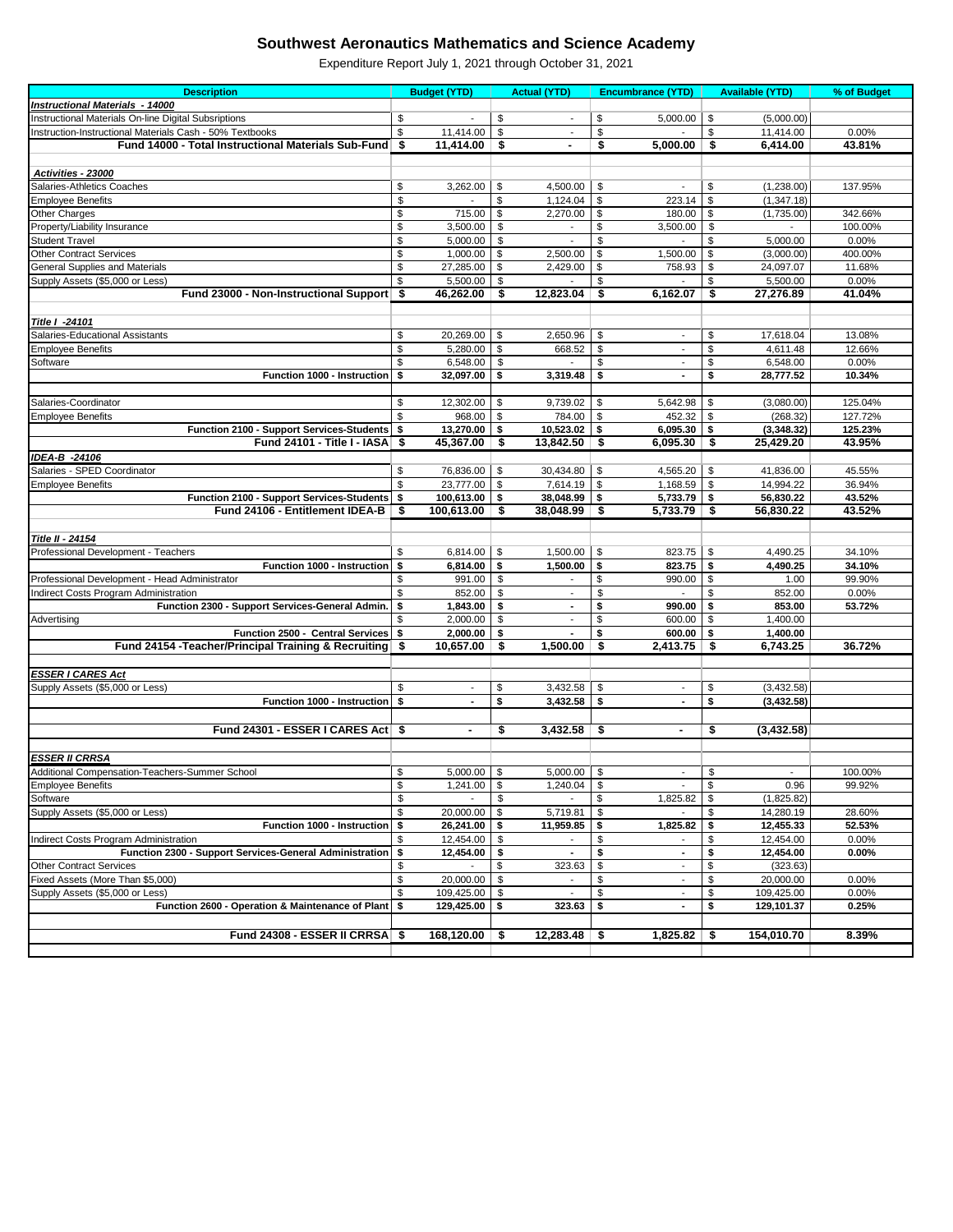| <b>Description</b>                                         |           | <b>Budget (YTD)</b>      |          | <b>Actual (YTD)</b>      |          | <b>Encumbrance (YTD)</b>                   |          | <b>Available (YTD)</b>         | % of Budget        |
|------------------------------------------------------------|-----------|--------------------------|----------|--------------------------|----------|--------------------------------------------|----------|--------------------------------|--------------------|
| <b>ESSER III ARPA</b>                                      |           |                          |          |                          |          |                                            |          |                                |                    |
| Additional Compensation-Teachers-Summer School             | \$        | 23,173.00                | \$       | $\blacksquare$           | \$       | $\blacksquare$                             | \$       | 23,173.00                      | 0.00%              |
| Additional Compensation-Sped. Teachers-Summer School       | \$        | 4,090.00                 | \$       | $\overline{\phantom{a}}$ | \$       | $\blacksquare$                             | \$       | 4,090.00                       | 0.00%              |
| <b>Employee Benefits</b>                                   | \$        | 12,217.00                | \$       |                          | \$       | $\overline{\phantom{a}}$                   | \$       | 12,217.00                      | 0.00%              |
| Supply Assets (\$5,000 or Less)                            | \$        | 24,280.00                | \$       | $\blacksquare$           | \$       | $\overline{\phantom{a}}$                   | \$       | 24,280.00                      | 0.00%              |
| Function 1000 - Instruction                                | \$        | 63,760.00                | \$       | $\blacksquare$           | \$       | $\blacksquare$                             | \$       | 63,760.00                      | 0.00%              |
| Salaries Expense-Social Workers                            | \$        | 120,000.00               | \$       | 34,185.19                | \$       | $\overline{\phantom{a}}$                   | \$       | 85,814.81                      | 28.49%             |
| <b>Additional Compensation-Social Workers</b>              | \$        | 10,359.00                | \$       |                          | \$       | $\overline{\phantom{a}}$                   | \$       | 10,359.00                      | 0.00%              |
| <b>Employee Benefits</b>                                   | \$        | 56,558.00                | \$       | 16,203.47                | \$       | $\overline{\phantom{a}}$                   | \$       | 40,354.53                      | 28.65%             |
| Function 2100 - Support Services-Students                  | \$        | 186,917.00               | \$       | 50,388.66                | \$       | $\blacksquare$                             | \$       | 136,528.34                     | 26.96%             |
| Indirect Costs Program Administration                      | \$        | 21,798.00                | \$       |                          | \$       | $\blacksquare$                             | \$       | 21,798.00                      | 0.00%              |
| Function 2300 - Support Services-General Administration \$ |           | 21,798.00                | \$       | $\blacksquare$           | \$       | $\blacksquare$                             | \$       | 21,798.00                      | $0.00\%$           |
|                                                            |           |                          |          |                          |          |                                            |          |                                |                    |
| Fund 24330 - ESSER III ARPA \$                             |           | 272,475.00               | \$       | 50,388.66                | \$       | $\blacksquare$                             | S        | 222,086.34                     | 18.49%             |
|                                                            |           |                          |          |                          |          |                                            |          |                                |                    |
| Rural Education Achivement Program - 25233                 |           |                          |          |                          |          |                                            |          |                                |                    |
| Fixed Assets (More Than \$5,000)                           | \$        | 26,354.00                | \$       |                          | \$       | $\overline{\phantom{a}}$                   | \$       | 26,354.00                      | 0.00%              |
| Supply Assets (\$5,000 or Less)                            | \$        |                          | \$       | 12,442.54                | \$       | $\blacksquare$                             | \$       | (12, 442.54)                   |                    |
| Function 1000 - Instruction                                | \$        | 26,354.00                | \$       | 12,442.54                | -\$      | $\blacksquare$                             | \$       | 13,911.46                      | 47.21%             |
|                                                            |           |                          |          |                          |          |                                            |          |                                |                    |
| Salaries - Social Worker                                   | \$        | $\sim$                   | \$       | 9,245.17                 | \$       | $\overline{\phantom{a}}$                   | \$       | (9, 245.17)                    |                    |
| <b>Employee Benefits</b>                                   | \$        | $\overline{\phantom{a}}$ | \$       | 4,666.29                 | \$       | $\blacksquare$                             | \$       | (4,666.29)                     |                    |
| Function 2100 - Support Services-Students \$               |           | $\blacksquare$           | \$       | 13,911.46                | <b>S</b> | $\blacksquare$                             | \$       | (13,911.46)                    |                    |
| <b>Fund 25233 - REAP</b>                                   | \$        | 26,354.00                | \$       | 26,354.00                | \$       | $\blacksquare$                             | \$       | $\blacksquare$                 | 100.00%            |
|                                                            |           |                          |          |                          |          |                                            |          |                                |                    |
| <b>LANL Foundation - 26113</b>                             |           |                          |          |                          |          |                                            |          |                                |                    |
| General Supplies and Materials                             | \$        | 1,000.00                 | - \$     | $\overline{\phantom{a}}$ | \$       | $\overline{\phantom{a}}$                   | \$       | 1,000.00                       | 0.00%              |
| Fund 26113 - LANL Foundation                               | -\$       | 1,000.00                 | \$       |                          | \$       |                                            | \$       | 1.000.00                       | 0.00%              |
|                                                            |           |                          |          |                          |          |                                            |          |                                |                    |
| GO Bond Student Library - 27107                            |           |                          |          |                          |          |                                            |          |                                |                    |
| Library And Audio-Visual                                   | \$        | 2,993.00                 | \$       |                          | \$       | $\overline{\phantom{a}}$                   | \$       | 2,993.00                       | 0.00%              |
| Fund 27107 - GOB Student Library \$                        |           | 2,993.00                 | \$       | $\blacksquare$           | \$       | $\blacksquare$                             | \$       | 2.993.00                       | $0.00\%$           |
|                                                            |           |                          |          |                          |          |                                            |          |                                |                    |
| Career Tech Education Program (Pilot) - 27502              |           |                          |          |                          |          |                                            |          |                                |                    |
| Salaries - Aviation Director                               | \$        | 13,295.00                | -\$      |                          | \$       | $\blacksquare$                             | \$       | 13,295.00                      | 0.00%              |
| <b>Employee Benefits</b><br>Fund 27502 - NextGEN CTE       | \$<br>-\$ | 3,840.00<br>17,135.00    | \$<br>\$ | 17,135.00<br>17,135.00   | \$<br>\$ | $\overline{\phantom{a}}$<br>$\blacksquare$ | \$<br>\$ | (13, 295.00)<br>$\blacksquare$ | 446.22%<br>100.00% |
|                                                            |           |                          |          |                          |          |                                            |          |                                |                    |
| NM Schools Covid-19 Testing Program - 28211                |           |                          |          |                          |          |                                            |          |                                |                    |
| Salaries - Health Assistant                                | \$        | $\overline{\phantom{a}}$ | \$       | 4,636.31                 | \$       | $3,311.69$ \$                              |          | (7,948.00)                     |                    |
| <b>Employee Benefits</b>                                   | \$        |                          | \$       | 369.95                   | \$       | 264.33                                     | \$       | (634.28)                       |                    |
| <b>Other Contract Services</b>                             | \$        | 77,830.00                | \$       | 1,262.13                 | \$       | 1,170.00                                   | \$       | 75,397.87                      | 3.12%              |
| General Supplies and Materials                             | \$        |                          | \$       | 3,840.00                 | \$       |                                            | \$       | (3,840.00)                     |                    |
| Fund 28211 - Covid Testing                                 | \$        | 77,830.00                | \$       | 10,108.39                | \$       | 4,746.02                                   | -\$      | 62,975.59                      | 19.09%             |
|                                                            |           |                          |          |                          |          |                                            |          |                                |                    |
| PSCOC Lease Assistance - 31200                             |           |                          |          |                          |          |                                            |          |                                |                    |
| Renting Land and Buildings                                 | \$        | 173,410.00               | \$       | 141,748.88               | \$       | 31,661.12                                  | \$       |                                | 100.00%            |
| Fund 31200 - Capital Outlay-Lease Assistance \$            |           | 173,410.00               | \$       | 141,748.88               | \$       | $31,661.12$ \$                             |          |                                | 100.00%            |
|                                                            |           |                          |          |                          |          |                                            |          |                                |                    |
| Special Capital Outlay-State - 31400                       |           |                          |          |                          |          |                                            |          |                                |                    |
| Capital Outlay-Construction Services                       | \$        |                          | \$       |                          | \$       |                                            | \$       | $\overline{\phantom{a}}$       |                    |
| Fund 31400 - Special Capital Outlay-State \$               |           |                          | \$       |                          | \$       |                                            | \$       | $\blacksquare$                 |                    |
|                                                            |           |                          |          |                          |          |                                            |          |                                |                    |
| HB-33 - 31600                                              |           |                          |          |                          |          |                                            |          |                                |                    |
| County Tax Collection Costs                                | \$        | 2,771.00                 | \$       | 1,236.79                 | \$       | $\overline{\phantom{a}}$                   | \$       | 1,534.21                       | 44.63%             |
| Function 2300 - Support Services-General Admin.            | \$        | 2,771.00                 | \$       | 1,236.79                 | \$       | ä,                                         | \$       | 1,534.21                       | 44.63%             |
|                                                            |           |                          |          |                          |          |                                            |          |                                |                    |
| Rentals/Lease to Purchase                                  | \$        | 938,156.00               | \$       | 1,005,132.64             | \$       | $\overline{\phantom{a}}$                   | \$       | (66, 976.64)                   | 107.14%            |
| Capital Outlay-Supply Assets (\$5,000 or Less)             | \$        | 131,909.00               | \$       |                          | \$       |                                            | \$       | 131,909.00                     | 0.00%              |
| Function 4000 - Capital Outlay                             | \$        | 1,070,065.00             | \$       | 1,005,132.64             | \$       | $\blacksquare$                             | \$       | 64,932.36                      | 93.93%             |
| Fund 31600 - Capital Improvements HB-33                    | - \$      | 1,072,836.00             | \$       | 1,006,369.43             | \$       | $\blacksquare$                             | \$       | 66,466.57                      | 93.80%             |
|                                                            |           |                          |          |                          |          |                                            |          |                                |                    |
| SB-9 State Match - 31700                                   |           |                          |          |                          |          |                                            |          |                                |                    |
| Software                                                   | \$        | 6,690.00                 | \$       |                          | \$       | $\overline{\phantom{a}}$                   | \$       | 6,690.00                       | 0.00%              |
| Function 4000 - Capital Outlay                             | -\$       | 6,690.00                 | \$       |                          | \$       |                                            | \$       | 6,690.00                       | 0.00%              |
|                                                            |           |                          |          |                          |          |                                            |          |                                |                    |
| Fund 31700 - Capital Improvements SB-9 \$                  |           | 6,690.00                 | \$       |                          | \$       |                                            | \$       | 6,690.00                       | $0.00\%$           |
|                                                            |           |                          |          |                          |          |                                            |          |                                |                    |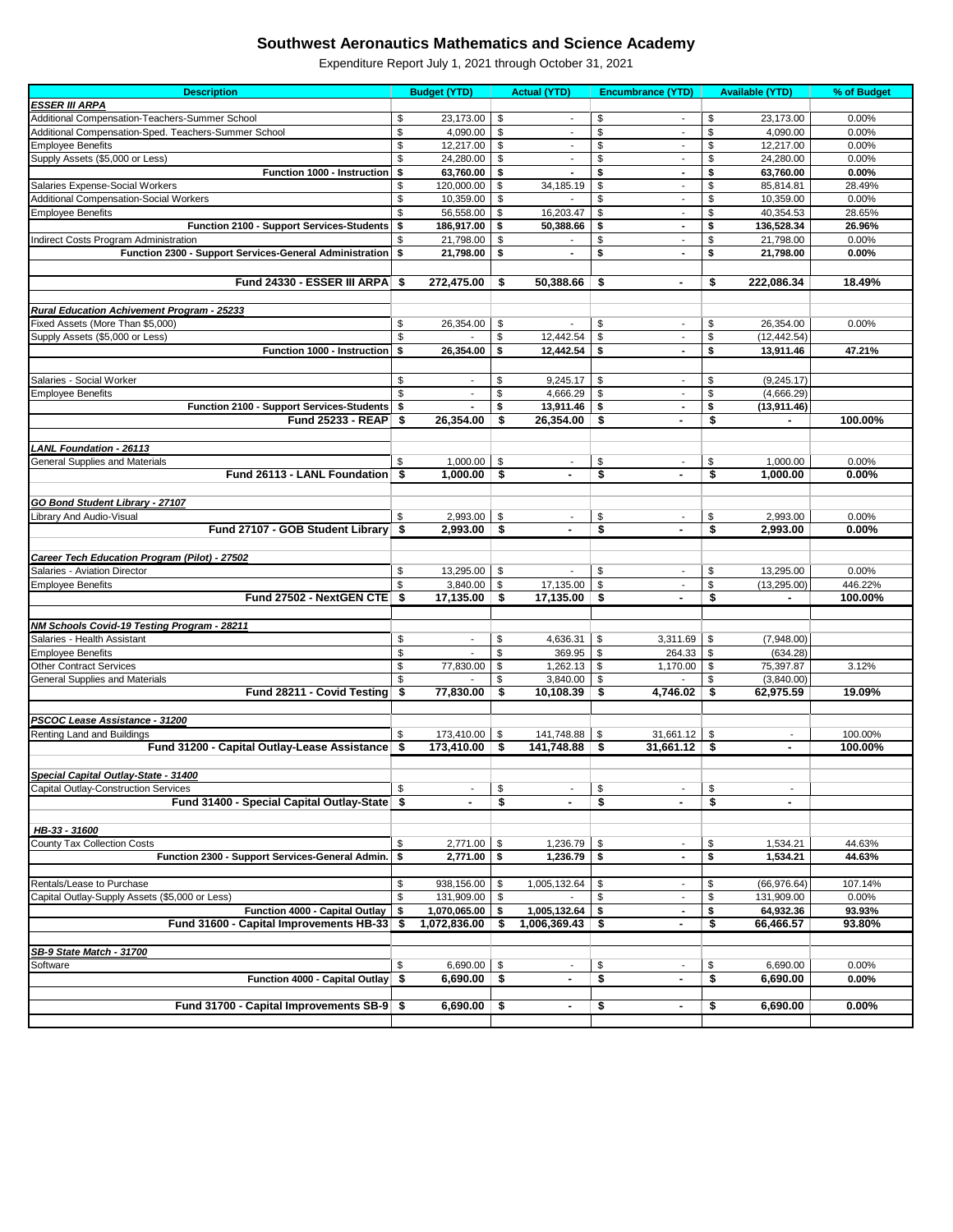| <b>Description</b>                                  |     | <b>Budget (YTD)</b> | <b>Actual (YTD)</b> |              | <b>Encumbrance (YTD)</b> |                          | <b>Available (YTD)</b> |              | % of Budget |
|-----------------------------------------------------|-----|---------------------|---------------------|--------------|--------------------------|--------------------------|------------------------|--------------|-------------|
| SB-9 Local - 31701                                  |     |                     |                     |              |                          |                          |                        |              |             |
| County Tax Collection Costs                         | S   | 3,273.00            | \$                  | 634.56       | \$                       | $\overline{\phantom{a}}$ | S.                     | 2,638.44     | 19.39%      |
| Function 2300 - Support Services-General Admin.     |     | 3,273.00            | - \$                | 634.56       | ж                        | $\overline{\phantom{a}}$ |                        | 2.638.44     | 19.39%      |
|                                                     |     |                     |                     |              |                          |                          |                        |              |             |
| <b>Construction Services</b>                        | \$. | 108,725.00          | S                   |              | \$                       | $\overline{\phantom{a}}$ |                        | 108,725.00   | 0.00%       |
| Rentals/Lease to Purchase                           |     | 183.144.00          |                     | 200,000.00   |                          | -                        |                        | (16, 856.00) | 109.20%     |
| Function 4000 - Capital Outlay                      |     | 291,869.00          |                     | 200.000.00   |                          |                          |                        | 91.869.00    | 68.52%      |
|                                                     |     |                     |                     |              |                          |                          |                        |              |             |
| Fund 31701 - Capital Improvements SB-9- Local \$    |     | 295,142.00          |                     | 200,634.56   |                          |                          |                        | 94.507.44    | 67.98%      |
|                                                     |     |                     |                     |              |                          |                          |                        |              |             |
| Capital Projects-SB-9 State Match Cash - 31703      |     |                     |                     |              |                          |                          |                        |              |             |
| <b>Capital Outlay-Construction Services</b>         |     | 6.991.00            | - \$                |              | \$                       | $\overline{\phantom{a}}$ |                        | 6,991.00     | 0.00%       |
| Rentals/Lease to Purchase                           |     | 7,539.00 \$         |                     |              | \$                       | $\overline{\phantom{a}}$ |                        | 7,539.00     | $0.00\%$    |
| Fund 31703 - Capital Projects-SB-9 State Match Cash |     | \$14,530.00         |                     | \$0.00       |                          | \$0.00                   |                        | \$14,530.00  | $0.00\%$    |
|                                                     |     |                     |                     |              |                          |                          |                        |              |             |
| <b>Grand Total</b>                                  | S   | 6,091,965.00        | \$                  | 4.290.751.92 | ъ                        | 511,602.82               |                        | 1,289,610.26 | 78.83%      |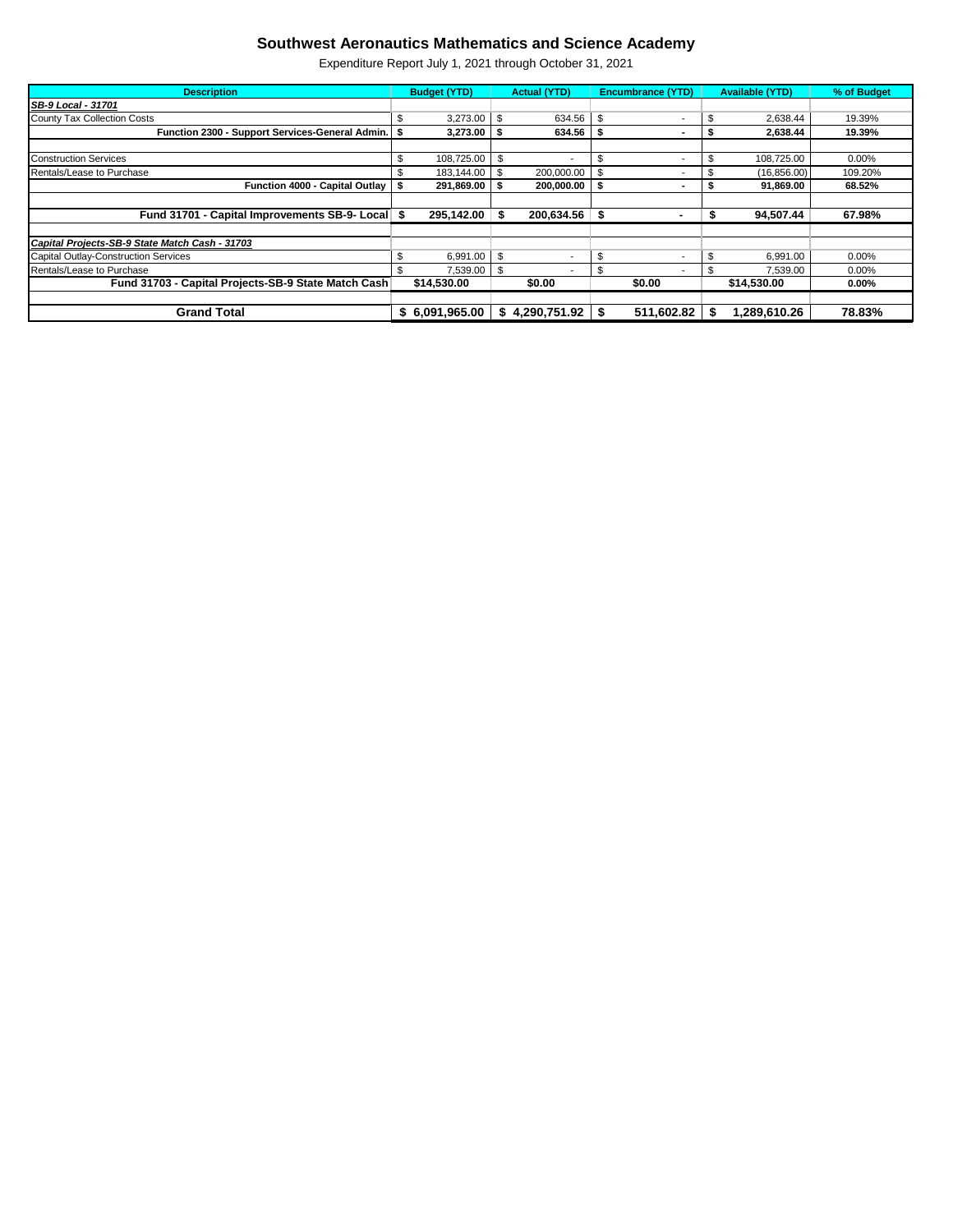

Aviation Expenditure to Budget

July 1, 2021 - April 30, 2022

Cycle: FY2022; **Begin Date: 07/01/2021; End Date: 04/30/2022**; Account Type: Expenditure; Subtotal Elements: Fund,Function; Account Expression: ([Fund] >= ''11000'') AND ([Optional1] = ''1000'') ; Subtotal By Account Type: No; Include Unposted Transactions: No; Created On: 5/12/2022 2:51:40 PM

|                                                   |    | <b>Budget (YTD)</b>      | <b>Actual (YTD)</b> |            |    | <b>Encumbrance (YTD)</b> | <b>Available (YTD)</b> | % of Budget |
|---------------------------------------------------|----|--------------------------|---------------------|------------|----|--------------------------|------------------------|-------------|
| Instructional - 11000                             |    |                          |                     |            |    |                          |                        |             |
| <b>Aviation Program</b>                           |    |                          |                     |            |    |                          |                        |             |
| Salaries Expense - Teachers - Aviation            | \$ | 147,785.00               | \$                  | 94,475.79  | \$ | 10,776.71                | \$<br>42,532.50        | 71.22%      |
| <b>Employee Benefits</b>                          | \$ | 63,821.00                | \$                  | 32,815.40  | \$ | 3,527.97                 | \$<br>27,477.63        | 56.95%      |
| <b>Other Charges</b>                              | \$ | 5,500.00                 | \$                  | 5,511.00   | \$ | 5,500.00                 | \$<br>(5,511.00)       | 200.20%     |
| Maintenance & Repair Furniture/Fixtures/Equipment | \$ | 50,000.00                | \$                  | 37,356.83  |    | 11,918.14                | \$<br>725.03           | 98.55%      |
| Renting Land and Buildings                        | \$ | 3,900.00                 | \$                  | 3,575.00   | \$ | 325.00                   | \$                     | 100.00%     |
| <b>Employee Travel - Teachers</b>                 | \$ |                          | \$                  | 420.52     | \$ |                          | \$<br>(420.52)         |             |
| <b>Other Textbooks</b>                            | \$ | $\overline{\phantom{a}}$ | \$                  | 209.36     | \$ |                          | \$<br>(209.36)         |             |
| Software                                          | \$ |                          |                     | 732.76     | \$ |                          | \$<br>(732.76)         |             |
| General Supplies and Materials                    | \$ | 23,000.00                | \$                  | 5,988.00   | \$ | 15,745.50                | \$<br>1,266.50         | 94.49%      |
| Fixed Assets (More Than \$5,000)                  | \$ | 122,709.00               | \$                  |            | \$ |                          | \$<br>122,709.00       | $0.00\%$    |
| Supply Assets (\$5,000 or Less)                   | \$ | 10,000.00                | \$                  | 4,584.71   | \$ | 564.92                   | \$<br>4,850.37         | 51.50%      |
| <b>Total Aviation Program-Operational</b>         | \$ | 426,715.00               | \$                  | 185,669.37 | \$ | 48,358.24                | \$<br>192,687.39       | 54.84%      |
| NextGEN CTE - 27502                               |    |                          |                     |            |    |                          |                        |             |
| Salaries Expense - Teachers - Aviation            | \$ | 13,295.00                | \$                  |            | \$ |                          | \$<br>13,295.00        | $0.00\%$    |
| <b>Employee Benefits</b>                          | \$ | 3,840.00                 | \$                  | 17,135.00  | \$ |                          | \$<br>(13, 295.00)     | 446.22%     |
| <b>Total Aviation Program-Operational</b>         | \$ | 17,135.00                | \$.                 | 17,135.00  | \$ | ٠                        | \$                     | 100.00%     |
|                                                   |    |                          |                     |            |    |                          |                        |             |
| <b>Grand Total</b>                                | \$ | 443,850.00               |                     | 202,804.37 | S  | 48,358.24                | \$<br>192,687.39       | 56.59%      |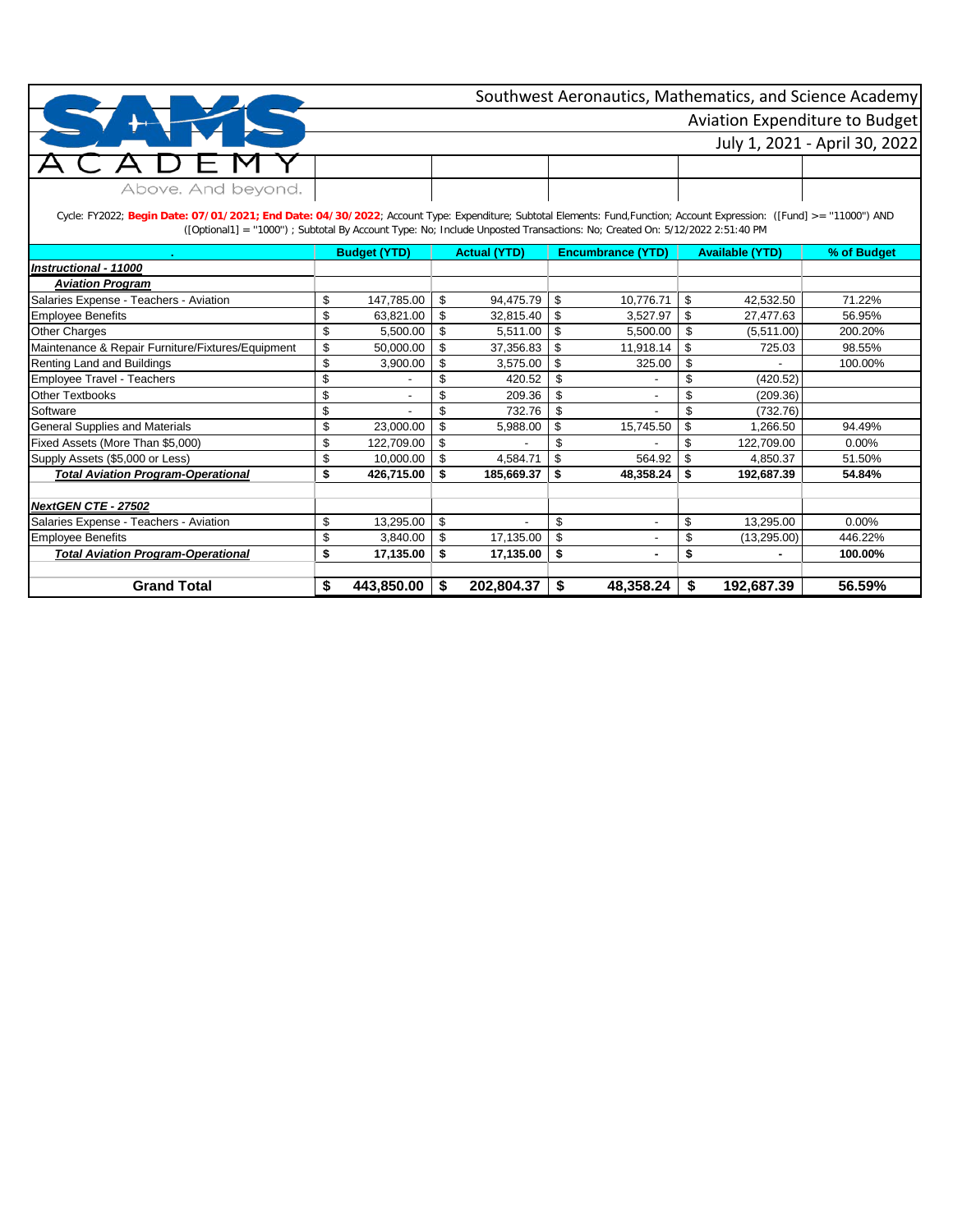|                                |                       |                                                                                 |                          |                     | Southwest Aeronautics, Mathematics, and Science Academy<br><b>Bank Register Activity</b>            |
|--------------------------------|-----------------------|---------------------------------------------------------------------------------|--------------------------|---------------------|-----------------------------------------------------------------------------------------------------|
|                                |                       |                                                                                 |                          |                     | April 2022                                                                                          |
|                                |                       |                                                                                 |                          |                     |                                                                                                     |
|                                |                       | peyond.                                                                         |                          |                     |                                                                                                     |
| <b>Bank</b>                    | <b>Account Number</b> |                                                                                 |                          |                     |                                                                                                     |
| Operating<br>Date              | #7515<br>Number       | Payee/From                                                                      | Deposit                  |                     | <b>Withdrawal Description</b>                                                                       |
| 4/1/2022                       | 00021001              | BANKCARD MTHLY FEES220331                                                       |                          |                     | \$67.41 Bank Credit Card Fees                                                                       |
| 4/1/2022<br>4/1/2022           | 5804<br>5805          | Air Power, Inc.<br>Aircraft Supply & Repair Inc.                                |                          |                     | \$2,100.00 Aircraft Magneto<br>\$84.86 Aircraft Battery Back                                        |
| 4/1/2022                       | 5806                  | Amazon, LLC                                                                     |                          |                     | \$711.93 Halotron Extinguisher and Ed. Materials                                                    |
| 4/1/2022                       | 5807<br>5808          | <b>APIC Solutions Inc.</b>                                                      |                          |                     | \$373.80 Access Repairs                                                                             |
| 4/1/2022<br>4/1/2022           | 5809                  | Bode Aviation, Inc.<br>Canon Financial Services, Inc.                           |                          |                     | \$325.00 Hangar Rental - March 2022<br>\$970.89 Monthly Copiers Lease - March 2022                  |
| 4/1/2022                       | 5810                  | City of Albuquerque - Aviation Department                                       |                          |                     | \$24,364.10 Rent at 4100 Aerospace for March 2022                                                   |
| 4/1/2022<br>4/1/2022           | 5811<br>5812          | Crataegus, LLC<br>Kelly Callahan Professional Services, LLC                     |                          |                     | \$3,294.84 Monthly Janitorial                                                                       |
| 4/1/2022                       | 5813                  | Public Charter Schools of NM formerly NM Coalition for Charter Schools          |                          | \$150.00            | \$890.00 Head Administrator Development                                                             |
| 4/1/2022                       | 5814                  | Stericycle, Inc.                                                                |                          |                     | HA Registration on Legislative Update                                                               |
| 4/1/2022                       | 5815                  | Tyco Fire & Security (US) Mgt, Inc. - Johnson Controls Security                 |                          |                     | \$420.71 Medical Waste Recycling-Covid Testing<br>\$2,937.33 Annual Alarm Monitoring                |
| 4/1/2022                       | 5817                  | Herrera Coaches, Inc.                                                           |                          |                     | \$14,100.00 March 2022 To/From Transportation                                                       |
| 4/1/2022<br>4/1/2022           | CR04-01<br>CR04-02    | IDEA-B<br>Title I RfR 24101-0201                                                | \$5,718.17<br>\$1,662.74 |                     |                                                                                                     |
| 4/1/2022                       | CR04-03               | Volleyball Game 3-31-2022                                                       | \$46.00                  |                     |                                                                                                     |
| 4/4/2022                       |                       | NM Public Schools Insurance Authority                                           |                          |                     | \$13,007.14 Monthly Employee Payroll Deductions                                                     |
| 4/4/2022<br>4/5/2022           | 00021003<br>CR04-04   | March 2022 Bank Fees<br>Prom Tickets                                            | \$36.00                  |                     | \$43.90 Bank Analysis Fees                                                                          |
| 4/7/2022                       | 5818                  | <b>ABCWUA</b>                                                                   |                          |                     | \$1,441.78 4100 Aerospace Waste, Water, and Recycle February 2022                                   |
| 4/7/2022                       | 5819                  | Accountability and Compliance Resources, LLC                                    |                          |                     | \$106.44 Contract Payment 9/10 for STARS Conculting                                                 |
| 4/7/2022<br>4/7/2022           | 5820<br>5821          | ACES   Association of Charter Schools Education Services<br>Bode Aviation, Inc. |                          |                     | \$4,235.59 LDD Managed Services March 2022<br>\$325.00 Hangar Rental - April 2022                   |
| 4/7/2022                       | 5822                  | Cooperative Educational Services                                                |                          |                     | \$300.64 Ancillary Services                                                                         |
| 4/7/2022                       | 5823                  | EASi Therapy & Diagnostic Services, Inc.                                        |                          |                     | \$1,189.32 Ancillary Services                                                                       |
| 4/7/2022<br>4/7/2022           | 5824<br>5825          | Crataegus, LLC<br>Public Service Company of New Mexico                          |                          |                     | \$645.79 Janitorial Supplies Reimbursement                                                          |
| 4/7/2022                       | 5826                  | Richard M. Romero                                                               |                          |                     | \$3,389.22 Electricity at 4100 Aerospace for March 2022<br>\$1,348.44 Lobbying Services             |
| 4/7/2022                       | 5827                  | Brenda S. Griffith- S.G. Consulting Serv.                                       |                          |                     | \$1,348.44 Lobbying Services                                                                        |
| 4/7/2022<br>4/7/2022           | CR04-05<br>CR04-06    | Prom Tickets<br>Volleyball Game04-06-2022                                       | \$39.00<br>\$20.00       |                     |                                                                                                     |
| 4/8/2022                       | Cr04-07               | Title II                                                                        | \$1,000.00               |                     |                                                                                                     |
| 4/8/2022                       | CR04-08               | <b>Transportation April</b>                                                     | \$12,515.00              |                     |                                                                                                     |
| 4/8/2022<br>4/11/2022          | CR04-09               | SEG April 2022<br><b>NUSENDA FCU</b>                                            | \$203,804.27             | \$36,596.08 Payroll |                                                                                                     |
| 4/11/2022                      | CR04-10               | PSCOC Lease Assistance FY2022 Q3                                                | \$43,352.50              |                     |                                                                                                     |
| 4/12/2022                      | CR04-11               | Volleyball Game04-11-2022                                                       | \$28.00                  |                     |                                                                                                     |
| 4/15/2022<br>4/15/2022         |                       | Carr, Leeanne<br>Internal Revenue Service                                       |                          | \$0.00              |                                                                                                     |
| 4/19/2022                      | CR04-12 A&B           | Sandoval County Property Tax                                                    | \$129.89                 |                     | $$12,149.61$ Payroll Taxes                                                                          |
| 4/19/2022                      | CR04-13               | Archery Donation/ Restitution Check                                             | \$217.25                 |                     |                                                                                                     |
| 4/20/2022<br>4/20/2022         | CR04-14               | Bernalillo County Property Tax Dist.                                            | \$6,067.03               |                     |                                                                                                     |
| 4/20/2022                      | CR04-15<br>CR04-16    | State Funds for 3% Rise<br>Volleyball Game04-20/2022                            | \$15,745.67<br>\$20.00   |                     |                                                                                                     |
| 4/21/2022                      | 5828                  | Canon Financial Services, Inc.                                                  |                          |                     | \$1,273.77 2021 Property Taxes                                                                      |
| 4/21/2022<br>4/21/2022         | 5829<br>5830          | Cooperative Educational Services<br>Cuddy & McCarthy, LLP                       |                          |                     | \$687.69 Ancillary Services                                                                         |
| 4/21/2022                      | 5831                  | Leah Yates                                                                      |                          |                     | \$2,711.93 March 2022 Legal Services<br>\$53.96 Reimbursement for Prom Snacks                       |
| 4/21/2022                      | 5832                  | National Archery in the Schools Program                                         |                          |                     | \$455.00 Registration for Nationals                                                                 |
| 4/21/2022<br>4/21/2022         | 5833<br>5834          | Nevaeh Quintana<br>New Mexico Public Education Department                       |                          |                     | \$750.00 JV Girls Volleyball Head coach<br>\$86,841.05 FY2021 Transportation Cash Balance Reversion |
| 4/21/2022                      | 5835                  | New Mexico Gas Company                                                          |                          |                     | \$605.30 Natural Gas at 4100 Aerospace for March 2022                                               |
| 4/21/2022                      | 5836                  | Poms & Associates Insurance Brokers, Inc.                                       |                          |                     | \$175.00 Red Cross and CPR                                                                          |
| 4/21/2022<br>4/25/2022         | 5838<br>CR04-17       | Sorenson Communications, LLC<br>E-Rate                                          | \$24,671.90              |                     | \$158.59 Interpreter Services                                                                       |
| 4/26/2022                      |                       | Internal Revenue Service                                                        |                          |                     | \$11,740.79 Payroll Taxes                                                                           |
| 4/26/2022                      |                       | New Mexico Taxation & Revenue Department                                        |                          |                     | \$2,930.68 Payroll Taxes                                                                            |
| 4/26/2022<br>4/26/2022         |                       | NM Educational Retirement Board<br><b>NUSENDA FCU</b>                           |                          | \$34,995.34 Payroll | \$26,604.97 Monthly ERB                                                                             |
| 4/26/2022                      | 00021106              | BANKCARD PCI NON COMPLY042522                                                   |                          |                     | \$40.00 Credit Card Acceptance Fees                                                                 |
| 4/27/2022                      | CR04-18               | New Mexico Retiree Health Care Authority                                        |                          |                     | \$3,133.41 Monthly Retiree Healthcare                                                               |
| 4/27/2022<br>4/28/2022         | 5839                  | Volleyball Game 04/26/2022/ NMAAA Grant<br>First Financial Group of America     | \$6,035.00               |                     | \$786.52 Monthly Employee Payroll Deductions                                                        |
| 4/29/2022                      |                       | Carr, Leeanne                                                                   |                          | \$0.00              |                                                                                                     |
| 4/30/2022                      | CR04-19               | Dividend Income - Operating                                                     | \$31.09                  |                     |                                                                                                     |
|                                |                       |                                                                                 |                          |                     |                                                                                                     |
| Sub Total                      |                       |                                                                                 | \$321,139.51             | \$300,862.26        |                                                                                                     |
|                                |                       |                                                                                 |                          |                     |                                                                                                     |
|                                |                       |                                                                                 |                          |                     |                                                                                                     |
| <b>Bank</b>                    | <b>Account Number</b> |                                                                                 |                          |                     |                                                                                                     |
| <b>Nusenda Savings</b><br>Date | 37627515<br>Number    | Payee/From                                                                      | <b>Deposit</b>           | Withdrawal          |                                                                                                     |
| 4/30/2022                      | CR04-20               | Dividend Income - Savings                                                       | \$1.31                   |                     |                                                                                                     |
| <b>Sub Total</b>               |                       |                                                                                 | \$1.31                   | \$0.00              |                                                                                                     |
| <b>Grand Total</b>             |                       |                                                                                 | \$321,140.82             | \$300,862.26        |                                                                                                     |
|                                |                       |                                                                                 |                          |                     |                                                                                                     |
|                                |                       |                                                                                 |                          |                     |                                                                                                     |
|                                |                       |                                                                                 |                          |                     |                                                                                                     |
|                                |                       |                                                                                 |                          |                     |                                                                                                     |
|                                |                       |                                                                                 |                          |                     |                                                                                                     |
|                                |                       |                                                                                 |                          |                     |                                                                                                     |
|                                |                       |                                                                                 |                          |                     |                                                                                                     |
|                                |                       |                                                                                 |                          |                     |                                                                                                     |
|                                |                       |                                                                                 |                          |                     |                                                                                                     |
|                                |                       |                                                                                 |                          |                     |                                                                                                     |
|                                |                       |                                                                                 |                          |                     |                                                                                                     |
|                                |                       |                                                                                 |                          |                     |                                                                                                     |
|                                |                       |                                                                                 |                          |                     |                                                                                                     |
|                                |                       |                                                                                 |                          |                     |                                                                                                     |
|                                |                       |                                                                                 |                          |                     |                                                                                                     |
|                                |                       |                                                                                 |                          |                     |                                                                                                     |
|                                |                       |                                                                                 |                          |                     |                                                                                                     |
|                                |                       |                                                                                 |                          |                     |                                                                                                     |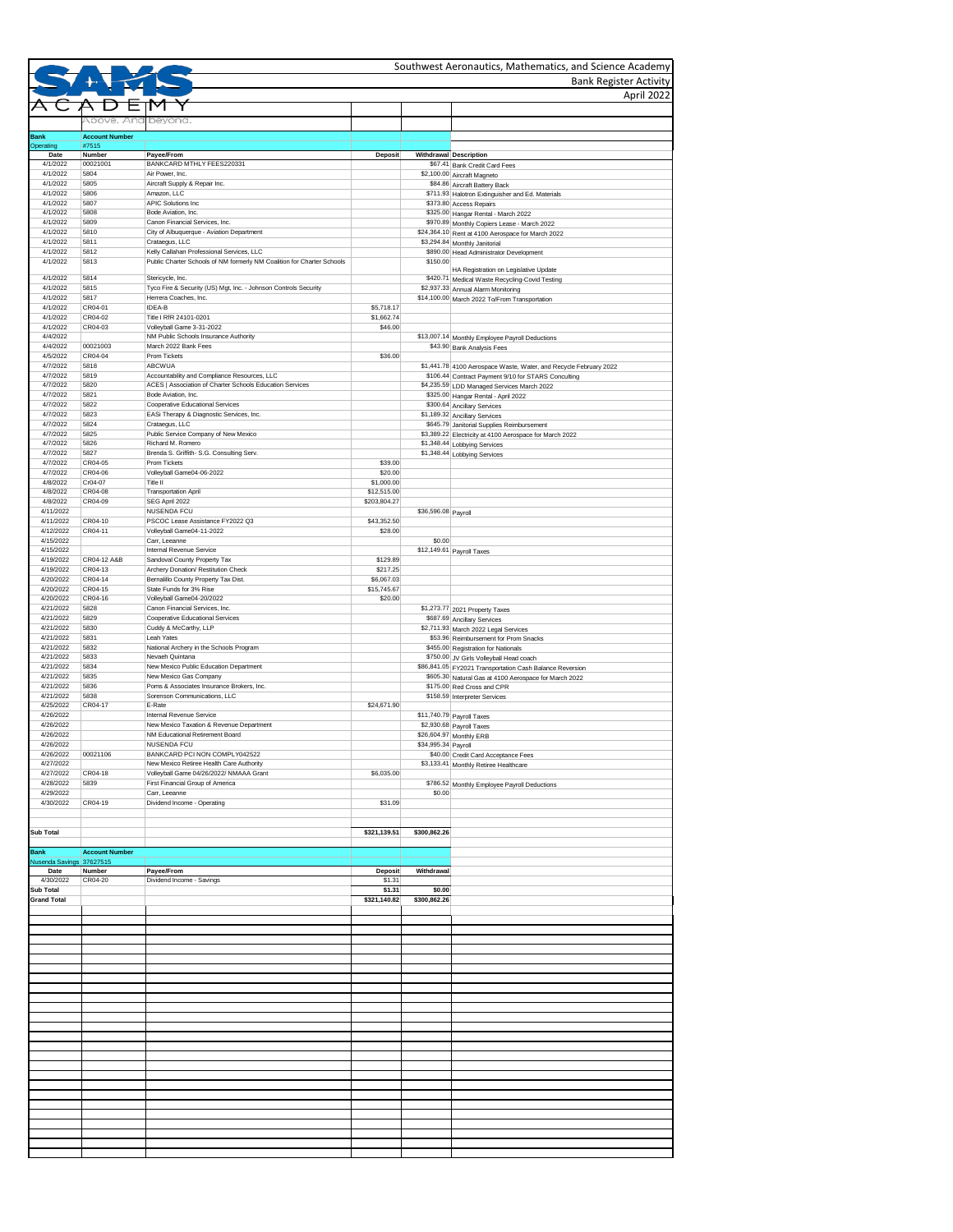|                    |                       |                                                                                                                      |                          |                            |                           | <b>Outstanding PO Report</b> |                                        |
|--------------------|-----------------------|----------------------------------------------------------------------------------------------------------------------|--------------------------|----------------------------|---------------------------|------------------------------|----------------------------------------|
|                    |                       |                                                                                                                      |                          |                            |                           |                              | May 2, 2022                            |
|                    |                       |                                                                                                                      |                          |                            |                           |                              |                                        |
|                    |                       | beyo                                                                                                                 |                          |                            |                           |                              |                                        |
| <b>PO Number</b>   |                       | <b>Vendor Name</b>                                                                                                   | <b>Date Issued</b>       | Days<br><b>Outstanding</b> | <b>PO Amount</b>          | <b>Invoiced Amount</b>       | <b>Remaining</b><br><b>Encumbrance</b> |
| 22-004             | <b>Type</b><br>Dollar | <b>ABCWUA</b>                                                                                                        | 7/1/2021                 | 305                        | \$27,600.00               | \$17,760.66                  | \$9,839.34                             |
| 22-005             | Dollar                | ACES   Association of Charter Schools Education Services                                                             | 7/1/2021                 | 305                        | \$2,000.00                | \$0.00                       | \$2,000.00                             |
| 22-006<br>22-007   | Regular<br>Regular    | ACES   Association of Charter Schools Education Services<br>ACES   Association of Charter Schools Education Services | 7/1/2021<br>7/1/2021     | 305<br>305                 | \$51,720.00<br>\$450.00   | \$38,784.06<br>\$0.00        | \$12,930.00<br>\$450.00                |
| 22-008             | Regular               | ACES   Association of Charter Schools Education Services                                                             | 7/1/2021                 | 305                        | \$3,500.00                | \$0.00                       | \$3,500.00                             |
| 22-009             | Regular               | ACES   Association of Charter Schools Education Services                                                             | 7/1/2021                 | 305                        | \$750.00                  | \$0.00                       | \$750.00                               |
| 22-010<br>22-012   | Regular<br>Regular    | Accountability and Compliance Resources, LLC<br><b>AOPA Insurance Services</b>                                       | 7/1/2021<br>7/1/2021     | 305<br>305                 | \$1,300.00<br>\$5,500.00  | \$957.96<br>\$0.00           | \$130.00<br>\$5,500.00                 |
| 22-013             | Dollar                | <b>APIC Solutions Inc.</b>                                                                                           | 7/1/2021                 | 305                        | \$2,000.00                | \$0.00                       | \$2,000.00                             |
| 22-014             | Regular               | Bode Aviation, Inc.                                                                                                  | 7/1/2021                 | 305                        | \$3,900.00                | \$3,575.00                   | \$325.00                               |
| 22-016             | Regular               | Canon Financial Services, Inc.                                                                                       | 7/1/2021                 | 305                        | \$13,800.00               | \$9,924.01                   | \$2,000.00                             |
| 22-017<br>22-021   | Dollar<br>Dollar      | Canon Solutions America, Inc.<br>CliftonLarsonAllen LLP                                                              | 7/1/2021<br>7/1/2021     | 305<br>305                 | \$6,000.00<br>\$15,000.00 | \$0.00<br>\$15,857.64        | \$6,000.00<br>\$0.00                   |
| 22-022             | Dollar                | CNM Bookstore, Store #402                                                                                            | 7/1/2021                 | 305                        | \$5,000.00                | \$1,341.15                   | \$4,106.80                             |
| 22-024             | Regular               | Creative Learning Systems LLC                                                                                        | 7/1/2021                 | 305                        | \$5,000.00                | \$0.00                       | \$5,000.00                             |
| 22-025             | Dollar                | Cuddy & McCarthy, LLP                                                                                                | 7/1/2021                 | 305                        | \$35,000.00               | \$17,338.42                  | \$17,661.58                            |
| 22-026-1<br>22-029 | Dollar<br>Dollar      | Bruce E. Shuey<br>General Mailing and Shipping Inc.                                                                  | 7/1/2021<br>7/1/2021     | 305<br>305                 | \$565.00<br>\$400.00      | \$565.00<br>\$0.00           | \$0.00<br>\$400.00                     |
| 22-031             | Regular               | Impero Solutions Inc                                                                                                 | 7/1/2021                 | 305                        | \$200.00                  | \$0.00                       | \$200.00                               |
| 22-034             | Dollar                | Tyco Fire & Security (US) Mgt, Inc. - Johnson Controls Security                                                      | 7/1/2021                 | 305                        | \$5,300.00                | \$2,937.33                   | \$2,500.00                             |
| 22-035             | Dollar                | Kelly Callahan Professional Services, LLC                                                                            | 7/1/2021                 | 305                        | \$3,990.00                | \$3,964.45                   | \$990.00                               |
| 22-036<br>22-037   | Regular<br>Dollar     | Myers-Stevens & Toohey & Co., Inc.<br>New Mexico Aircraft Propeller LLC                                              | 7/1/2021<br>7/1/2021     | 305<br>305                 | \$3,500.00<br>\$2,000.00  | \$0.00<br>\$0.00             | \$3,500.00<br>\$2,000.00               |
| 22-038             | Regular               | NM Association for School Business Officials                                                                         | 7/1/2021                 | 305                        | \$1,150.00                | \$0.00                       | \$1,150.00                             |
| 22-039             | Regular               | Norcon of New Mexico                                                                                                 | 7/1/2021                 | 305                        | \$1,500.00                | \$0.00                       | \$1,500.00                             |
| 22-042             | Dollar                | Pied Piper                                                                                                           | 7/1/2021                 | 305                        | \$1,500.00                | \$0.00                       | \$1,500.00                             |
| 22-043<br>22-045   | Dollar<br>Regular     | Public Service Company of New Mexico<br>PrimaSoft PC, Inc.                                                           | 7/1/2021<br>7/1/2021     | 305<br>305                 | \$54,000.00<br>\$100.00   | \$37,040.90<br>\$0.00        | \$16,959.10<br>\$100.00                |
| 22-046             | Dollar                | Quadient Finance USA, Inc.                                                                                           | 7/1/2021                 | 305                        | \$1,100.00                | \$300.00                     | \$800.00                               |
| 22-047             | Dollar                | Quadient Leasing USA, Inc.                                                                                           | 7/1/2021                 | 305                        | \$1,900.00                | \$1,870.92                   | \$29.08                                |
| 22-048             | Dollar                | Redbird Flight Simulations, Inc.                                                                                     | 7/1/2021                 | 305                        | \$1,000.00                | \$0.00                       | \$1,000.00                             |
| 22-049<br>22-051   | Dollar<br>Regular     | Richard M. Romero<br><b>Scripps National Spelling Bee</b>                                                            | 7/1/2021<br>7/1/2021     | 305<br>305                 | \$6,000.00<br>\$185.00    | \$5,393.76<br>\$0.00         | \$606.24<br>\$185.00                   |
| 22-052             | Dollar                | Brenda S. Griffith- S.G. Consulting Serv.                                                                            | 7/1/2021                 | 305                        | \$6,000.00                | \$5,393.76                   | \$606.24                               |
| 22-053             | Dollar                | Stat PADS, LLC                                                                                                       | 7/1/2021                 | 305                        | \$275.00                  | \$125.00                     | \$150.00                               |
| 22-054             | Regular               | Tracker Software Products (Canada) Ltd                                                                               | 7/1/2021                 | 305                        | \$700.00                  | \$0.00                       | \$700.00                               |
| 22-055             | Dollar                | World Fuel Services, Inc.                                                                                            | 7/1/2021                 | 305                        | \$20,000.00               | \$4,369.97                   | \$15,630.03                            |
| 22-056<br>22-058   | Dollar<br>Dollar      | Marvin W. Richardson<br>Public Charter Schools of NM formerly NM Coalition for Charter                               | 7/1/2021<br>7/1/2021     | 305<br>305                 | \$7,000.00<br>\$4,600.00  | \$6,129.71<br>\$4,600.00     | \$870.29<br>\$0.00                     |
|                    |                       | Schools                                                                                                              |                          |                            |                           |                              |                                        |
| 22-061             | Regular               | Poms & Associates Insurance Brokers, Inc.                                                                            | 7/1/2021                 | 305                        | \$875.00                  | \$840.00                     | \$35.00                                |
| 22-065<br>22-068   | Regular<br>Regular    | Brame, Jill<br>Amazon, LLC                                                                                           | 7/29/2021<br>8/12/2021   | 277<br>263                 | \$176.00<br>\$4,068.33    | \$0.00<br>\$3,925.54         | \$176.00<br>\$358.26                   |
| 22-071             | Regular               | Aircraft Belts, Inc.                                                                                                 | 8/12/2021                | 263                        | \$937.50                  | \$0.00                       | \$937.50                               |
| 22-072             | Regular               | Aircraft Spruce/Irwin International Inc.                                                                             | 8/12/2021                | 263                        | \$7,110.35                | \$0.00                       | \$7,110.35                             |
| 22-079             | Regular               | ACES   Association of Charter Schools Education Services                                                             | 8/31/2021                | 244                        | \$1,807.52                | \$0.00                       | \$1,807.52                             |
| 22-083<br>22-086-1 | Regular<br>Regular    | Sportman's Market, Inc/<br>Amazon, LLC                                                                               | 9/2/2021<br>9/15/2021    | 242<br>229                 | \$1,561.67<br>\$540.14    | \$1,545.00<br>\$65.27        | \$16.67<br>\$480.00                    |
| 22-062             | Dollar                | Nevaeh Quintana                                                                                                      | 9/20/2021                | 224                        | \$1,750.00                | \$1,750.00                   | \$0.00                                 |
| 22-090             | Regular               | Amazon, LLC                                                                                                          | 9/20/2021                | 224                        | \$123.93                  | \$112.92                     | \$24.99                                |
| 22-018-1           | Dollar                | Cooperative Educational Services                                                                                     | 9/27/2021                | 217                        | \$23,959.04               | \$11,687.97                  | \$12,271.07                            |
| 22-101<br>22-102   | Regular<br>Regular    | College Entrance Examination Board<br>College Entrance Examination Board                                             | 10/6/2021<br>10/6/2021   | 208<br>208                 | \$1,620.00<br>\$550.00    | \$486.00<br>\$165.00         | \$1,080.00<br>\$385.00                 |
| 22-063             | Dollar                | EASi Therapy & Diagnostic Services, Inc.                                                                             | 10/13/2021               | 201                        | \$22,000.00               | \$5,191.48                   | \$16,860.89                            |
| 22-097-1           | Regular               | ACES   Association of Charter Schools Education Services                                                             | 10/18/2021               | 196                        | \$1,825.82                | \$0.00                       | \$1,825.82                             |
| 22-107             | Dollar                | Sorenson Communications, LLC                                                                                         | 10/21/2021               | 193                        | \$500.00                  | \$316.58                     | \$183.42                               |
| 22-108             | Regular               | Brame, Jill                                                                                                          | 11/2/2021                | 181                        | \$176.00                  | \$0.00                       | \$176.00                               |
| 22-011-1<br>22-113 | Dollar<br>Dollar      | Albuquerque Charter School League<br>Philip Bundy                                                                    | 11/3/2021<br>11/22/2021  | 180<br>161                 | \$1,500.00<br>\$500.00    | \$1,430.00<br>\$500.00       | \$70.00<br>\$0.00                      |
| 22-114             | Dollar                | Julian Sanchez                                                                                                       | 11/22/2021               | 161                        | \$500.00                  | \$500.00                     | \$0.00                                 |
| 22-106-1           | Regular               | Shannon N. Baldonado                                                                                                 | 12/1/2021                | 152                        | \$600.00                  | \$0.00                       | \$600.00                               |
| 22-115             | Regular               | Amazon, LLC                                                                                                          | 12/15/2021               | 138                        | \$805.55                  | \$530.77                     | \$305.46                               |
| 22-117<br>22-118   | Regular<br>Regular    | Cognia Inc.<br>Amazon, LLC                                                                                           | 12/16/2021<br>12/17/2021 | 137<br>136                 | \$1,068.80<br>\$47.97     | \$0.00<br>\$0.00             | \$1,068.80<br>\$47.97                  |
| 22-015-2           | Regular               | City of Albuquerque - Aviation Department                                                                            | 1/6/2022                 | 116                        | \$148,184.66              | \$121,820.50                 | \$26,364.11                            |
| 22-119             | Regular               | University of Wisconsin System/WIDA                                                                                  | 1/7/2022                 | 115                        | \$340.00                  | \$0.00                       | \$340.00                               |
| 22-030-2           | Dollar                | Herrera Coaches, Inc.                                                                                                | 1/18/2022                | 104                        | \$70,500.00               | \$56,400.00                  | \$14,100.00                            |
| 22-121<br>22-123   | Regular<br>Dollar     | Stericycle, Inc.<br>Nevaeh Quintana                                                                                  | 1/27/2022<br>2/2/2022    | 95<br>89                   | \$1,950.00<br>\$2,250.00  | \$1,262.13<br>\$750.00       | \$1,170.00<br>\$1,500.00               |
| 22-126             | Regular               | Garcia Galvez, Jose                                                                                                  | 2/18/2022                | 73                         | \$500.00                  | \$0.00                       | \$500.00                               |
| 22-127             | Regular               | School Specialty, Inc./Frey Scientific                                                                               | 2/18/2022                | 73                         | \$27.82                   | \$0.00                       | \$27.82                                |
| 22-129             | Regular               | Pitsco, Inc.                                                                                                         | 2/18/2022                | 73                         | \$159.40                  | \$0.00                       | \$159.40                               |
| 22-134<br>22-033-1 | Regular<br>Dollar     | <b>APIC Solutions Inc</b><br>Crataegus, LLC                                                                          | 3/1/2022<br>3/2/2022     | 62<br>61                   | \$682.60<br>\$15,720.28   | \$373.80<br>\$11,322.57      | \$275.00<br>\$4,397.71                 |
| 22-059-1           | Dollar                | Amanda Garcia                                                                                                        | 3/2/2022                 | 61                         | \$2,717.00                | \$1,100.00                   | \$1,617.00                             |
| 22-135-1           | Regular               | West Mesa Lock & Safe, LLC.                                                                                          | 3/15/2022                | 48                         | \$249.38                  | \$0.00                       | \$249.38                               |
| 22-138             | Regular               | Ivan Ramirez-Arechiga                                                                                                | 4/6/2022                 | 26                         | \$110.00                  | \$0.00                       | \$110.00                               |
| 22-140<br>22-142   | Regular               | ACES   Association of Charter Schools Education Services<br>Sinai Ramirez                                            | 4/11/2022<br>4/14/2022   | 21<br>18                   | \$280.00                  | \$0.00<br>\$0.00             | \$280.00<br>\$323.75                   |
| 22-143             | Regular<br>Regular    | <b>Thomas Kidd</b>                                                                                                   | 4/14/2022                | 18                         | \$323.75<br>\$364.08      | \$0.00                       | \$364.08                               |
| 22-144             | Regular               | ACES   Association of Charter Schools Education Services                                                             | 4/14/2022                | 18                         | \$2,451.88                | \$0.00                       | \$2,451.88                             |
| 22-145             | Regular               | ACES   Association of Charter Schools Education Services                                                             | 4/14/2022                | 18                         | \$1,668.18                | \$0.00                       | \$1,668.18                             |
| 22-146             | Regular               | National Archery in the Schools Program                                                                              | 4/20/2022                | 12                         | \$186.00                  | \$0.00                       | \$186.00                               |
| 22-040-1<br>22-148 | Dollar<br>Regular     | New Mexico Gas Company<br>TreeRing                                                                                   | 4/21/2022<br>4/22/2022   | 11<br>10                   | \$2,075.67<br>\$332.93    | \$605.30<br>\$0.00           | \$1,470.37<br>\$332.93                 |
| 22-149             | Regular               | Amazon, LLC                                                                                                          | 4/25/2022                | $\overline{7}$             | \$129.00                  | \$0.00                       | \$129.00                               |
| 22-150             | Regular               | Amazon, LLC                                                                                                          | 4/25/2022                | 7                          | \$191.40                  | \$0.00                       | \$191.40                               |
|                    |                       |                                                                                                                      |                          |                            |                           |                              |                                        |
|                    |                       |                                                                                                                      |                          |                            |                           |                              |                                        |
|                    |                       |                                                                                                                      |                          |                            |                           |                              |                                        |
| <b>Sub Total</b>   |                       |                                                                                                                      |                          |                            | \$627,482.65              | \$400,910.53                 | \$227,597.43                           |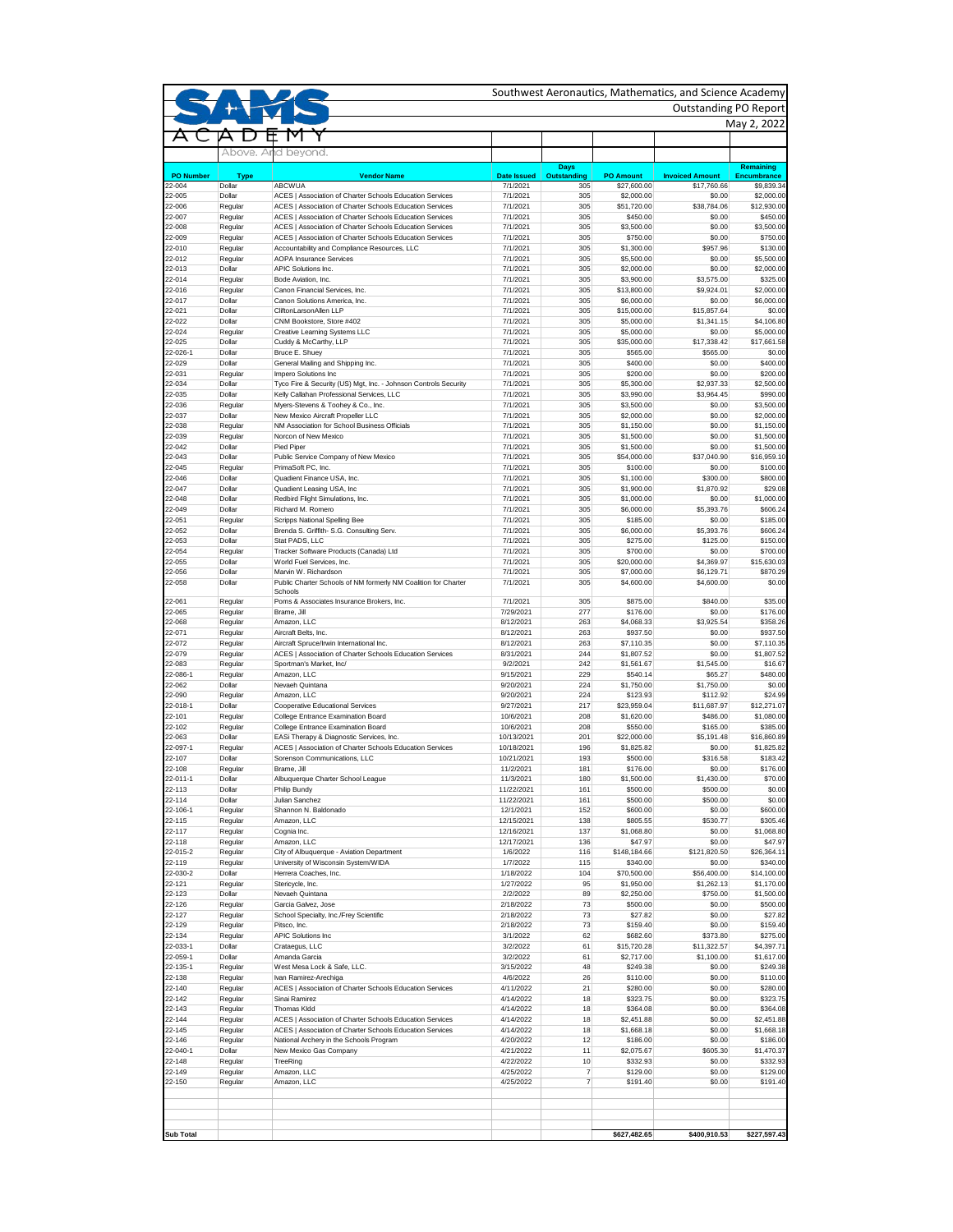|                           | <b>Bank Reconciliation +</b> | <b>Outstanding</b>                      | <b>Expected GL-</b>                      | <b>Actual GL1</b>            | <b>Difference</b> |
|---------------------------|------------------------------|-----------------------------------------|------------------------------------------|------------------------------|-------------------|
| <b>Beginning Balance</b>  | $$649,960.38$ +              | $($2,240.81)$ =                         | \$647,719.57                             | $$647,719.57$ =              | \$0.00            |
| Deposits/Debits           | $$321,139.51$ +              | $$0.00$ =                               | $$321,139.51$ -                          | $$337,435.68$ =              | (\$16,296.17)     |
| Withdrawals/Credits       | $($ \$298,876.91) +          | $($1,985.35)$ =                         | (\$300, 862.26)                          | $($ \$317,158.43 $)$  =      | \$16,296.17       |
| <b>Sub Total</b>          | \$672,222.98                 | (\$4,226.16)                            | \$667,996.82                             | \$667,996.82                 | \$0.00            |
|                           |                              |                                         |                                          |                              |                   |
| <b>Outstanding Checks</b> |                              |                                         |                                          |                              |                   |
| <b>Date</b>               | <b>Item Number</b>           |                                         | <b>Description</b>                       |                              | Withdrawal        |
| 4/21/2022                 | 5831                         | <b>Leah Yates</b>                       |                                          |                              | \$53.96           |
| 4/21/2022                 | 5832                         | National Archery in the Schools Program |                                          |                              | \$455.00          |
| 4/26/2022                 |                              |                                         | New Mexico Taxation & Revenue Department |                              | \$2,930.68        |
| 4/28/2022                 | 5839                         | First Financial Group of America        |                                          |                              | \$786.52          |
|                           |                              |                                         |                                          |                              |                   |
|                           |                              |                                         |                                          |                              |                   |
|                           |                              |                                         |                                          |                              |                   |
|                           |                              |                                         |                                          |                              |                   |
|                           |                              |                                         |                                          |                              |                   |
|                           |                              |                                         |                                          |                              |                   |
|                           |                              |                                         |                                          |                              |                   |
|                           |                              |                                         |                                          |                              |                   |
|                           |                              |                                         |                                          |                              |                   |
|                           |                              |                                         |                                          |                              |                   |
|                           |                              |                                         |                                          |                              |                   |
|                           |                              |                                         |                                          |                              |                   |
|                           |                              |                                         |                                          |                              |                   |
|                           |                              |                                         |                                          |                              |                   |
|                           |                              |                                         |                                          |                              |                   |
|                           |                              |                                         |                                          |                              |                   |
|                           |                              |                                         |                                          |                              | \$4,226.16        |
|                           |                              |                                         |                                          |                              |                   |
|                           | <b>Bank Reconciliation +</b> | <b>Outstanding</b>                      | ExpectedGL-                              | <b>ActualGL</b> <sup>1</sup> | <b>Difference</b> |
| <b>Beginning Balance</b>  | $$10,617.19+$                | $$0.00 =$                               | \$10,617.19                              | $$10,617.19$ =               | \$0.00            |
| Deposits/Debits           | $$1.31$ +                    | $$0.00  =$                              | $$1.31$ -                                | $$1.31$ =                    | \$0.00            |
| Withdrawals/Credits       | $$0.00 +$                    | $$0.00 =$                               | $$0.00$ -                                | $$0.00 =$                    | \$0.00            |
| <b>Sub Total</b>          | \$10,618.50                  | \$0.00                                  | \$10,618.50                              | \$10,618.50                  | \$0.00            |
|                           |                              |                                         |                                          |                              |                   |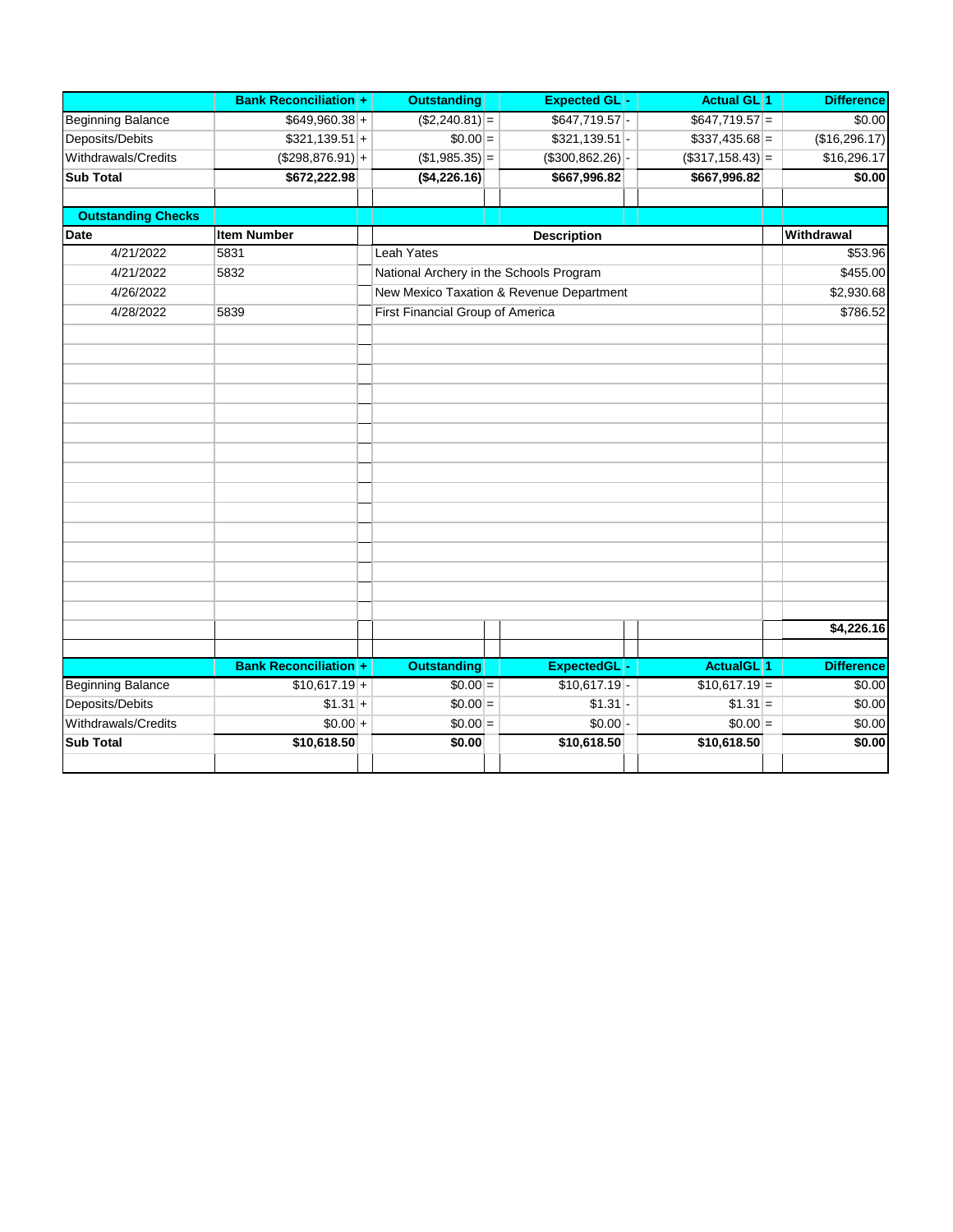## **STATE OF NEW MEXICO**

### **PUBLIC EDUCATION DEPARTMENT**

**300 Don Gaspar Santa Fe, NM 87501-2786**

## **Budget Adjustment Request**

**Doc. ID:** 544-000-2122-0032-I

**Fund Type:** General Fund / Capital Outlay / Debt Service

**Adjustment Type:** Increase

**Entity Name:** SW Aeronautics, Mathematics and Science

**Adjustment Changes Intent/Scope of Program Yes or No?:** No **Total Approved Budget (Flowthrough):**

**Contact:** Sean Fry, Business Manager Academy

**Phone:** 505-242-6640 x2501

**Email:** sean.fry@abqca.org

**FLOWTHROUGH ONLY**

**B. Total Current Year Allocation: D. Total Funding Available:** Jul 1 2021 12:00AM **To:** Jun 30 2022 12:00AM **Budget Period: A. Approved Carryover:**  Revenue 11000.0000.41921 \$6,000

| <b>Fund</b>               | <b>Function</b>  | Object                                                                          | <b>Program</b>                      | Location                                                            | <b>Job Class</b>      | Present Budget       | Adj Amt Exp | Adj Budget | <b>ADD'L</b><br><b>FTE</b> |
|---------------------------|------------------|---------------------------------------------------------------------------------|-------------------------------------|---------------------------------------------------------------------|-----------------------|----------------------|-------------|------------|----------------------------|
| 11000<br>Operation<br>lal | 1000 Instruction | 54311<br>Maintenance &<br>Repair -<br>Furniture/Fixtures/ Programs<br>Equipment | 3000<br>Vocational and<br>Technical | 544001 SW<br>Aeronautics,<br>Math and<br>Science Acad<br>Admin Off. | 10000 No Job<br>Class | \$50,000             | \$6,000     | \$56,000   |                            |
|                           |                  |                                                                                 |                                     |                                                                     |                       | Sub Total            | \$6,000     |            |                            |
|                           |                  |                                                                                 |                                     |                                                                     |                       | <b>Indirect Cost</b> |             |            |                            |
|                           |                  |                                                                                 |                                     |                                                                     |                       | <b>DOC. TOTAL</b>    | \$6,000     |            |                            |

#### **Justification:**

Received check from NMAAA for Flight program support. SDF.

Compliance with Sections 10-15-1 and 22-8-12, NMSA, 1978 Compilation:

A. The requested budget/changes were authorized at a scheduled Board of Education or Governance Council meeting open to the public on:

B. Justification for the transfer: Explanation such as "underbudgeted", "insufficient budget", or "needed to close out Project" ARE NOT ACCEPTABLE. Attach additional sheets if necessary.

ALL TRANSFER BARS MUST NET OUT TO ZERO ON THE DOC. TOTAL LINE.

2021-2022 **Fiscal Year:**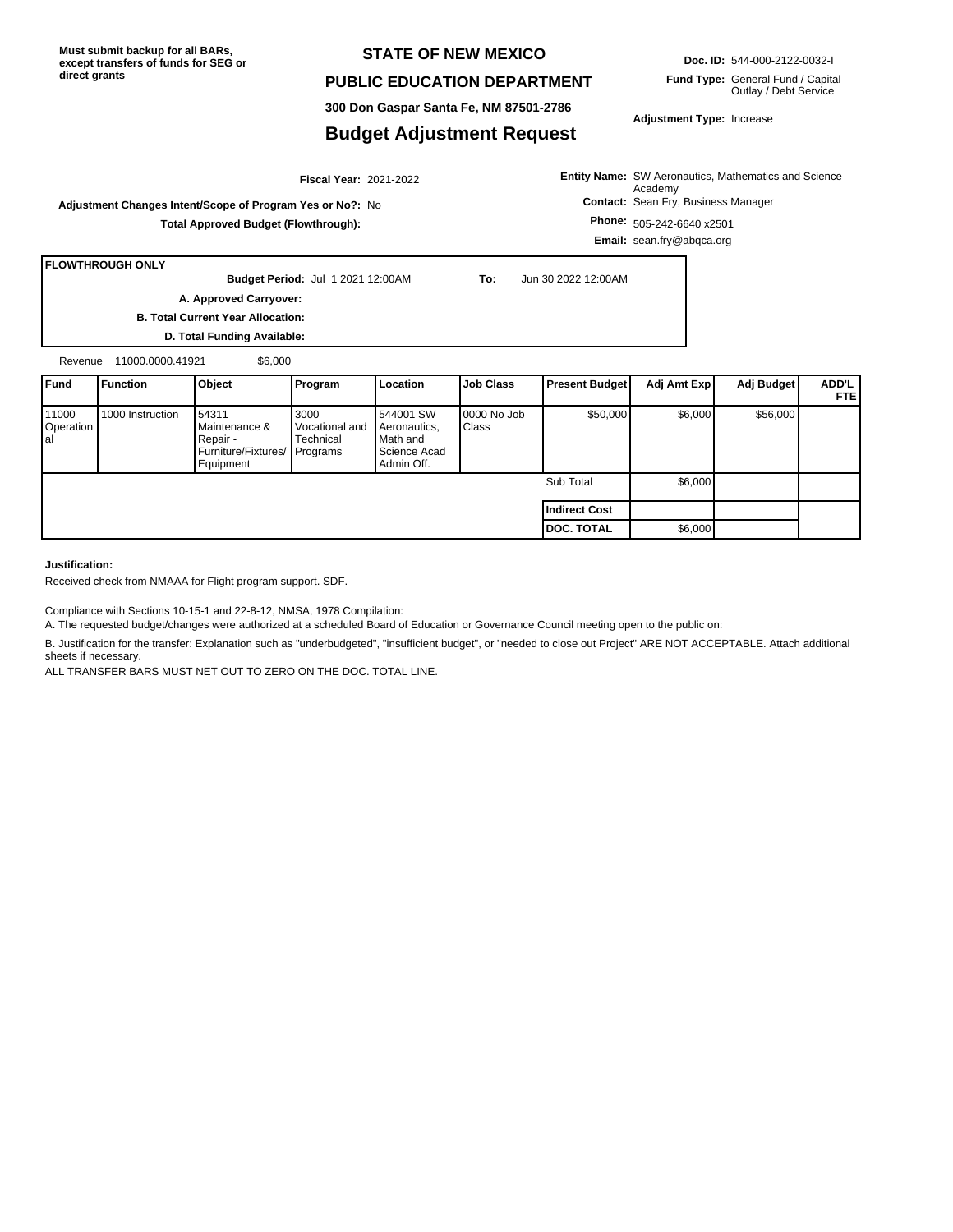## **STATE OF NEW MEXICO**

### **PUBLIC EDUCATION DEPARTMENT**

**300 Don Gaspar Santa Fe, NM 87501-2786**

## **Budget Adjustment Request**

**Doc. ID:** 544-000-2122-0033-M

**Fund Type:** General Fund / Capital Outlay / Debt Service

**Adjustment Type:** Maintenance

2021-2022 **Fiscal Year:**

**Entity Name:** SW Aeronautics, Mathematics and Science **Contact:** Sean Fry, Business Manager Academy

**Phone:** 505-242-6640 x2501

**Email:** sean.fry@abqca.org

**FLOWTHROUGH ONLY**

..

**Budget Period:**

Jul 1 2021 12:00AM **To:** Jun 30 2022 12:00AM

**B. Total Current Year Allocation: A. Approved Carryover:** 

**Total Approved Budget (Flowthrough):**

**D. Total Funding Available:**

**Adjustment Changes Intent/Scope of Program Yes or No?:** No

| Fund                      | <b>Function</b>                                    | Object                               | Program                  | Location                                                            | <b>Job Class</b>                                         | <b>Present Budget</b> | Adj Amt Exp | Adj Budget | <b>ADD'L</b><br><b>FTE</b> |
|---------------------------|----------------------------------------------------|--------------------------------------|--------------------------|---------------------------------------------------------------------|----------------------------------------------------------|-----------------------|-------------|------------|----------------------------|
| 11000<br>Operation<br>lal | 2100 Support<br>Services-Students Expense          | 51100 Salaries                       | 0000 No<br>Program       | 544001 SW<br>Aeronautics,<br>Math and<br>Science Acad<br>Admin Off. | 1214 Guidance<br>Counselors/So<br>cial Workers           | \$52,000              | (\$52,000)  |            | (1.00)                     |
| 11000<br>Operation<br>al  | 2100 Support<br>Services-Students                  | 51100 Salaries<br>Expense            | 2000 Special<br>Programs | 544001 SW<br>Aeronautics,<br>Math and<br>Science Acad<br>Admin Off. | 1211<br>Coordinator/Su<br>bject Matter<br>Specialist     | \$3,690               | (\$3,690)   |            | (0.05)                     |
| 11000<br>Operation<br>lal | 2100 Support<br>Services-Students                  | 51100 Salaries<br>Expense            | 0000 No<br>Program       | 544001 SW<br>Aeronautics,<br>Math and<br>Science Acad<br>Admin Off. | 1211<br>Coordinator/Su<br>bject Matter<br>Specialist     | \$2,594               | (\$2,594)   |            | (0.05)                     |
| 11000<br>Operation<br>al  | 2200 Support<br>Services-<br>Instruction           | 56113 Software                       | 0000 No<br>Program       | 544001 SW<br>Aeronautics,<br>Math and<br>Science Acad<br>Admin Off. | 0000 No Job<br>Class                                     | \$26,000              | \$5,000     | \$31,000   |                            |
| 11000<br>Operation<br>al  | 2300 Support<br>Services-General<br>Administration | 51300 Additional<br>Compensation     | 0000 No<br>Program       | 544001 SW<br>Aeronautics,<br>Math and<br>Science Acad<br>Admin Off. | 1111<br>Superintendent                                   |                       | \$6,000     | \$6,000    |                            |
| 11000<br>Operation<br>al  | 2300 Support<br>Services-General<br>Administration | 53330<br>Professional<br>Development | 0000 No<br>Program       | 544001 SW<br>Aeronautics,<br>Math and<br>Science Acad<br>Admin Off. | 0000 No Job<br>Class                                     | \$3,000               | \$2,000     | \$5,000    |                            |
| 11000<br>Operation<br>al  | 2300 Support<br>Services-General<br>Administration | 53711 Other<br>Charges               | 0000 No<br>Program       | 544001 SW<br>Aeronautics.<br>Math and<br>Science Acad<br>Admin Off. | 0000 No Job<br>Class                                     | \$10,200              | \$5,000     | \$15,200   |                            |
| 11000<br>Operation<br>lal | 2300 Support<br>Services-General<br>Administration | 55400 Advertising                    | 0000 No<br>Program       | 544001 SW<br>Aeronautics,<br>Math and<br>Science Acad<br>Admin Off. | 0000 No Job<br>Class                                     | \$7,000               | \$4,000     | \$11,000   |                            |
| 11000<br>Operation<br>lal | 2400 Support<br>Services-School<br>Administration  | 51300 Additional<br>Compensation     | 0000 No<br>Program       | 544001 SW<br>Aeronautics,<br>Math and<br>Science Acad<br>Admin Off. | 1112 Principals                                          |                       | \$4,000     | \$4,000    |                            |
| 11000<br>Operation<br>lal | 2400 Support<br>Services-School<br>Administration  | 51300 Additional<br>Compensation     | 0000 No<br>Program       | 544001 SW<br>Aeronautics,<br>Math and<br>Science Acad<br>Admin Off. | 1217<br>Secretarial/Cler<br>ical/Technical<br>Assistants | \$2,400               | \$3,000     | \$5,400    |                            |
| 11000<br>Operation<br>al  | 2400 Support<br>Services-School<br>Administration  | 51300 Additional<br>Compensation     | 0000 No<br>Program       | 544001 SW<br>Aeronautics,<br>Math and<br>Science Acad<br>Admin Off. | 1511 Data<br>Processing                                  |                       | \$4,400     | \$4,400    |                            |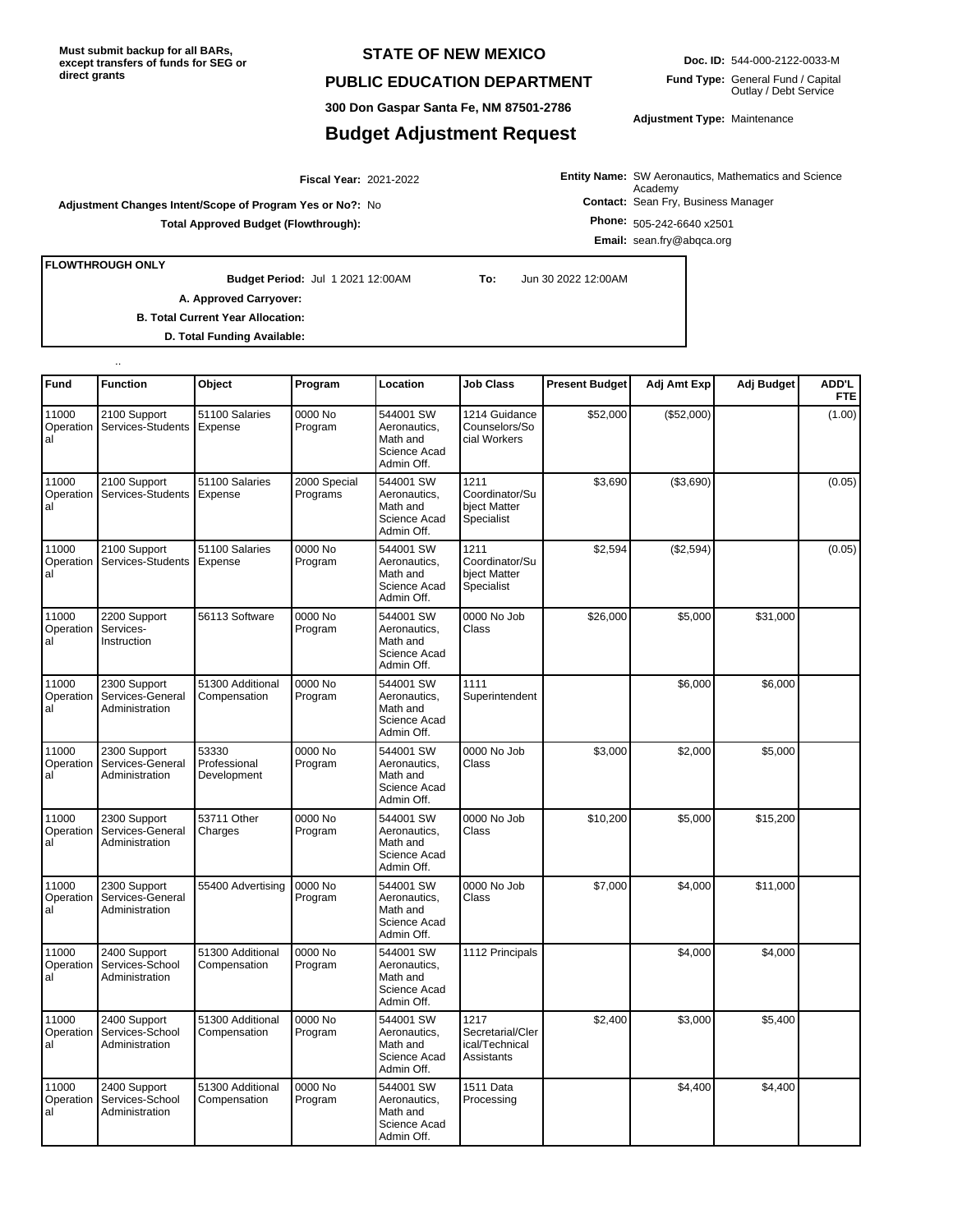| 11000<br>Operation<br>al | 2400 Support<br>Services-School<br>Administration | 51300 Additional<br>Compensation        | 0000 No<br>Program | 544001 SW<br>Aeronautics,<br>Math and<br>Science Acad<br>Admin Off. | 1211<br>Coordinator/Su<br>bject Matter<br>Specialist |                      | \$4,000  | \$4,000  |        |
|--------------------------|---------------------------------------------------|-----------------------------------------|--------------------|---------------------------------------------------------------------|------------------------------------------------------|----------------------|----------|----------|--------|
| 11000<br>Operation<br>al | 2500 Central<br>Services                          | 51300 Additional<br>Compensation        | 0000 No<br>Program | 544001 SW<br>Aeronautics,<br>Math and<br>Science Acad<br>Admin Off. | 1115 Assoc.<br>Supt.-Fin./Bus.<br>Mgr.               |                      | \$2,500  | \$2,500  |        |
| 11000<br>Operation<br>al | 2500 Central<br>Services                          | 51300 Additional<br>Compensation        | 0000 No<br>Program | 544001 SW<br>Aeronautics.<br>Math and<br>Science Acad<br>Admin Off. | 1220 Business<br>Office Support                      |                      | \$2,500  | \$2,500  |        |
| 11000<br>Operation<br>al | 2600 Operation &<br>Maintenance of<br>Plant       | 55915 Other<br><b>Contract Services</b> | 0000 No<br>Program | 544001 SW<br>Aeronautics,<br>Math and<br>Science Acad<br>Admin Off. | 0000 No Job<br>Class                                 | \$29,500             | \$12,000 | \$41,500 |        |
| 11000<br>Operation<br>al | 2700 Student<br>Transportation                    | 51300 Additional<br>Compensation        | 0000 No<br>Program | 544001 SW<br>Aeronautics,<br>Math and<br>Science Acad<br>Admin Off. | 1113<br>Administrative<br>Associates                 |                      | \$3,884  | \$3,884  |        |
|                          |                                                   |                                         |                    |                                                                     |                                                      | Sub Total            | \$0      |          | (1.10) |
|                          |                                                   |                                         |                    |                                                                     |                                                      | <b>Indirect Cost</b> |          |          |        |
|                          |                                                   |                                         |                    |                                                                     |                                                      | <b>DOC. TOTAL</b>    | \$0      |          |        |

#### **Justification:**

Adjust budget to allocate out additional compensation for staffing changes. SDF.

Compliance with Sections 10-15-1 and 22-8-12, NMSA, 1978 Compilation:

A. The requested budget/changes were authorized at a scheduled Board of Education or Governance Council meeting open to the public on:

B. Justification for the transfer: Explanation such as "underbudgeted", "insufficient budget", or "needed to close out Project" ARE NOT ACCEPTABLE. Attach additional sheets if necessary.

ALL TRANSFER BARS MUST NET OUT TO ZERO ON THE DOC. TOTAL LINE.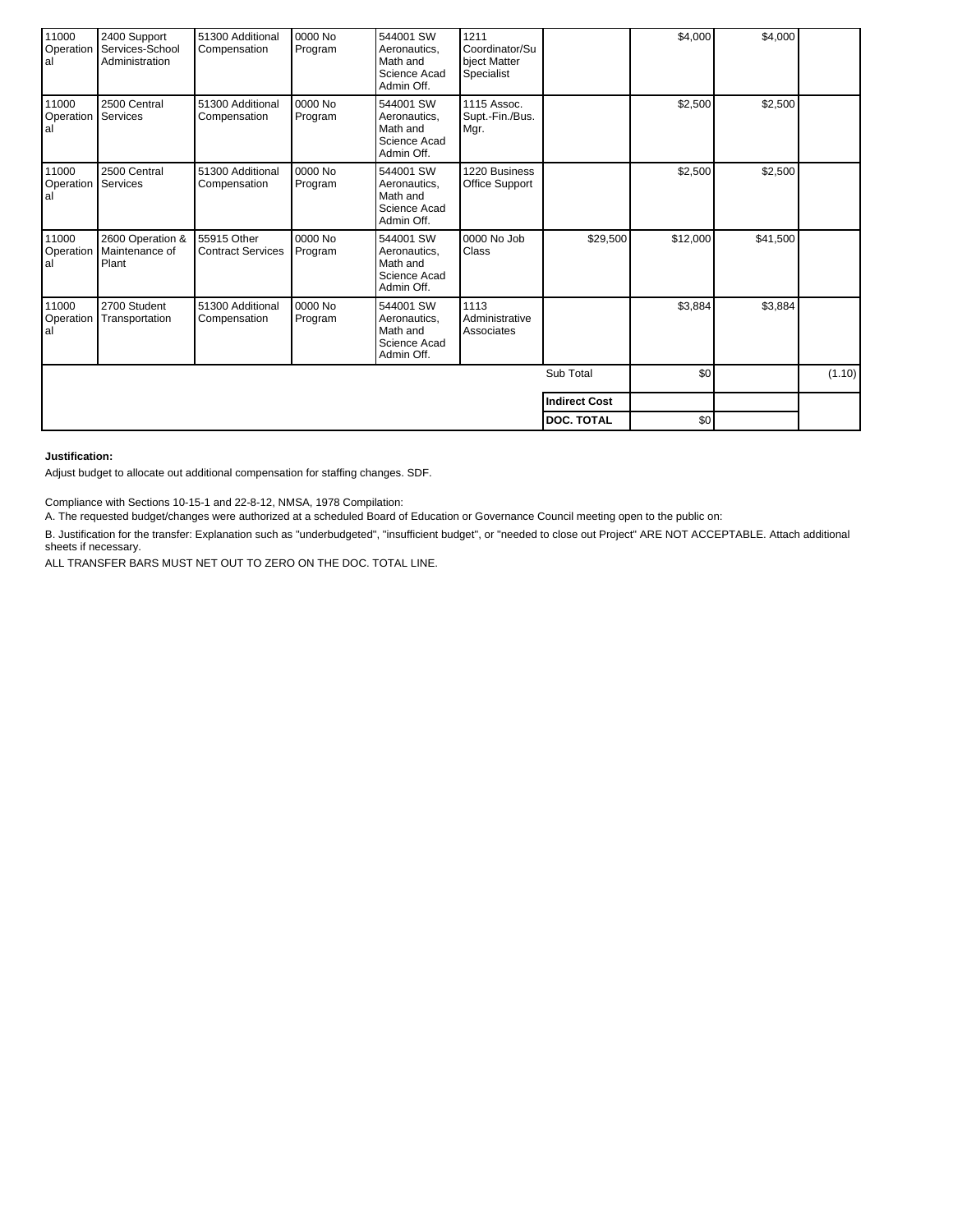### **STATE OF NEW MEXICO**

## **PUBLIC EDUCATION DEPARTMENT**

**300 Don Gaspar Santa Fe, NM 87501-2786**

# **Budget Adjustment Request**

**Doc. ID:** 544-000-2122-0034-T **Fund Type:** Flowthrough

**Adjustment Type:** Transfer

**Entity Name:** SW Aeronautics, Mathematics and Science **Contact:** Sean Fry, Business Manager Academy

**Adjustment Changes Intent/Scope of Program Yes or No?:** No **Total Approved Budget (Flowthrough):**

**Phone:** 505-242-6640 x2501 **Email:** sean.fry@abqca.org

**FLOWTHROUGH ONLY**

..

07/01/2021 **To:** 06/30/2022

**A. Approved Carryover:** 

**Budget Period:**

2021-2022 **Fiscal Year:**

**B. Total Current Year Allocation: D. Total Funding Available:**

| Fund                              | <b>Function</b>                   | Object                                          | Program                                       | Location                                                            | <b>Job Class</b>                                     | <b>Present Budget</b> | Adj Amt Exp | Adj Budget | <b>ADD'L</b><br><b>FTE</b> |
|-----------------------------------|-----------------------------------|-------------------------------------------------|-----------------------------------------------|---------------------------------------------------------------------|------------------------------------------------------|-----------------------|-------------|------------|----------------------------|
| 24101<br>Title I -<br>ESEA        | 1000 Instruction                  | 51100 Salaries<br>Expense                       | 1010 Regular<br>Education (K-<br>12) Programs | 544001 SW<br>Aeronautics,<br>Math and<br>Science Acad<br>Admin Off. | 1711<br>Instructional<br>Assistants-<br>Grades 1-12  | \$20,269              | (\$17,618)  | \$2,651    | (0.87)                     |
| 24101<br>Title I -<br><b>ESEA</b> | 1000 Instruction                  | 52111 Educational 0000 No<br>Retirement         | Program                                       | 544001 SW<br>Aeronautics,<br>Math and<br>Science Acad<br>Admin Off. | 0000 No Job<br>Class                                 | \$3,071               | (\$2,669)   | \$402      |                            |
| 24101<br>Title I -<br><b>ESEA</b> | 1000 Instruction                  | 52112 ERA -<br><b>Retiree Health</b>            | 0000 No<br>Program                            | 544001 SW<br>Aeronautics.<br>Math and<br>Science Acad<br>Admin Off. | 0000 No Job<br>Class                                 | \$405                 | (\$352)     | \$53       |                            |
| 24101<br>Title I -<br><b>ESEA</b> | 1000 Instruction                  | 52210 FICA<br>Payments                          | 0000 No<br>Program                            | 544001 SW<br>Aeronautics,<br>Math and<br>Science Acad<br>Admin Off. | 0000 No Job<br>Class                                 | \$1,257               | (\$1,092)   | \$165      |                            |
| 24101<br>Title I -<br>ESEA        | 1000 Instruction                  | 52220 Medicare<br>Payments                      | 0000 No<br>Program                            | 544001 SW<br>Aeronautics,<br>Math and<br>Science Acad<br>Admin Off. | 0000 No Job<br>Class                                 | \$294                 | (\$225)     | \$69       |                            |
| 24101<br>Title I -<br><b>ESEA</b> | 1000 Instruction                  | 52312 Life                                      | 0000 No<br>Program                            | 544001 SW<br>Aeronautics,<br>Math and<br>Science Acad<br>Admin Off. | 0000 No Job<br>Class                                 | \$63                  | ( \$63)     |            |                            |
| 24101<br>Title I -<br><b>ESEA</b> | 1000 Instruction                  | 52315 Disability                                | 0000 No<br>Program                            | 544001 SW<br>Aeronautics,<br>Math and<br>Science Acad<br>Admin Off. | 0000 No Job<br>Class                                 | \$92                  | (\$92)      |            |                            |
| 24101<br>Title I -<br>ESEA        | 1000 Instruction                  | 52500<br>Unemployment<br>Compensation           | 0000 No<br>Program                            | 544001 SW<br>Aeronautics.<br>Math and<br>Science Acad<br>Admin Off. | 0000 No Job<br>Class                                 | \$89                  | ( \$80)     | \$9        |                            |
| 24101<br>Title I -<br><b>ESEA</b> | 1000 Instruction                  | 52720 Workers<br>Compensation<br>Employer's Fee | 0000 No<br>Program                            | 544001 SW<br>Aeronautics,<br>Math and<br>Science Acad<br>Admin Off. | 0000 No Job<br>Class                                 | \$9                   | (\$7)       | \$2        |                            |
| 24101<br>Title I -<br><b>ESEA</b> | 2100 Support<br>Services-Students | 51100 Salaries<br>Expense                       | 0000 No<br>Program                            | 544001 SW<br>Aeronautics.<br>Math and<br>Science Acad<br>Admin Off. | 1211<br>Coordinator/Su<br>bject Matter<br>Specialist | \$12,302              | \$18,266    | \$30,568   | 0.25                       |
| 24101<br>Title I -<br><b>ESEA</b> | 2100 Support<br>Services-Students | 52210 FICA<br>Payments                          | 0000 No<br>Program                            | 544001 SW<br>Aeronautics,<br>Math and<br>Science Acad<br>Admin Off. | 0000 No Job<br>Class                                 | \$763                 | \$200       | \$963      |                            |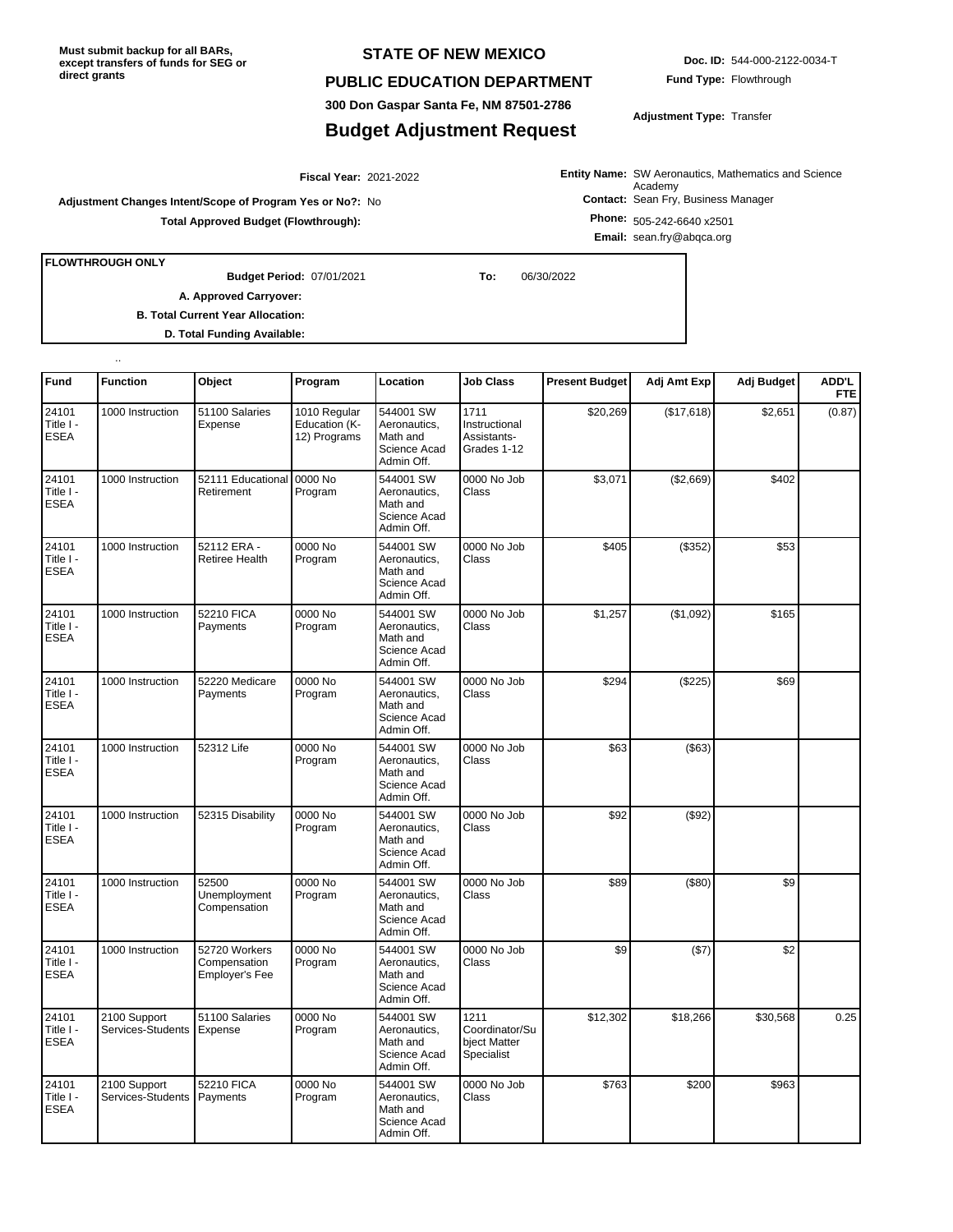| 24101<br>Title I -<br><b>ESEA</b> | 2100 Support<br>Services-Students   Payments | 52220 Medicare                                  | 0000 No<br>Program | 544001 SW<br>Aeronautics,<br>Math and<br>Science Acad<br>Admin Off. | $0000$ No Job<br><b>Class</b> | \$179                | \$44      | \$223 |        |
|-----------------------------------|----------------------------------------------|-------------------------------------------------|--------------------|---------------------------------------------------------------------|-------------------------------|----------------------|-----------|-------|--------|
| 24101<br>Title I -<br><b>ESEA</b> | 2100 Support<br>Services-Students            | 52312 Life                                      | 0000 No<br>Program | 544001 SW<br>Aeronautics,<br>Math and<br>Science Acad<br>Admin Off. | 0000 No Job<br><b>Class</b>   | \$12                 | \$12      | \$24  |        |
| 24101<br>Title I -<br><b>ESEA</b> | 2100 Support<br>Services-Students            | 52500<br>Unemployment<br>Compensation           | 0000 No<br>Program | 544001 SW<br>Aeronautics,<br>Math and<br>Science Acad<br>Admin Off. | 0000 No Job<br><b>Class</b>   | \$11                 | \$40      | \$51  |        |
| 24101<br>Title I -<br><b>ESEA</b> | 2100 Support<br>Services-Students            | 52720 Workers<br>Compensation<br>Employer's Fee | 0000 No<br>Program | 544001 SW<br>Aeronautics,<br>Math and<br>Science Acad<br>Admin Off. | 0000 No Job<br><b>Class</b>   | \$3                  | \$6       | \$9   |        |
|                                   |                                              |                                                 |                    |                                                                     |                               | Sub Total            | (\$3,630) |       | (0.62) |
|                                   |                                              |                                                 |                    |                                                                     |                               | <b>Indirect Cost</b> | \$3,630   |       |        |
|                                   |                                              |                                                 |                    |                                                                     |                               | <b>DOC. TOTAL</b>    | \$0       |       |        |

#### **Justification:**

Adjust spending plan to remove EA's for this year based on level. SDF.

Compliance with Sections 10-15-1 and 22-8-12, NMSA, 1978 Compilation:

A. The requested budget/changes were authorized at a scheduled Board of Education or Governance Council meeting open to the public on:

B. Justification for the transfer: Explanation such as "underbudgeted", "insufficient budget", or "needed to close out Project" ARE NOT ACCEPTABLE. Attach additional sheets if necessary.

ALL TRANSFER BARS MUST NET OUT TO ZERO ON THE DOC. TOTAL LINE.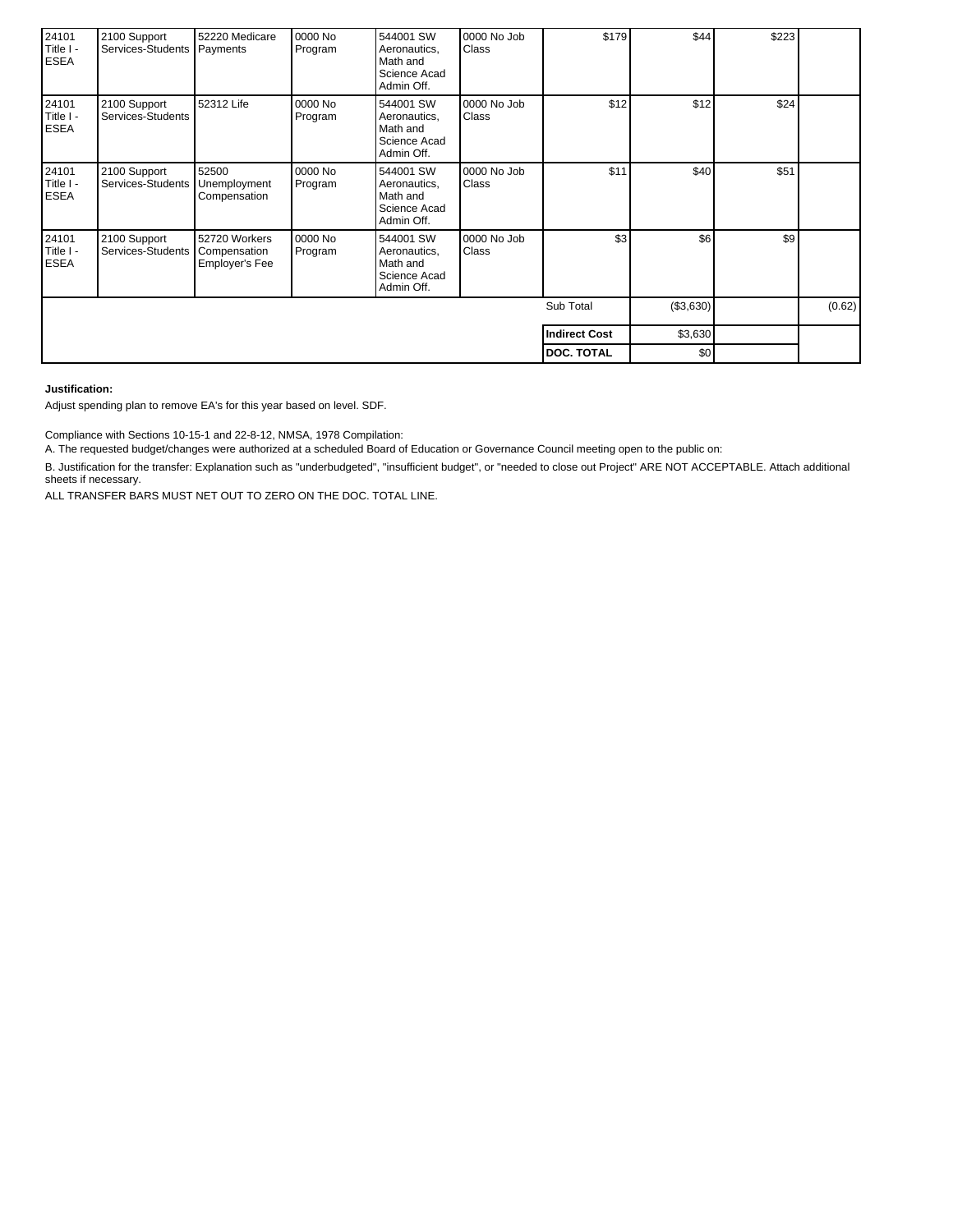## **STATE OF NEW MEXICO**

### **PUBLIC EDUCATION DEPARTMENT**

**300 Don Gaspar Santa Fe, NM 87501-2786**

# **Budget Adjustment Request**

**Doc. ID:** 544-000-2122-0035-T **Fund Type:** Direct Grant

**Adjustment Type:** Transfer

**Entity Name:** SW Aeronautics, Mathematics and Science **Contact:** Sean Fry, Business Manager Academy

**Adjustment Changes Intent/Scope of Program Yes or No?:** No **Total Approved Budget (Flowthrough):**

**FLOWTHROUGH ONLY**

..

07/01/2021 **To:** 06/30/2022

**A. Approved Carryover:** 

**Budget Period:**

2021-2022 **Fiscal Year:**

**B. Total Current Year Allocation:**

**D. Total Funding Available:**

| Fund                                                      | Function                          | Object                                         | Program                                       | Location                                                            | <b>Job Class</b>                               | <b>Present Budget</b> | Adj Amt Exp | Adj Budget | ADD'L<br><b>FTE</b> |
|-----------------------------------------------------------|-----------------------------------|------------------------------------------------|-----------------------------------------------|---------------------------------------------------------------------|------------------------------------------------|-----------------------|-------------|------------|---------------------|
| 25233<br>Rural<br>Education<br>Achievem<br>ent<br>Program | 1000 Instruction                  | 57331 Fixed<br>Assets (more than<br>$$5,000$ ) | 1010 Regular<br>Education (K-<br>12) Programs | 544001 SW<br>Aeronautics,<br>Math and<br>Science Acad<br>Admin Off. | 0000 No Job<br>Class                           | \$26,354              | (\$13,912)  | \$12,442   |                     |
| 25233<br>Rural<br>Education<br>Achievem<br>ent<br>Program | 2100 Support<br>Services-Students | 51100 Salaries<br>Expense                      | 0000 No<br>Program                            | 544001 SW<br>Aeronautics,<br>Math and<br>Science Acad<br>Admin Off. | 1214 Guidance<br>Counselors/So<br>cial Workers |                       | \$9,246     | \$9,246    | 0.17                |
| 25233<br>Rural<br>Education<br>Achievem<br>ent<br>Program | 2100 Support<br>Services-Students | 52111 Educational 0000 No<br>Retirement        | Program                                       | 544001 SW<br>Aeronautics,<br>Math and<br>Science Acad<br>Admin Off. | 0000 No Job<br>Class                           |                       | \$1,400     | \$1,400    |                     |
| 25233<br>Rural<br>Education<br>Achievem<br>ent<br>Program | 2100 Support<br>Services-Students | 52112 ERA -<br>Retiree Health                  | 0000 No<br>Program                            | 544001 SW<br>Aeronautics,<br>Math and<br>Science Acad<br>Admin Off. | 0000 No Job<br>Class                           |                       | \$185       | \$185      |                     |
| 25233<br>Rural<br>Education<br>Achievem<br>ent<br>Program | 2100 Support<br>Services-Students | 52210 FICA<br>Payments                         | 0000 No<br>Program                            | 544001 SW<br>Aeronautics,<br>Math and<br>Science Acad<br>Admin Off. | 0000 No Job<br>Class                           |                       | \$473       | \$473      |                     |
| 25233<br>Rural<br>Education<br>Achievem<br>ent<br>Program | 2100 Support<br>Services-Students | 52220 Medicare<br>Payments                     | 0000 No<br>Program                            | 544001 SW<br>Aeronautics,<br>Math and<br>Science Acad<br>Admin Off. | 0000 No Job<br>Class                           |                       | \$110       | \$110      |                     |
| 25233<br>Rural<br>Education<br>Achievem<br>ent<br>Program | 2100 Support<br>Services-Students | 52311 Health and<br>Medical Premiums Program   | 0000 No                                       | 544001 SW<br>Aeronautics,<br>Math and<br>Science Acad<br>Admin Off. | 0000 No Job<br>Class                           |                       | \$2,498     | \$2,498    |                     |
|                                                           |                                   |                                                |                                               |                                                                     |                                                | Sub Total             | \$0         |            | 0.17                |
|                                                           |                                   |                                                |                                               |                                                                     |                                                | <b>Indirect Cost</b>  |             |            |                     |
|                                                           |                                   |                                                |                                               |                                                                     |                                                | <b>DOC. TOTAL</b>     | \$0         |            |                     |

#### **Justification:**

Adjust spending plan to move planned technology to salary for Social Worker.

Compliance with Sections 10-15-1 and 22-8-12, NMSA, 1978 Compilation:

A. The requested budget/changes were authorized at a scheduled Board of Education or Governance Council meeting open to the public on:

B. Justification for the transfer: Explanation such as "underbudgeted", "insufficient budget", or "needed to close out Project" ARE NOT ACCEPTABLE. Attach additional sheets if necessary.

**Phone:** 505-242-6640 x2501

**Email:** sean.fry@abqca.org